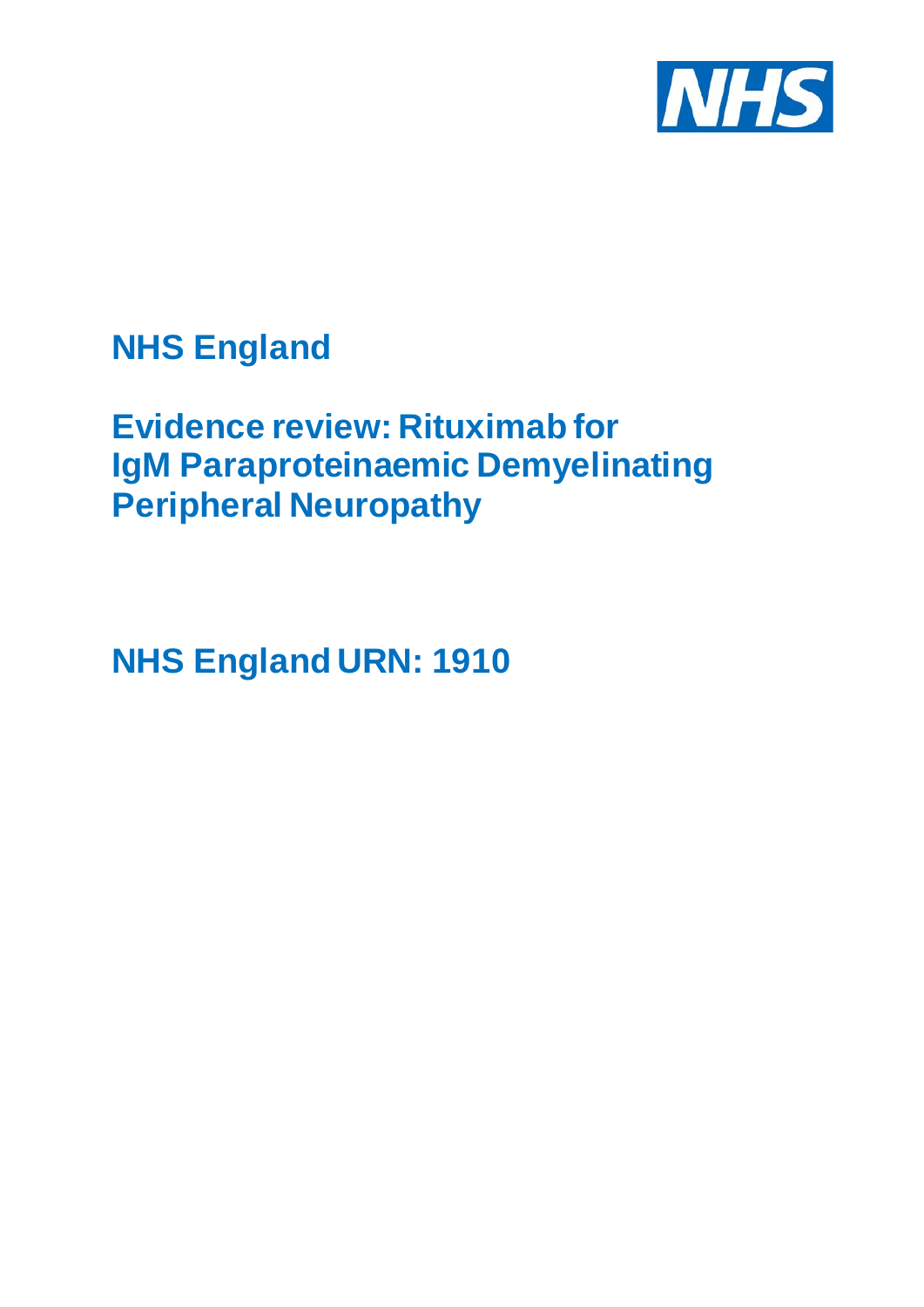# **NHS England**

# **Evidence review: Rituximab for IgM Paraproteinaemic Demyelinating Peripheral Neuropathy**

Drafted: October 2020

Updated: November 2020

Prepared by: Solutions for Public Health (SPH) on behalf of NHS England Specialised **Commissioning**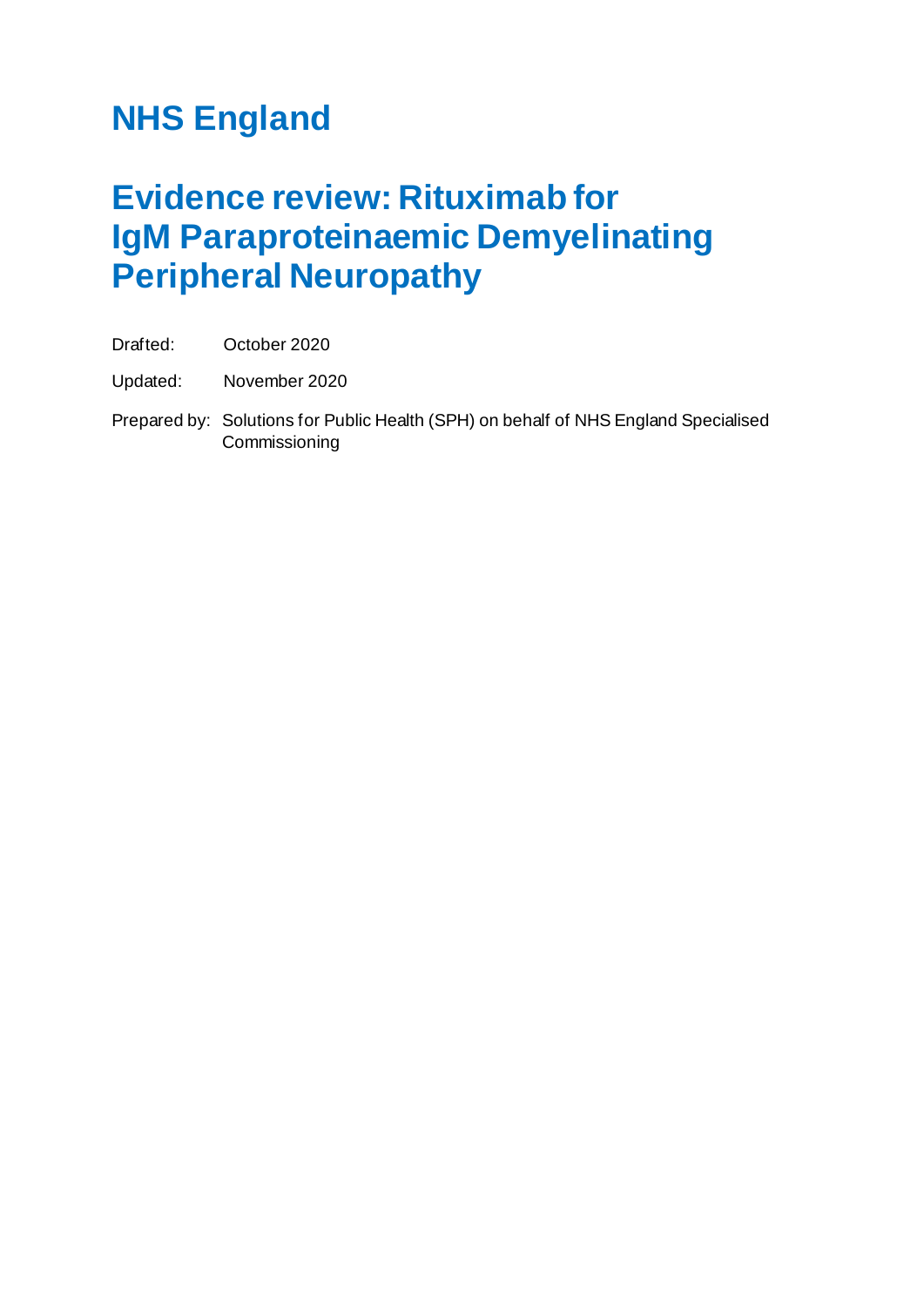## **Contents**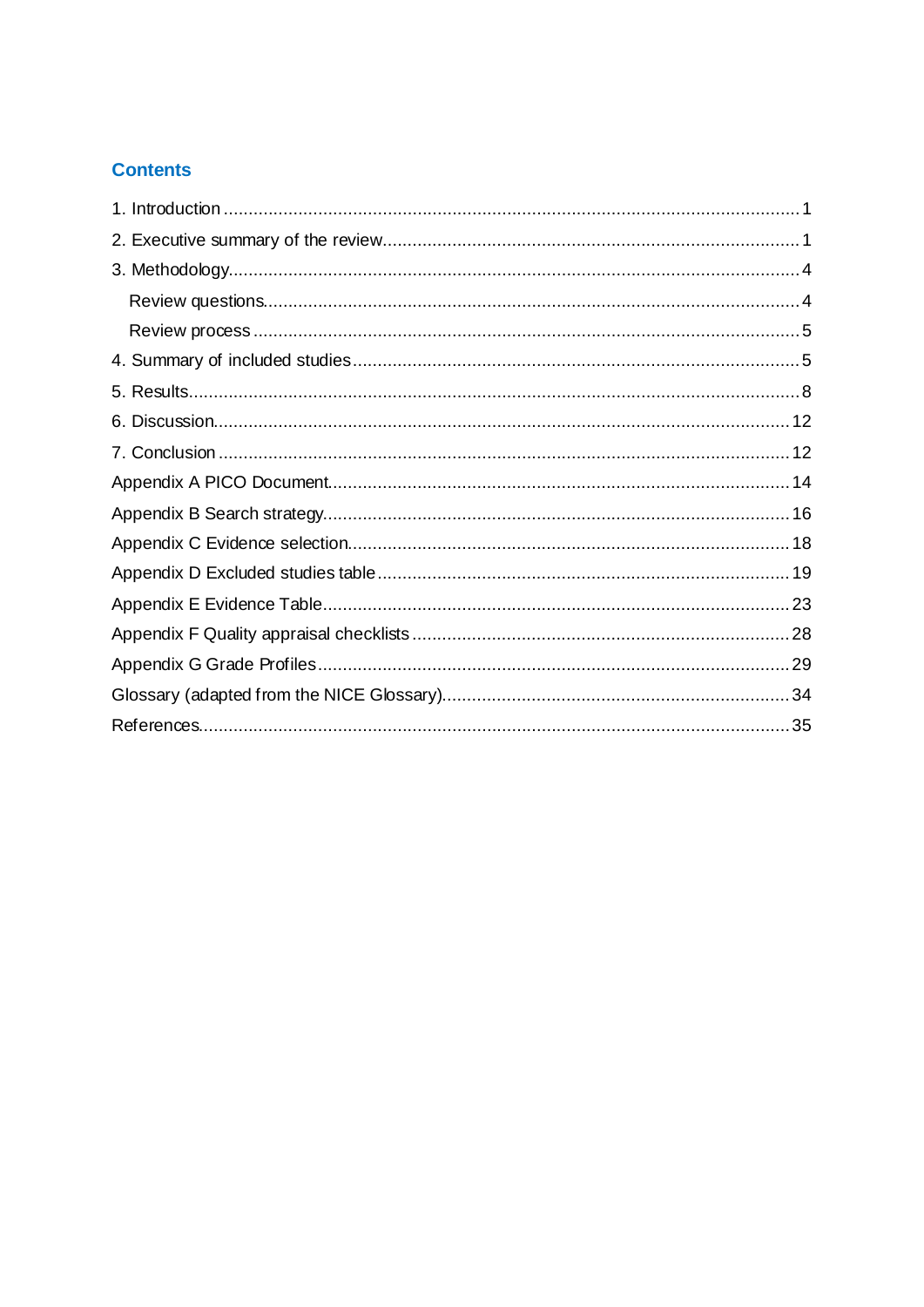## <span id="page-3-0"></span>**1. Introduction**

This review examines the clinical effectiveness, safety and cost effectiveness of rituximab, with or without conservative management, compared to conservative management alone, medical interventions or placebo in patients with immunoglobulin M (IgM) paraproteinaemic demyelinating peripheral neuropathy (PDPN), with monoclonal gammopathy of undetermined significance (MGUS), lymphoplasmacytic lymphoma (LPL), Waldenstrom's macroglobulinaemia (WM) or low-grade Non-Hodgkin lymphoma.

Rituximab is a monoclonal antibody drug that targets the CD20 protein on the cell surface of B-lymphocytes resulting in their destruction and subsequent reduction in immunoglobulin production. Rituximab was initially developed for the treatment of B-cell lymphoma but is now also used in a variety of B-cell driven autoimmune diseases including rheumatoid arthritis.

Conservative management might include analgesia, physiotherapy or occupational therapy. Medical interventions might include intravenous immunoglobin (IVIG).

## <span id="page-3-1"></span>**2. Executive summary of the review**

One paper was included in this review (Lunn and Nobile-Orazio 2016).

The paper by Lunn and Nobile-Orazio 2016 was a systematic review and meta-analysis. The systematic review included eight trials of which two randomised controlled trials (RCT) of rituximab compared to placebo (80 participants; 39 rituximab vs. 41 placebo) were eligible for this rapid evidence review (Léger et al 2013, Dalakas et al 2009). Patients were adults with a diagnosis of MGUS, demyelinating neuropathy and anti-MAG antibodies. Patients were excluded if they had any other possible causes of peripheral neuropathy. No details regarding concomitant conservative management were provided.

No cost effectiveness studies suitable for inclusion in this evidence review were identified.

## **In patients with IgM paraproteinaemic demyelinating peripheral neuropathy, with MGUS, LPL, WM or low-grade Non-Hodgkin lymphoma, what is the clinical effectiveness of rituximab versus conservative management, medical interventions or placebo?**

**Critical outcomes**. The critical outcomes for decision making are disability, global impression of change and haematological response. Certainty in the quality of the evidence for the critical outcomes was moderate to high when assessed using modified GRADE.

#### **Disability**

High to moderate certainty evidence from the systematic review with meta-analysis of two RCTs by Lunn and Nobile-Orazio 2016 showed that rituximab produces a statistically significant improvement in disability as measured on the Inflammatory Neuropathy Cause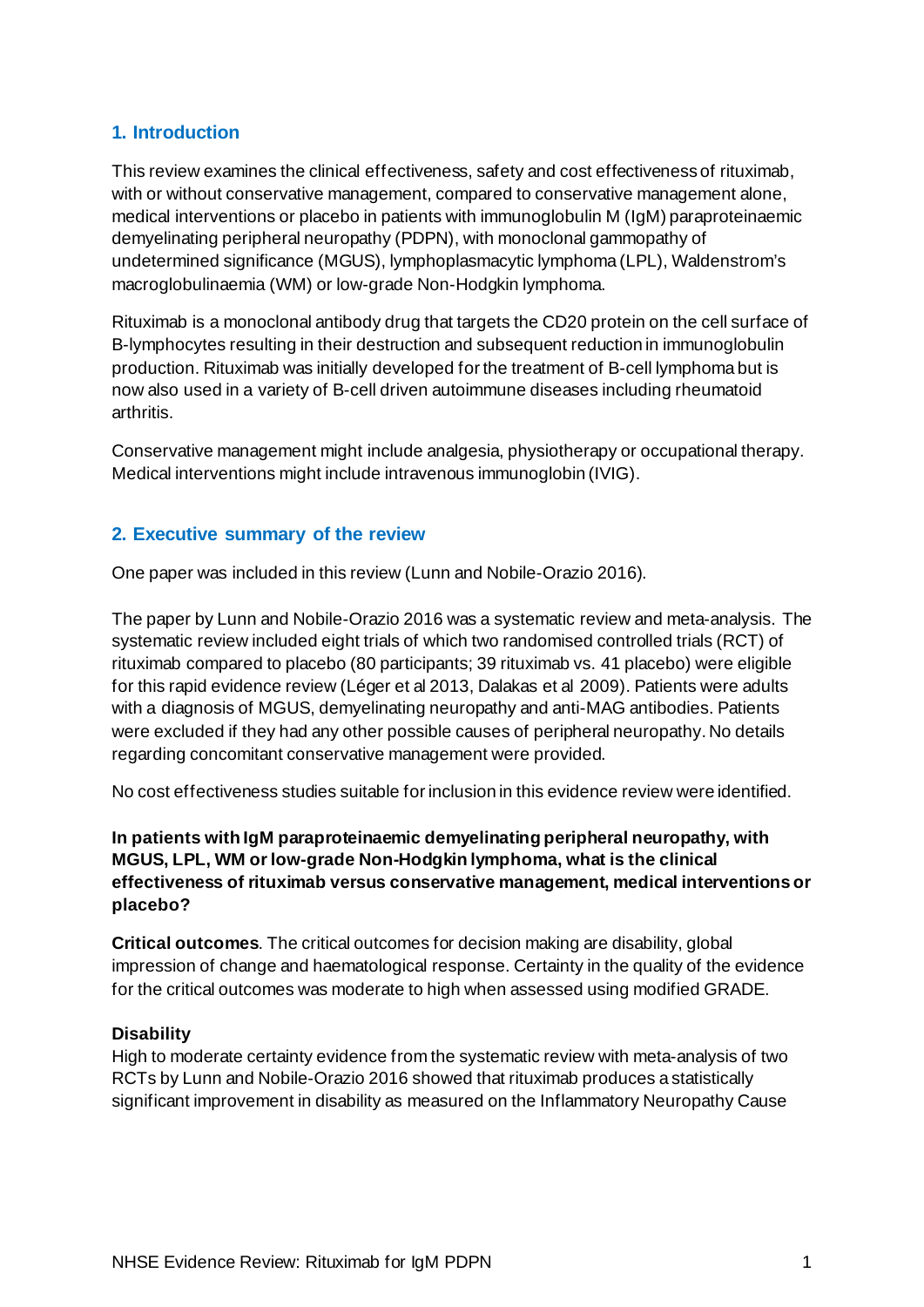and Treatment (INCAT) scale<sup>1</sup>. A significantly higher number of rituximab participants (12/33) improved on INCAT score at 8-12 months compared to placebo (4/40); (risk ratio (RR) 3.51, 95% confidence interval (CI) 1.30 to 9.45, heterogeneity  $I^2 = 0\%$ , p=0.013, 73 participants). There was also a statistically significantly greater mean improvement in INCAT scores with rituximab at 8-1[2](#page-4-1) months<sup>2</sup> (mean difference (MD) -0.45, 95%CI -0.85 to -0.05, 1<sup>2</sup>  $=0\%$ , p $=0.029$ , 73 participants), but not at 8-9 months MD -0.33 (95%CI -0.73 to 0.07,  $I^2$ 0%, p=0.11, 70 participants).

#### **Global impression of change**

Moderate certainty evidence from the systematic review with meta-analysis of two RCTs by Lunn and Nobile-Orazio 2016 showed that, at 8-12 months, statistically significantly more participants receiving rituximab assessed their condition as being "stable or improved"; (rituximab 27/32 vs. placebo 17/38; RR 1.86, 95%CI 1.27 to 2.71, I <sup>2</sup> =0%, p=0.0014, 70 participants) and "improved" (rituximab 12/32 vs. placebo 1/38; RR 9.67, 95%CI 1.84 to 50.85,  $I^2 = 0\%$ , p=0.0074, 70 participants) compared to placebo.

#### **Haematological response[3](#page-4-2)**

There is moderate certainty evidence from the systematic review by Lunn and Nobile-Orazio 2016 that rituximab provides a statistically significantly improved haematological response compared to placebo. This was reported using two measures. Change in serum IgM level at eight months was reported by one of the RCTs included in Lunn and Nobile-Orazio 2016, with a statistically significant decrease for rituximab (mean standard deviation  $[SD] = -254.4$   $[55]$  compared to placebo (mean  $[SD] = 32.3$   $[55]$ ) (MD -286mg/dL, 95%CI -329 to -244, 26 participants. P value was not reported). Change in IgM anti-MAG titre at 8-12 months was reported as meta-analysis of two RCTs in Lunn and Nobile-Orazio 2016, with a statistically significant decrease for rituximab compared to placebo (MD -17.79 units/mL, 95%CI -33.33 to -2.25, I <sup>2</sup> = 0%, p=0.025, 71 participants).

**Important outcomes.** Outcomes important to decision making are sensory impairment, 10 metre walk test, quality of life and motor impairment. Certainty in the quality of the evidence for the important outcomes was low to high when assessed using modified GRADE.

#### **Sensory impairment**

Low certainty evidence from one of the RCTs reported in the systematic review by Lunn and Nobile-Orazio 2016 showed that rituximab did not have a statistically significant impact on sensory impairment as measured by changes in Neuropathy Impairment Score (NIS) score<sup>[4](#page-4-3)</sup> at 12 months. The mean difference in NIS score at 12 months was -0.70, 95%CI -4.03 to 2.63 (mean [SD] = rituximab 1.1 [6] vs. placebo 1.8 [5.1]). P value was not reported.

<span id="page-4-1"></span><span id="page-4-0"></span> $^{-1}$  The INCAT (Inflammatory Neuropathy Cause and Treatment) disability score is a measure of activity limitation<br> $^{-2}$  The follow-up range reflects the time period at which data were reported for the individual RCTs inc (e.g. 8 months for Dalakas et al 2009 and 12 months for Léger et al 2013)

<span id="page-4-2"></span> $^3$  The PICO states that haematological response as measured by CD-19 count is of interest. However, no studies were identified that reported numerical results for CD-19 count

<span id="page-4-3"></span> $^4$  The NIS is a composite, quantitative measure of both large- and small-fibre dysfunction.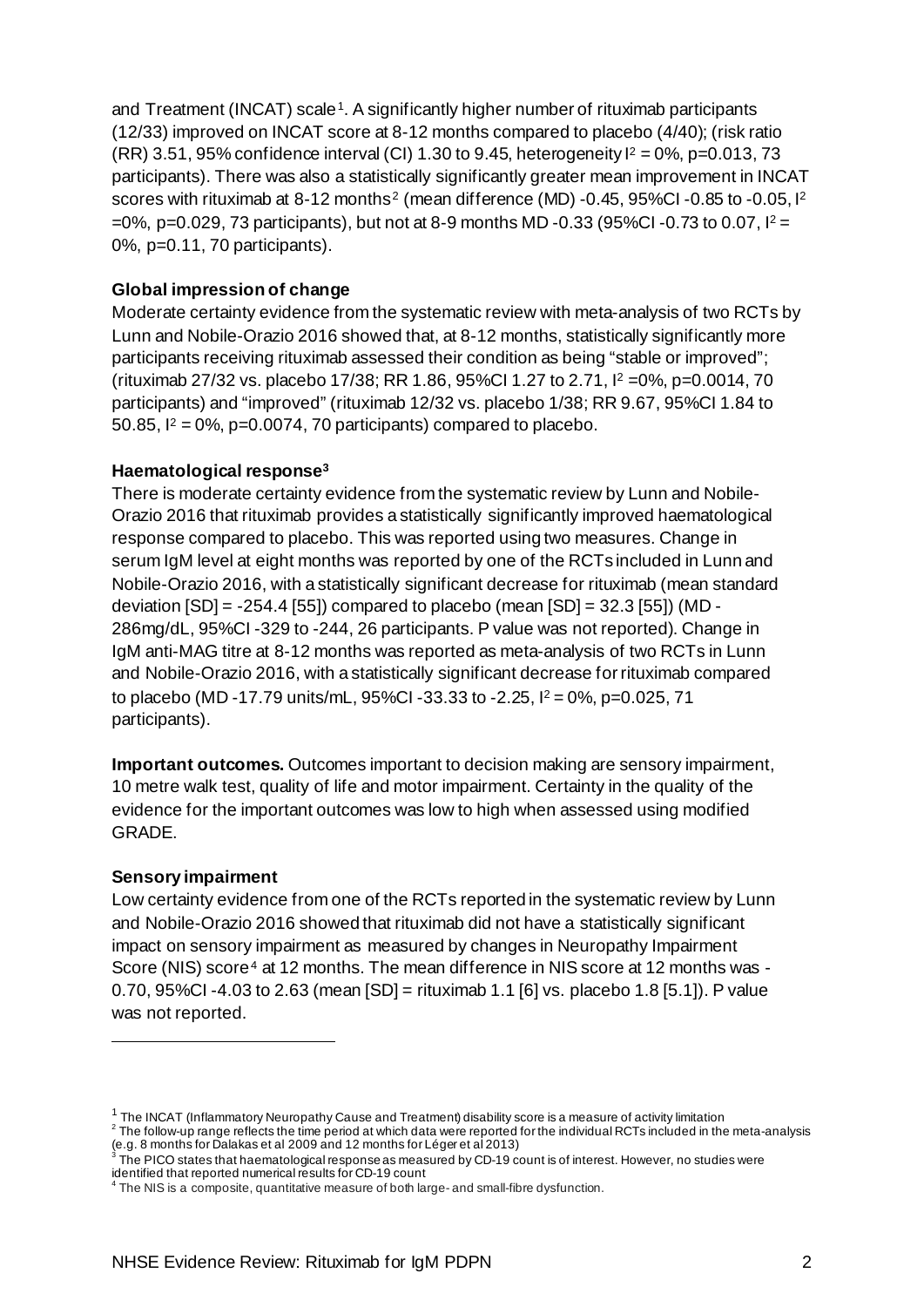#### **10 metre (m) walk test**

The systematic review with meta-analysis of two RCTs by Lunn and Nobile-Orazio 2016 reported moderate certainty evidence that the time to walk 10m did not improve significantly at 8-12 months with rituximab compared to placebo (MD -0.35 seconds, 95%CI, -1.89 to 1.19,  $I^2 = 0$ %, p=0.66, 68 participants). There was low certainty evidence that the numbers of participants with improved 10m walk time at six months (reported by one of the RCTs in the systematic review) also did not improve significantly with rituximab (9/13) vs. placebo (5/13) (RR 1.80, 95%CI 0.83 to 3.92, 26 participants, p value was not reported).

#### **Quality of life**

Quality of life at 12 months, as measured by the SF-36<sup>[5](#page-5-0)</sup> physical and mental subscale, was reported by one of the RCTs included in the Lunn and Nobile-Orazio 2016 systematic review. This provides high certainty evidence that rituximab statistically significantly improves quality of life as measured by change in physical SF-36 subscores (mean [SD]) rituximab 11.6 [19.6] vs. placebo -3.9 [9.8], MD 15.50, 95%CI 5.24 to 25.76, 37 participants, p value was not reported). However, the effect on change in SF-36 mental subscores was not statistically significant (mean [SD] rituximab 4.5 [9.9] vs. placebo -2.1 [12.8], MD 6.60, 95%CI 0.35 to 13.55, 41 participants, p value was not reported) (moderate certainty).

#### **Motor impairment**

One of the RCTs included in the systematic review<sup>[6](#page-5-1)</sup> provided moderate certainty evidence for the median change in muscle strength measurements using the Medical Research Council (MRC) score at 12 months. The RCT (Léger et al 2013) reported no statistically significant difference in the median change in MRC score at 12 months between rituximab 0.0 (95%CI -3 to 0.0) and placebo 0.0 (95%CI -1.5 to 1.5), p=0.17. The second RCT included in the systematic review (Dalakas et al 2009) also reported no significant changes in the MRC score at eight months but no measure of statistical significance was recorded (low certainty).

**In patients with IgM paraproteinaemic demyelinating peripheral neuropathy with MGUS, LPL, WM or low-grade Non-Hodgkin lymphoma, what is the safety of rituximab versus conservative management, medical interventions or placebo?**

**Important Outcomes.** Outcomes important to decision making are adverse events.

#### **Adverse Events**

The systematic review with meta-analysis of two RCTs by Lunn and Nobile-Orazio 2016 provided low to moderate certainty evidence that there was no statistically significantly difference in the numbers of patients reporting any adverse events (rituximab 26/39 vs. placebo 23/41, RR 1.18, 95%CI 0.84 to1.66, I2 =0%, p=0.34, 80 participants) (moderate

<span id="page-5-0"></span><sup>&</sup>lt;sup>5</sup> The SF-36 is scored from 0 to 100 with higher scores indicating better quality of life.

<span id="page-5-1"></span><sup>6</sup> This outcome was not reported in the systematic review. The data were taken from the individual RCT papers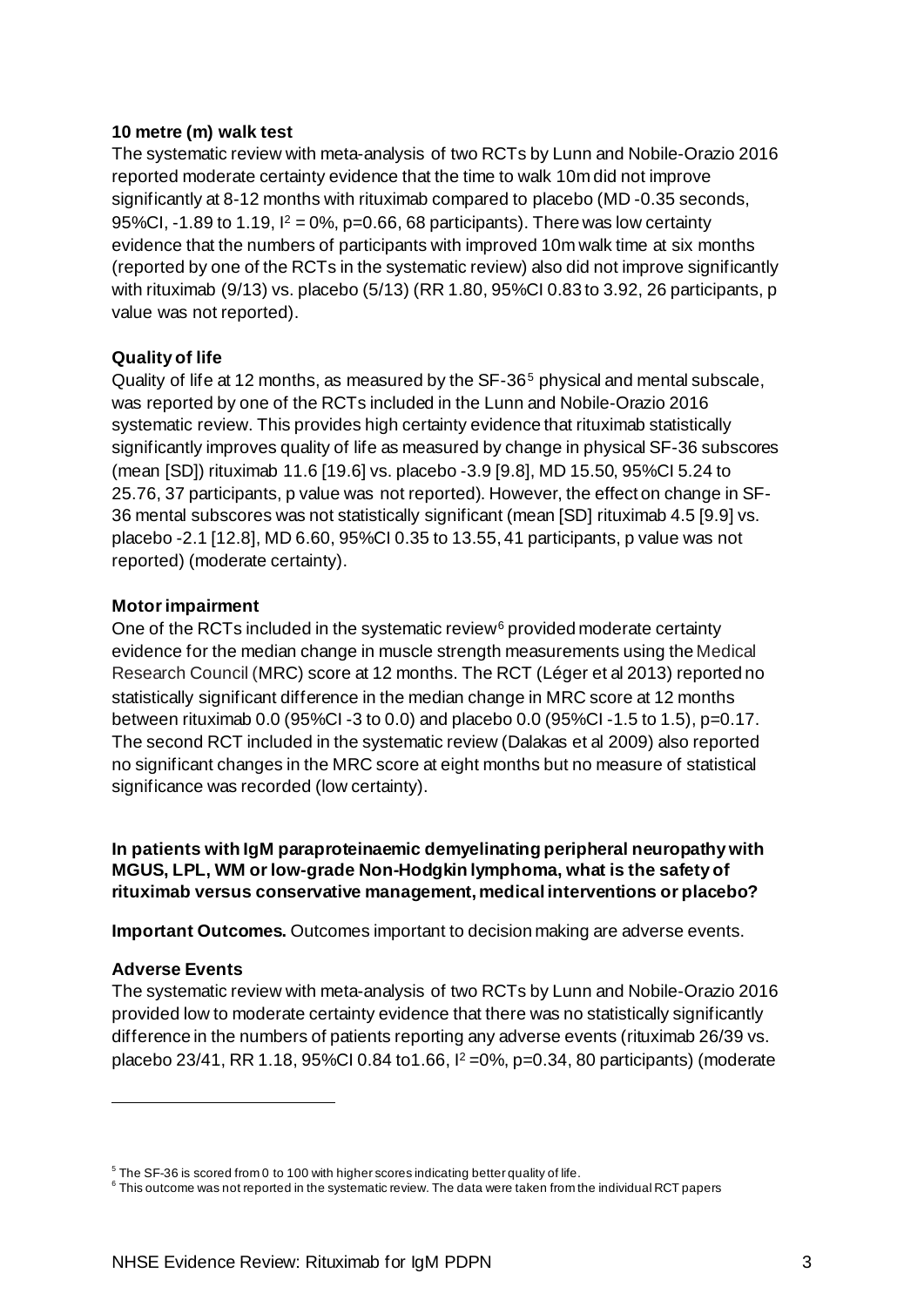certainty) or severe adverse events (rituximab 2/39 vs. placebo 0/41, RR 3.11, 95%CI 0.34 to 28.54,  $\lvert^2$  =0%, p= 0.32, 80 participants) (low certainty). The timeframe was not provided.

## **From the evidence selected, are there any subgroups of patients with IgM paraproteinaemic demyelinating peripheral neuropathy who would benefit more from treatment with rituximab?**

No evidence was identified regarding any subgroups of patients that would benefit more from treatment with rituximab.

## **In patients with IgM paraproteinaemic demyelinating peripheral neuropathy with MGUS, LPL, WM or low-grade Non-Hodgkin lymphoma, what is the cost effectiveness of rituximab versus conservative management, medical interventions or placebo?**

No evidence was identified on the cost effectiveness of rituximab compared with conservative management, medical interventions or placebo.

**Limitations.** Although the clinical effectiveness of rituximab in patients with IgM PDPN is supported by evidence from a systematic review of RCTs, the key limitation is the very small number of patients in the studies available to the systematic review. IgM PDPN is a relatively rare condition and this would have affected the number of participants recruited into the studies. As there was no significant heterogeneity among the patients included in the studies it was appropriate to combine the results in meta-analysis. However, the systematic review authors did note significant potential bias in one of the RCTs included in the review. One further limitation is that rituximab was compared to placebo rather than medical interventions such as IVIG.

**Conclusion.** There is moderate to high certainty evidence that for patients with IgM PDPN, the addition of rituximab confers a statistically significant improvement in the critical outcomes of disability, global impression of change and haematological response and the important outcome of quality of life (physical subscale). Although there is statistically significant improvement in critical outcomes, the clinical benefit and meaningfulness of these improvements is not clear. There was no statistically significant difference between rituximab and placebo on the important outcomes of sensory impairment, 10 metre walk test or motor impairment. There was no statistically significant difference between rituximab and placebo for any adverse events or serious adverse events.

## <span id="page-6-0"></span>**3. Methodology**

## <span id="page-6-1"></span>**Review questions**

The review questions for this evidence review are:

1. In patients with IgM paraproteinaemic demyelinating peripheral neuropathy, with MGUS, LPL, WM or low-grade Non-Hodgkin lymphoma, what is the clinical effectiveness of rituximab versus conservative management, medical interventions or placebo?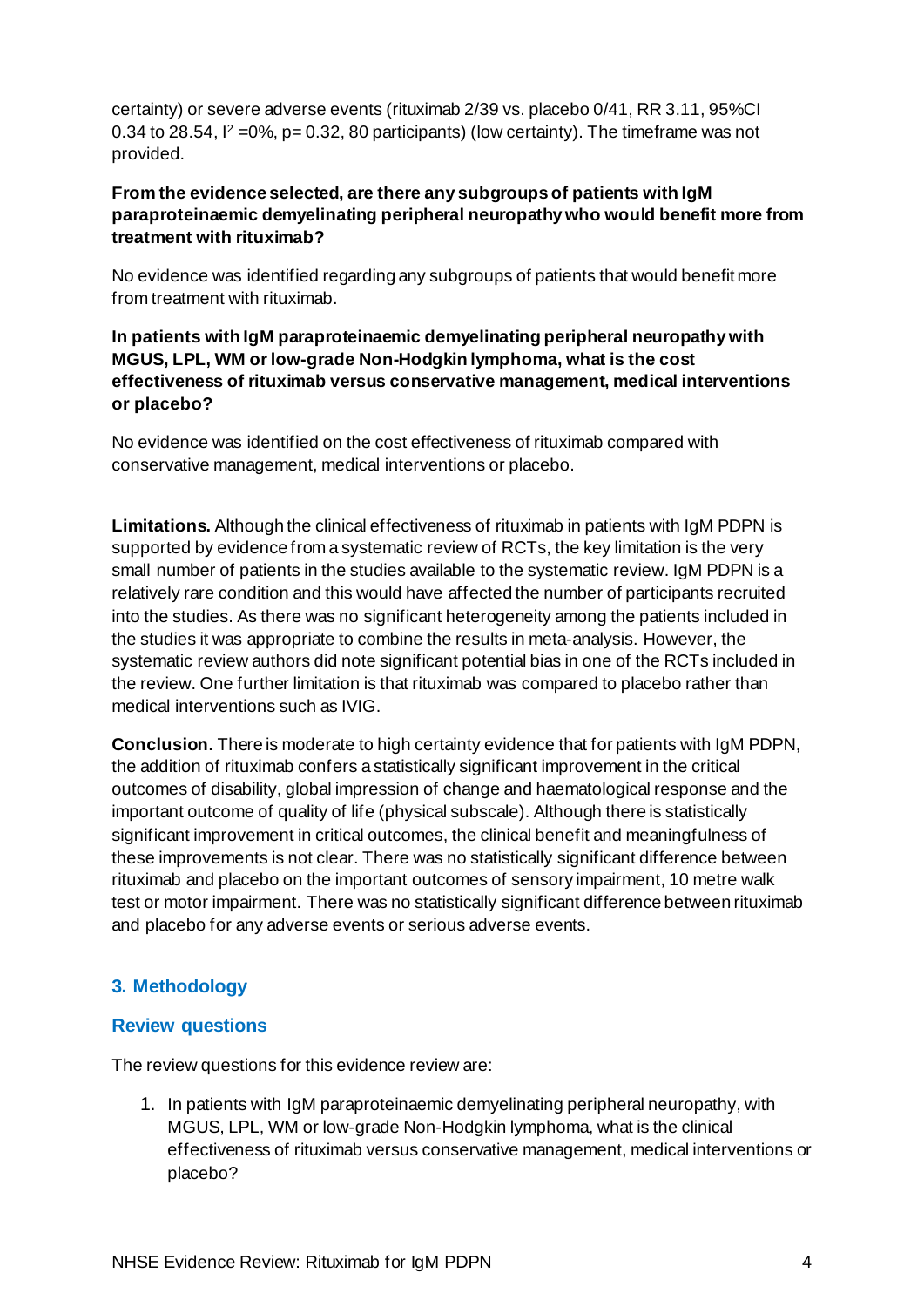- 2. In patients with IgM paraproteinaemic demyelinating peripheral neuropathy with MGUS, LPL, WM or low-grade Non-Hodgkin lymphoma, what is the safety of rituximab versus conservative management, medical interventions or placebo?
- 3. In patients with IgM paraproteinaemic demyelinating peripheral neuropathy with MGUS, LPL, WM or low-grade Non-Hodgkin lymphoma, what is the cost effectiveness of rituximab versus conservative management, medical interventions or placebo?
- 4. From the evidence selected, are there any subgroups of patients with IgM paraproteinemic demyelinating peripheral neuropathy who would benefit more from treatment with rituximab?

See Appendix A for the full review protocol.

## <span id="page-7-0"></span>**Review process**

The methodology to undertake this review is specified by NHS England in their 'Guidance on conducting evidence reviews for Specialised Services Commissioning Products' (2019).

The searches for evidence were informed by the PICO document and were conducted on 4<sup>th</sup> August 2020.

See Appendix B for details of the search strategy.

Results from the literature searches were screened using their titles and abstracts for relevance against the criteria in the PICO framework. Full text references of potentially relevant evidence were obtained and reviewed to determine whether they met the inclusion criteria for this evidence review.

See Appendix C for evidence selection details and Appendix D for the list of studies excluded from the review and the reasons for their exclusion.

Relevant details and outcomes were extracted from the included studies and were quality appraised using a checklist appropriate to the study design.

See Appendices E and F for individual study and checklist details.

The available evidence was assessed by outcome for certainty using modified GRADE.

See Appendix G for GRADE Profiles.

## <span id="page-7-1"></span>**4. Summary of included studies**

One paper was included in this review (Lunn and Nobile-Orazio 2016).

The paper by Lunn and Nobile-Orazio 2016 was a systematic review and meta-analysis. The systematic review included eight trials of which two RCTs of rituximab compared to placebo (80 participants; 39 rituximab vs. 41 placebo) were eligible for this rapid evidence review (Léger et al 2013, Dalakas et al 2009). No cost effectiveness studies suitable for inclusion in this evidence review were identified.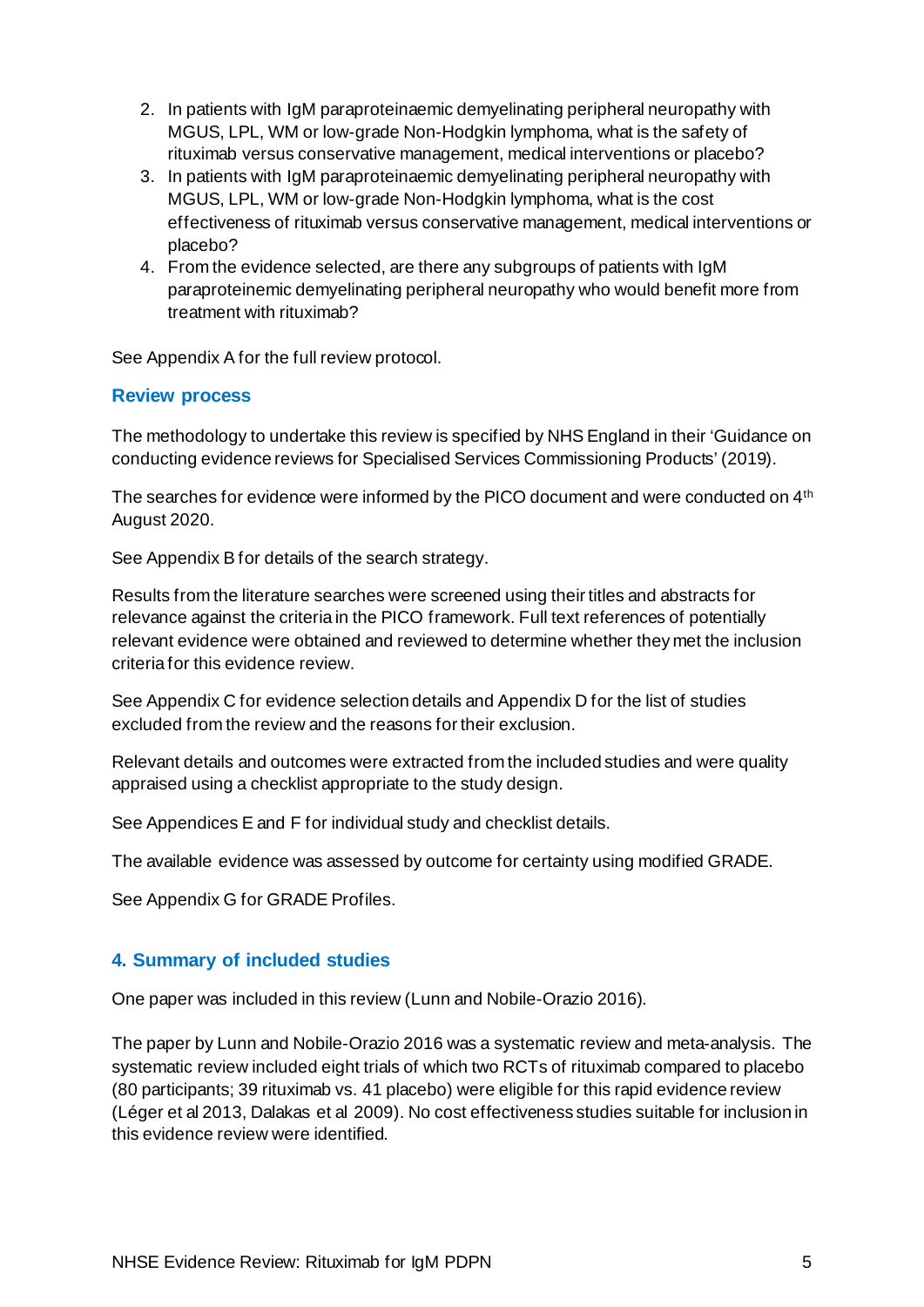## **Table 1 Summary of included studies**

| <b>Study</b>                                                                                                                                                            | <b>Population</b>                                                                                                                                                                                                                   | <b>Intervention and</b><br>comparison                                                                                                                                                                                                                       | <b>Outcomes reported</b>                                                                                                                                                                                                                                                                                                                                                                                                                                                                                                                                                                                                                                                                                                                                                                                                                                                                                                                                                                                                                                                                                                                                     |
|-------------------------------------------------------------------------------------------------------------------------------------------------------------------------|-------------------------------------------------------------------------------------------------------------------------------------------------------------------------------------------------------------------------------------|-------------------------------------------------------------------------------------------------------------------------------------------------------------------------------------------------------------------------------------------------------------|--------------------------------------------------------------------------------------------------------------------------------------------------------------------------------------------------------------------------------------------------------------------------------------------------------------------------------------------------------------------------------------------------------------------------------------------------------------------------------------------------------------------------------------------------------------------------------------------------------------------------------------------------------------------------------------------------------------------------------------------------------------------------------------------------------------------------------------------------------------------------------------------------------------------------------------------------------------------------------------------------------------------------------------------------------------------------------------------------------------------------------------------------------------|
| Lunn and<br>Nobile-Orazio<br>2016<br>Systematic<br>review with<br>meta-analysis<br><b>RCTs of</b><br>interest:<br>• France;<br>Switzerland<br>· Bethesda,<br><b>USA</b> | Two RCTs of rituximab<br>versus placebo (n=80) in<br>patients with IgM PDPN<br>One RCT included 26<br>participants (13 rituximab<br>vs. 13 placebo). The<br>second RCT included 54<br>participants (26 rituximab<br>vs. 28 placebo) | Intervention<br>Rituximab infusions<br>of 375 mg/m <sup>2</sup> weekly<br>for 4 weeks<br>Comparison<br>Identical infusions of<br>placebo<br>No details of<br>concomitant<br>treatments were<br>reported for either<br>the rituximab or<br>comparator groups | <b>Critical Outcomes</b><br>• Disability<br>• Number of participants<br>improved on INCAT score<br>at 8-12 months<br>• Mean improvement in<br>INCAT score at 8-12<br>months<br>• Mean improvement in<br>INCAT score at 8-9<br>months<br>• Global impression of change<br>• Participant subjective<br>impression of change<br>"stable or improved" at 8-<br>12 months<br>• Participant subjective<br>impression of change<br>"improved" at 8-12<br>months<br>• Haematological response<br>• Change in IgM level 8<br>months after treatment<br>• Change in IgM anti-MAG<br>titre at 8-12 months<br><b>Important outcomes</b><br>• Sensory impairment<br>• Mean improvement in<br>NIS at 12 months<br>10 metre walk test<br>• Improvement in 10 metre<br>walk time at 8-12 months<br>• Number improved in 10<br>metre walk at 6 months<br>Quality of life<br>• Mean change in SF-36<br>physical subscores at 12<br>months<br>• Mean change in SF-36<br>mental health subscores<br>at 12 months<br>• Motor impairment<br>• Change in MRC at 12<br>months<br>• Change in MRC at 8<br>months<br>• Adverse events<br>• Any adverse event<br>• Severe adverse event |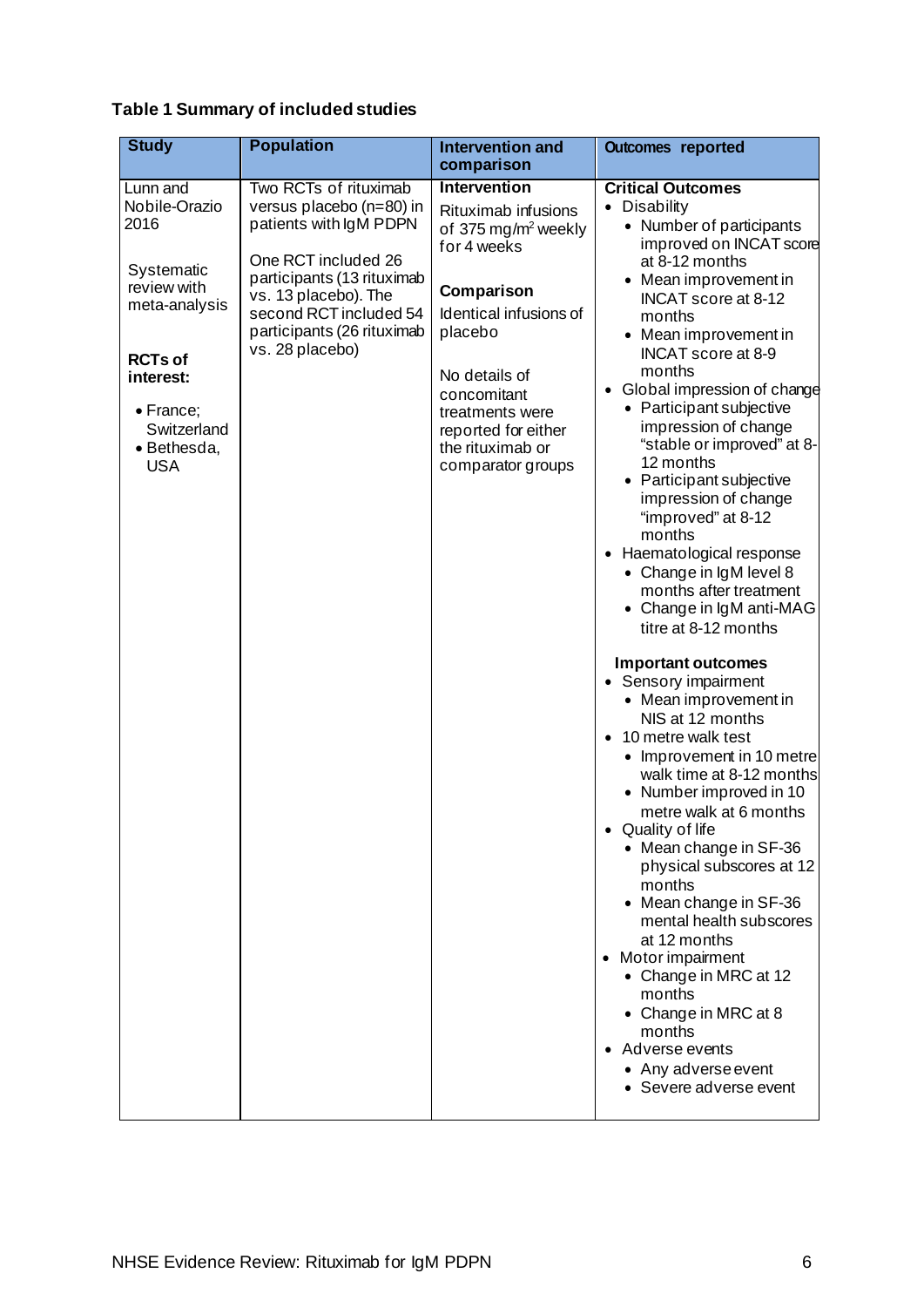<span id="page-9-0"></span>

| <b>Study</b> | <b>Population</b>                                                                                                                                                                      | Intervention and<br>comparison | <b>Outcomes reported</b>                                                                                                                                                                            |
|--------------|----------------------------------------------------------------------------------------------------------------------------------------------------------------------------------------|--------------------------------|-----------------------------------------------------------------------------------------------------------------------------------------------------------------------------------------------------|
|              | inflammatory Neuropathy Cause and Treatment; ISS - INCAT sensory score; MRC - Medical<br>peripheral neuropathy; RCT - randomised controlled trial; SF-36 - Short Form 36 Health Survey |                                | <b>Abbreviations:</b> Anti-MAG - anti-myelin-associated glycoprotein; IgM - immunoglobulin M; INCAT –<br>Research Council; NIS - Neuropathy Impairment Score; PDPN - paraproteinaemic demyelinating |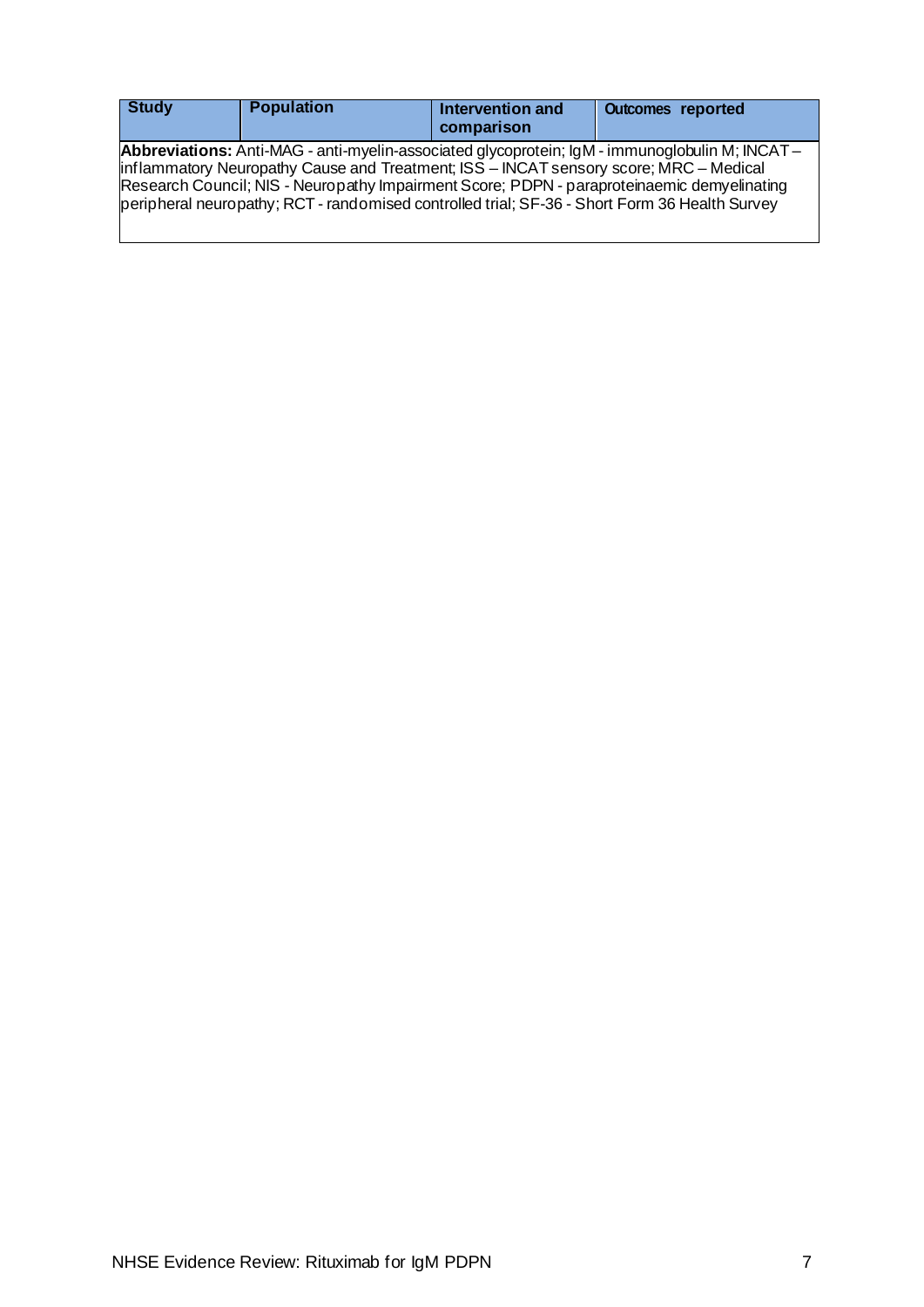## **5. Results**

**In patients with IgM paraproteinaemic demyelinating peripheral neuropathy, with MGUS, LPL, WM or low-grade Non-Hodgkin lymphoma, what is the clinical effectiveness and safety of rituximab versus conservative management, medical interventions or placebo?**

| <b>Outcome</b>                                                  | <b>Evidence statement</b>                                                                                                                                                                                                                                                                                                                                                                                                                                                                                                                                                                                                                                                                                                                                                                                                                                                                                                                                                                                                                                                                                                                                                                                                                         |  |
|-----------------------------------------------------------------|---------------------------------------------------------------------------------------------------------------------------------------------------------------------------------------------------------------------------------------------------------------------------------------------------------------------------------------------------------------------------------------------------------------------------------------------------------------------------------------------------------------------------------------------------------------------------------------------------------------------------------------------------------------------------------------------------------------------------------------------------------------------------------------------------------------------------------------------------------------------------------------------------------------------------------------------------------------------------------------------------------------------------------------------------------------------------------------------------------------------------------------------------------------------------------------------------------------------------------------------------|--|
| <b>Clinical Effectiveness</b>                                   |                                                                                                                                                                                                                                                                                                                                                                                                                                                                                                                                                                                                                                                                                                                                                                                                                                                                                                                                                                                                                                                                                                                                                                                                                                                   |  |
| <b>Critical outcomes</b>                                        |                                                                                                                                                                                                                                                                                                                                                                                                                                                                                                                                                                                                                                                                                                                                                                                                                                                                                                                                                                                                                                                                                                                                                                                                                                                   |  |
| <b>Disability</b><br><b>Certainty of</b>                        | Disability is a critical outcome as the symptoms and signs of peripheral<br>neuropathy result in patient disability which impacts of mobility, activities<br>of daily living, independence and wellbeing.                                                                                                                                                                                                                                                                                                                                                                                                                                                                                                                                                                                                                                                                                                                                                                                                                                                                                                                                                                                                                                         |  |
| evidence:<br>Moderate to High                                   | 1 systematic review with meta-analysis of two RCTs reported disability,<br>as measured by INCAT score, for rituximab compared to placebo in<br>patients with IgM PDPN (Lunn and Nobile-Orazio 2016):<br>The number of participants with improved INCAT score at 8-12<br>months was statistically significantly greater with rituximab<br>(12/33) compared to placebo (4/40) (RR 3.51, 95%Cl 1.30 to<br>9.45, $I^2 = 0\%$ , p=0.013, 73 participants). HIGH<br>Mean improvement in INCAT score at 8-12 months was<br>$\bullet$<br>statistically significantly greater with rituximab compared to<br>placebo (MD -0.45, 95%Cl -0.85 to -0.05, $l^2 = 0\%$ ; p=0.029, 73<br>participants). HIGH<br>There was no significant difference in the mean improvement in<br>$\bullet$<br>INCAT scores at 8-9 months (MD-0.33, 95%CI-0.73 to 0.07, l <sup>2</sup><br>$= 0\%$ , p=0.11, 70 participants). MODERATE<br>This study provides high certainty evidence that, in patients with<br>IgM PDPN, at 8 to 12 months, rituximab improves disability, as<br>measured by improvements in INCAT score, compared to placebo.<br>However, there was no difference in mean improvement when<br>assessed at a follow up range of 8-9 months (moderate certainly). |  |
| <b>Global</b><br>impression of<br>change<br><b>Certainty of</b> | Global impression of change is relevant to patients because the major<br>disability of ataxic unsteadiness and tremor are poorly 'measured' in<br>scores. This is a critical outcome/treatment effect as a holistic measure<br>of treatment, subjectively assessed by the patient and clinician, that will<br>not be captured by individual measures.                                                                                                                                                                                                                                                                                                                                                                                                                                                                                                                                                                                                                                                                                                                                                                                                                                                                                             |  |
| evidence: Moderate                                              | 1 systematic review with meta-analysis of two RCTs reported global<br>impression of change for rituximab compared to placebo in patients with<br>IgM PDPN (Lunn and Nobile-Orazio 2016):<br>At 8-12 months rituximab (27/32) statistically significantly<br>improved participant's subjective impression of their condition as<br>"stable or improved" compared to placebo (17/38) (RR 1.86,<br>95%Cl 1.27 to 2.71, $I^2 = 0\%$ , p=0.0014, 70 participants).<br><b>MODERATE</b><br>At 8-12 months rituximab (12/32) statistically significantly<br>٠<br>improved participant's subjective impression of their condition as<br>"improved" compared to placebo (1/38) (RR 9.67, 95%Cl 1.84 to<br>50.85, $I^2 = 0\%$ , p=0.0074, 70 participants). MODERATE<br>This study provides moderate certainty evidence that, in patients<br>with IgM PDPN, rituximab improves patient's subjective impression                                                                                                                                                                                                                                                                                                                                               |  |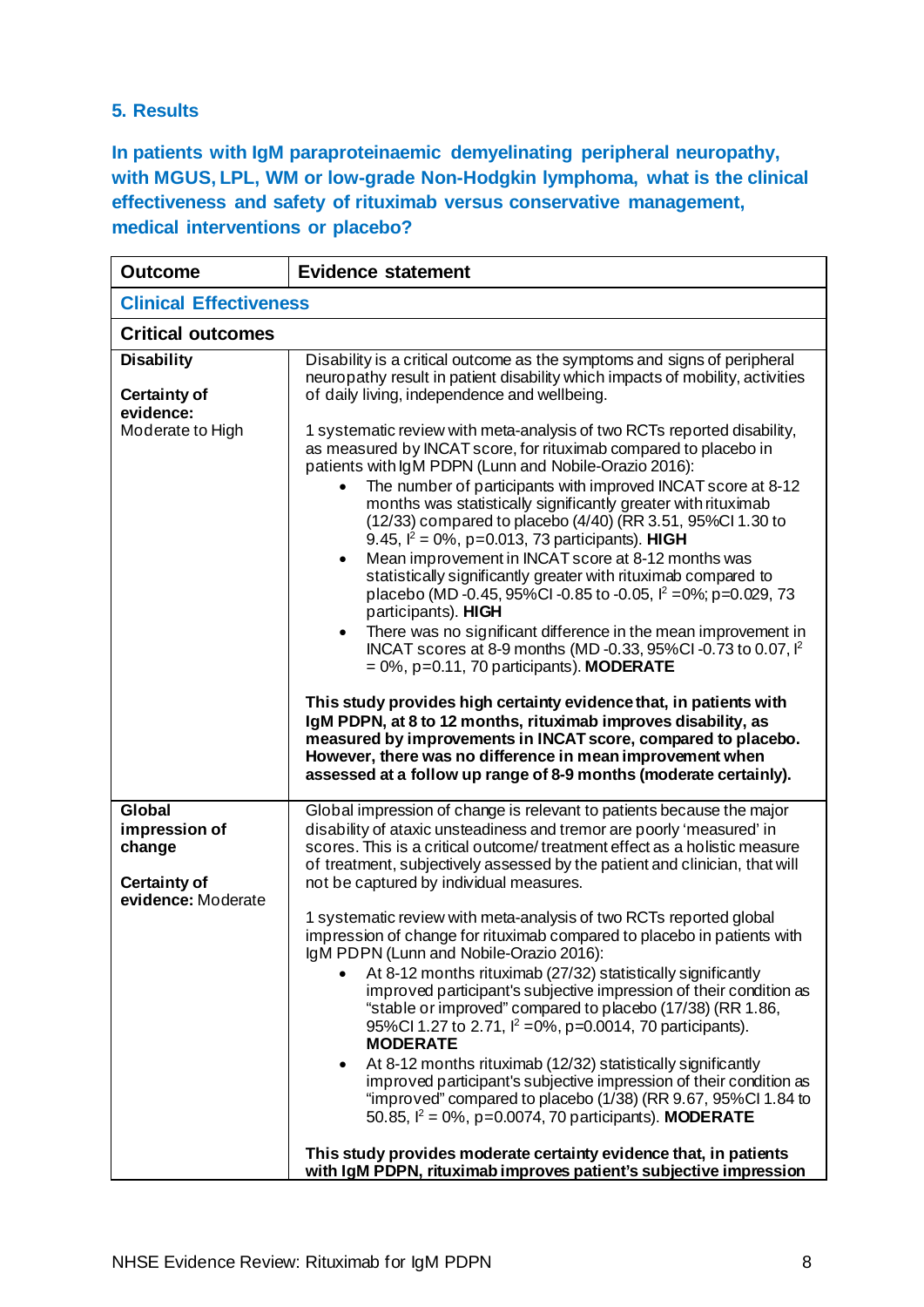| <b>Outcome</b>                                                          | <b>Evidence statement</b>                                                                                                                                                                                                                                                                                                                                                                                                                                                                                                                                                                                                                                                                                                                                                                                                                                                                                                                                                                                                                                                                                                                                                                                                                                                                                                                                      |
|-------------------------------------------------------------------------|----------------------------------------------------------------------------------------------------------------------------------------------------------------------------------------------------------------------------------------------------------------------------------------------------------------------------------------------------------------------------------------------------------------------------------------------------------------------------------------------------------------------------------------------------------------------------------------------------------------------------------------------------------------------------------------------------------------------------------------------------------------------------------------------------------------------------------------------------------------------------------------------------------------------------------------------------------------------------------------------------------------------------------------------------------------------------------------------------------------------------------------------------------------------------------------------------------------------------------------------------------------------------------------------------------------------------------------------------------------|
|                                                                         | of change compared to placebo at a follow-up range of 8 to 12<br>months.                                                                                                                                                                                                                                                                                                                                                                                                                                                                                                                                                                                                                                                                                                                                                                                                                                                                                                                                                                                                                                                                                                                                                                                                                                                                                       |
| Haematological<br>response<br><b>Certainty of</b><br>evidence: Moderate | Haematological response is important to patients because these are<br>direct, quantifiable measures of anti-CD20 treatment response and occur<br>prior to clinically detectable change. Sustained reduction in pathological<br>antibodies results in improved outcomes.<br>1 systematic review with meta-analysis of two RCTs reported<br>haematological response for rituximab compared to placebo in patients<br>with IgM PDPN (Lunn and Nobile-Orazio 2016). Haematological<br>response as measured by change in serum IgM level was reported by<br>one of the RCTs included in the systematic review. Haematological<br>response as measured by IgM anti-MAG titre was reported as meta-<br>analysis of two RCTs:<br>Eight months after treatment, there was a statistically significant<br>decrease in the level of serum IgM after rituximab compared to<br>placebo (mean [SD] -254.4 [55] vs. 32.3 [55] MD -286mg/dL,<br>95%Cl-329 to -244, 26 participants, p value not reported).<br><b>MODERATE</b><br>At 8-12 months, there was a significant decrease in the titre of<br>$\bullet$<br>IgM anti-MAG activity (MD-17.79 units/mL, 95%CI-33.33 to -<br>2.25, $I^2 = 0\%$ , p=0.025, 71 participants). MODERATE<br>This study provides moderate certainly evidence that, in patients<br>with IgM PDPN, rituximab significantly improved haematological |
|                                                                         | response compared with placebo, as measured by IgM serum level<br>at eight months and IgM anti-MAG titre at 8-12 months.                                                                                                                                                                                                                                                                                                                                                                                                                                                                                                                                                                                                                                                                                                                                                                                                                                                                                                                                                                                                                                                                                                                                                                                                                                       |
| <b>Important outcomes</b>                                               |                                                                                                                                                                                                                                                                                                                                                                                                                                                                                                                                                                                                                                                                                                                                                                                                                                                                                                                                                                                                                                                                                                                                                                                                                                                                                                                                                                |
| <b>Sensory</b><br>impairment                                            | Sensory impairment is an important outcome for patients as improvement<br>to sensory impairment can improve independence and function                                                                                                                                                                                                                                                                                                                                                                                                                                                                                                                                                                                                                                                                                                                                                                                                                                                                                                                                                                                                                                                                                                                                                                                                                          |
| <b>Certainty of</b><br>evidence: Low                                    | 1 systematic review reported sensory impairment, as measured by<br>changes in NIS, for rituximab compared to placebo in patients with IgM<br>PDPN from 1 RCT (Lunn and Nobile-Orazio 2016):<br>There was no significant difference in NIS score at 12 months for<br>rituximab (mean [SD] 1.1 [6] compared to placebo (mean [SD] 1.8<br>[5.1] (MD -0.70, 95%Cl -4.03 to 2.63, 45 participants, p value not<br>reported). LOW<br>This study provides low certainty evidence that, in patients with IgM<br>PDPN, rituximab does not significantly improve sensory<br>impairment, as assessed by NIS score, compared to placebo at 12<br>months.                                                                                                                                                                                                                                                                                                                                                                                                                                                                                                                                                                                                                                                                                                                   |
| 10 metre walk<br>test<br><b>Certainty of</b>                            | The 10 metre walk test is relevant to patients because it is an important<br>outcome which crosses between impairment and disability. Imbalance,<br>sensory dysfunction and weakness all contribute to altered walking times<br>which improve after treatment.                                                                                                                                                                                                                                                                                                                                                                                                                                                                                                                                                                                                                                                                                                                                                                                                                                                                                                                                                                                                                                                                                                 |
| evidence: Low to<br>Moderate                                            | 1 systematic review with meta-analysis of two RCTs reported 10 metre<br>walk test for rituximab compared to placebo in patients with IgM PDPN<br>(Lunn and Nobile-Orazio 2016). Improvement in 10 metre walk time was<br>reported as meta-analysis of two RCTs. Number of participants who<br>improved in 10 metre walk time was reported by one of the RCTs<br>included in the systematic review:<br>There was no statistically significant difference in improvement in                                                                                                                                                                                                                                                                                                                                                                                                                                                                                                                                                                                                                                                                                                                                                                                                                                                                                      |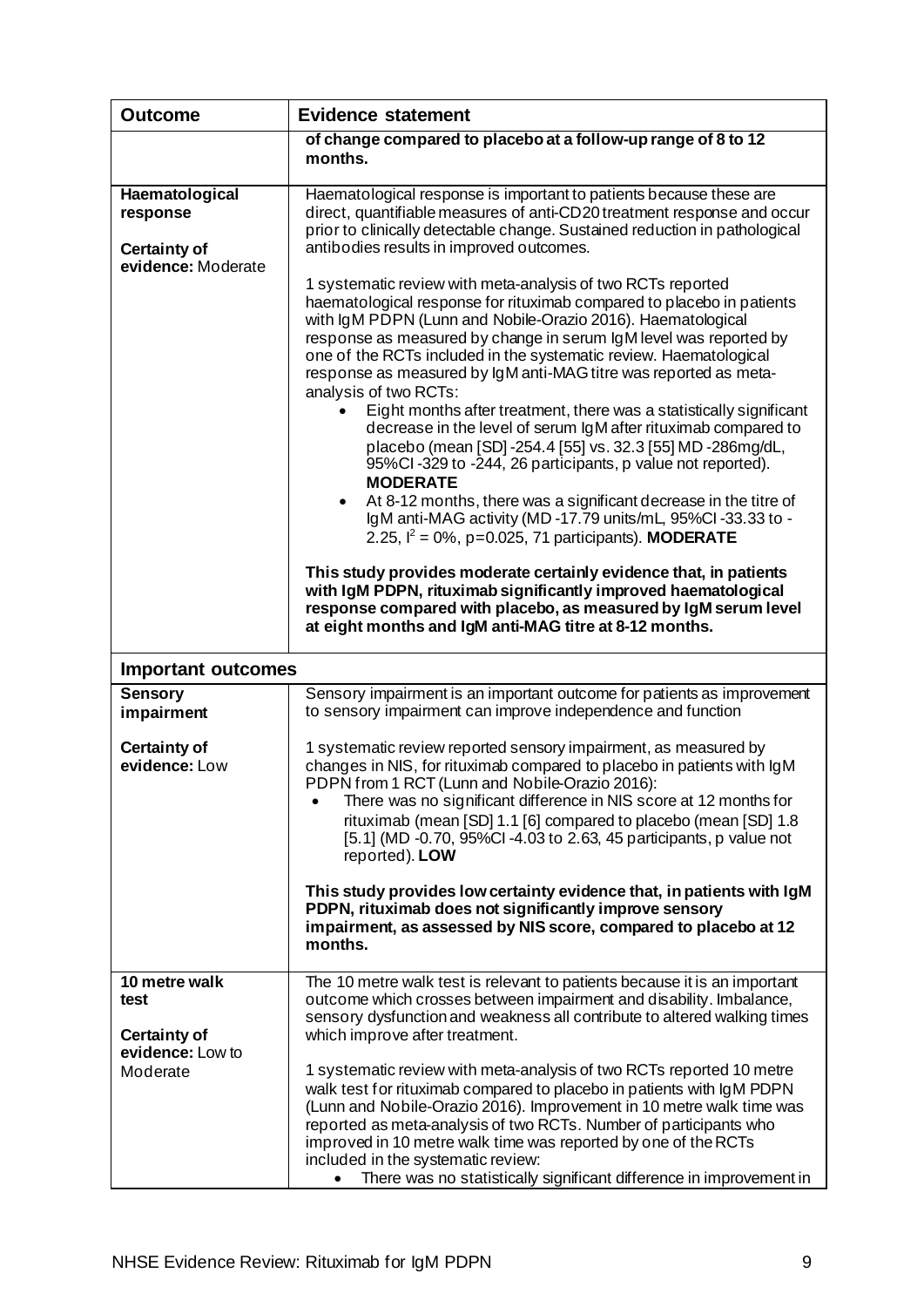| <b>Outcome</b>                                                                    | <b>Evidence statement</b>                                                                                                                                                                                                                                                                                                                                                                                                                                                                                                                                                                                                                                                                                                                                                                                                                                                                                                                                                                                                                                                                                                                                  |
|-----------------------------------------------------------------------------------|------------------------------------------------------------------------------------------------------------------------------------------------------------------------------------------------------------------------------------------------------------------------------------------------------------------------------------------------------------------------------------------------------------------------------------------------------------------------------------------------------------------------------------------------------------------------------------------------------------------------------------------------------------------------------------------------------------------------------------------------------------------------------------------------------------------------------------------------------------------------------------------------------------------------------------------------------------------------------------------------------------------------------------------------------------------------------------------------------------------------------------------------------------|
|                                                                                   | time to walk 10 metres for rituximab compared to placebo at 8-12<br>months (MD-0.35 seconds, 95%CI-1.89 to 1.19, $I^2 = 0\%$ ,<br>p=0.66, 68 participants). MODERATE<br>There was no statistically significant difference in the number of<br>$\bullet$<br>participants who improved in 10 metre walk at six months<br>(rituximab 9/13 vs. placebo 5/13 RR 1.80, 95%Cl 0.83 to 3.92, 26<br>participants). No p value was reported. LOW<br>This study provides moderate certainty evidence that, in patients<br>with IgM PDPN, rituximab does not significantly improve 10 metre<br>walk time compared to placebo. It also provides low certainty<br>evidence that, compared to placebo, rituximab does not<br>significantly affect the number of patients with an improved 10m<br>walk time.                                                                                                                                                                                                                                                                                                                                                               |
|                                                                                   |                                                                                                                                                                                                                                                                                                                                                                                                                                                                                                                                                                                                                                                                                                                                                                                                                                                                                                                                                                                                                                                                                                                                                            |
| <b>Quality of life</b><br><b>Certainty of</b><br>evidence: Moderate to<br>High    | Quality of life is an important outcome in these patients as neuropathy<br>impacts on patient's function and activities of daily living. Improvement in<br>quality of life, especially physical functioning, is a marker of successful<br>treatment.                                                                                                                                                                                                                                                                                                                                                                                                                                                                                                                                                                                                                                                                                                                                                                                                                                                                                                       |
|                                                                                   | 1 systematic review reported quality of life, as measured by mean<br>changes in the physical and mental health subscores of the SF-36, for<br>rituximab compared to placebo in patients with IgM PDPN from 1 RCT<br>(Lunn and Nobile-Orazio 2016):<br>There was a statistically significant improvement in SF-36 physical<br>subscores (mean [SD] rituximab 11.6 [19.6] vs. placebo -3.9 [9.8],<br>MD 15.50, 95%Cl 5.24 to 25.76, 37 participants) for rituximab<br>compared to placebo at 12 months. No p value was reported.<br><b>HIGH</b><br>There was no statistically significant difference in SF-36 mental<br>$\bullet$<br>health subscores between rituximab and placebo at 12 months<br>(mean [SD] rituximab 4.5 [9.9] vs. placebo -2.1 [12.8], MD 6.60,<br>95%CI 0.35 to 13.55, 41 participants). No p value was reported.<br><b>MODERATE</b><br>This study provides high certainly evidence that, in patients with<br>IgM PDPN, rituximab significantly improved quality of life on the<br>physical subscale compared with placebo at 12 months. There<br>was no significant difference in the mental health subscale<br>(moderate certainly). |
| <b>Motor</b><br>impairment<br><b>Certainty of</b><br>evidence: Low to<br>Moderate | Motor impairment occurs late in PDPN probably representing failure to<br>treat early or effectively enough. It contributes greatly to imbalance but<br>is less likely to show a therapeutic effect. It is an important indicator of<br>permanent impairment.                                                                                                                                                                                                                                                                                                                                                                                                                                                                                                                                                                                                                                                                                                                                                                                                                                                                                               |
|                                                                                   | The two RCTs included in the systematic review (Lunn and Nobile-<br>Orazio 2016) reported motor impairment, as measured by MRC score.<br>As this outcome was not reported in the systematic review the data<br>were taken from the individual RCT papers:                                                                                                                                                                                                                                                                                                                                                                                                                                                                                                                                                                                                                                                                                                                                                                                                                                                                                                  |
|                                                                                   | One RCT (Léger et al 2013) provided evidence for the mean change<br>in MRC score at 12 months. The study reported no significant<br>difference in the median change in MRC score at 12 months<br>between rituximab 0.0 (95%Cl-3 to 0.0) and placebo 0.0 (95%Cl-<br>1.5 to 1.5) p=0.17. MODERATE<br>The second RCT (Dalakas et al 2009) also reported no significant<br>$\bullet$<br>changes in the MRC score, but no measure of statistical significance<br>was recorded. LOW                                                                                                                                                                                                                                                                                                                                                                                                                                                                                                                                                                                                                                                                              |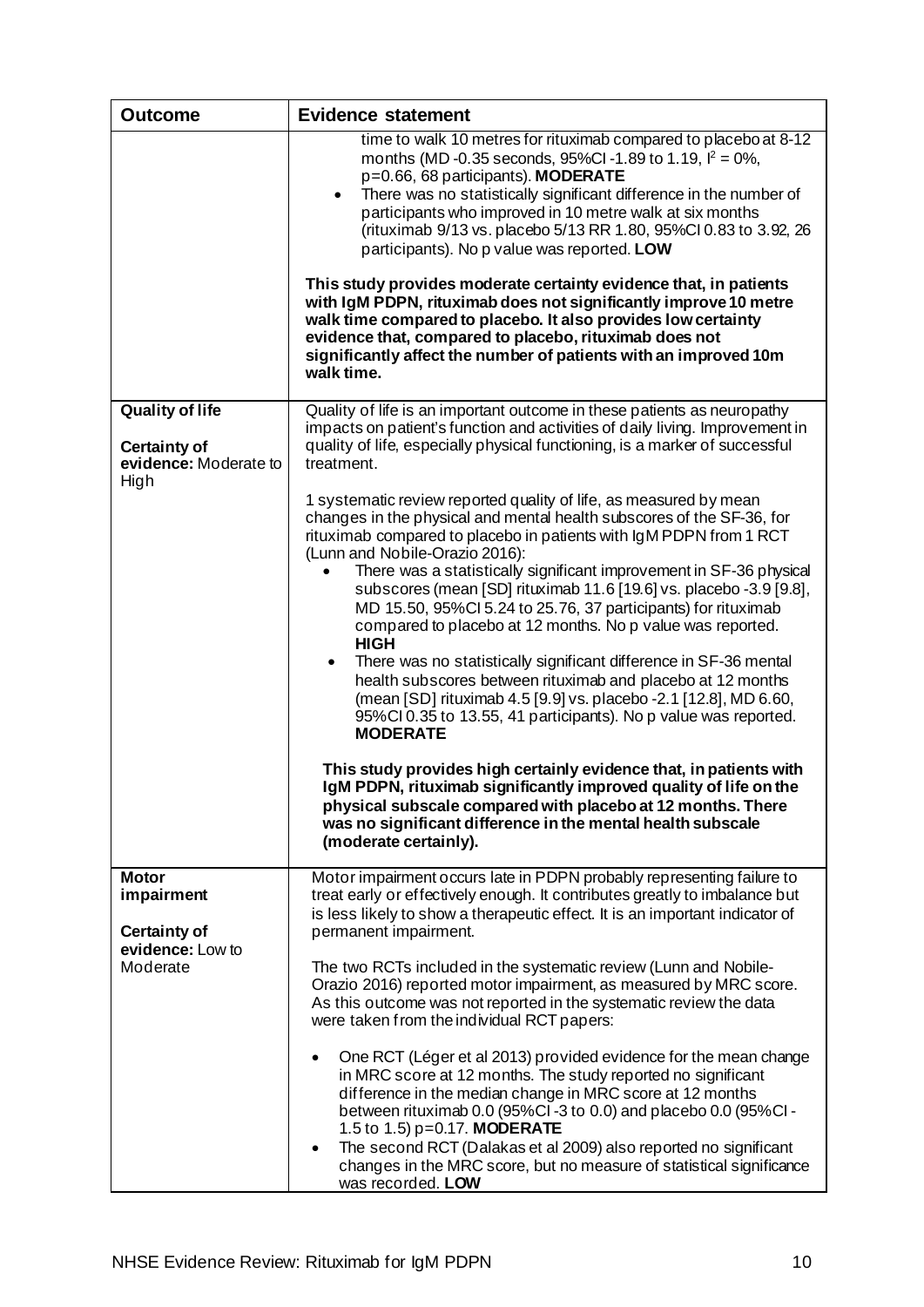| <b>Outcome</b>                                                                                                                                                                                                                                                                                                                                                                                                                                                                                                                                                                                                                                                                                                                                                                                                                                                                        | <b>Evidence statement</b>                                                                                                                                                                                                                                                                                                                                                                                                                                                                                                                                                                                                                                                                                                                                                                                                                                                                          |  |
|---------------------------------------------------------------------------------------------------------------------------------------------------------------------------------------------------------------------------------------------------------------------------------------------------------------------------------------------------------------------------------------------------------------------------------------------------------------------------------------------------------------------------------------------------------------------------------------------------------------------------------------------------------------------------------------------------------------------------------------------------------------------------------------------------------------------------------------------------------------------------------------|----------------------------------------------------------------------------------------------------------------------------------------------------------------------------------------------------------------------------------------------------------------------------------------------------------------------------------------------------------------------------------------------------------------------------------------------------------------------------------------------------------------------------------------------------------------------------------------------------------------------------------------------------------------------------------------------------------------------------------------------------------------------------------------------------------------------------------------------------------------------------------------------------|--|
|                                                                                                                                                                                                                                                                                                                                                                                                                                                                                                                                                                                                                                                                                                                                                                                                                                                                                       | This study provides moderate certainty evidence that in patients<br>with IgM PDPN, at 12 months, rituximab does not significantly<br>improve MRC scores compared to placebo.                                                                                                                                                                                                                                                                                                                                                                                                                                                                                                                                                                                                                                                                                                                       |  |
| <b>Safety</b>                                                                                                                                                                                                                                                                                                                                                                                                                                                                                                                                                                                                                                                                                                                                                                                                                                                                         |                                                                                                                                                                                                                                                                                                                                                                                                                                                                                                                                                                                                                                                                                                                                                                                                                                                                                                    |  |
| <b>Adverse events</b><br><b>Certainty of</b>                                                                                                                                                                                                                                                                                                                                                                                                                                                                                                                                                                                                                                                                                                                                                                                                                                          | Adverse events are relevant to patients because they may reduce quality<br>of life and require additional treatments. Serious adverse events may<br>negate the expected health improvement associated with treatment.                                                                                                                                                                                                                                                                                                                                                                                                                                                                                                                                                                                                                                                                              |  |
| evidence:<br>Low to Moderate                                                                                                                                                                                                                                                                                                                                                                                                                                                                                                                                                                                                                                                                                                                                                                                                                                                          | 1 systematic review with meta-analysis of two RCTs reported adverse<br>events for rituximab compared to placebo in patients with IgM PDPN<br>(Lunn and Nobile-Orazio 2016):<br>At 12 months, there was no statistically significant difference in<br>$\bullet$<br>the occurrence of any adverse event between rituximab (26/39)<br>and placebo (23/41) (RR 1.18, 95%CI 0.84 to 1.66, $\frac{1}{2}$ = 0%,<br>p=0.34, 80 participants). MODERATE<br>At 12 months, there was no statistically significant difference in<br>$\bullet$<br>the occurrence of severe adverse events between rituximab<br>(2/39) and placebo (0/41) (RR 3.11, 95%Cl 0.34 to 28.54, l <sup>2</sup><br>$=0\%$ , p=0.32, 80 participants). LOW<br>This study provided low to moderate certainty evidence that in<br>patients with IgM PDPN, rituximab does not significantly worsen<br>adverse effects compared with placebo. |  |
| Abbreviations: Anti-MAG - anti-myelin-associated glycoprotein; CI - confidence interval; I <sup>2</sup> - Study<br>heterogeneity (a statistic that indicates the percentage of variance in a meta-analysis that is<br>attributable to study heterogeneity); IgM - immunoglobulin M; INCAT – inflammatory Neuropathy<br>Cause and Treatment; IQR - inter-quartile range; ISS - INCAT sensory score; LPL -<br>lymphoplasmacytic lymphoma; MA - meta-analysis; MAG - myelin-associated glycoprotein; MD -<br>mean difference; MGUS - monoclonal gammopathy of undetermined significance; MRC - Medical<br>Research Council; NIS - Neuropathy Impairment Score; PDPN - paraproteinaemic demyelinating<br>peripheral neuropathy; RCT - randomised controlled trial; RR - risk ratio; SD - standard deviation,<br>SF-36 - Short Form 36 Health Survey; WM - Waldenstrom's macroglobulinemia |                                                                                                                                                                                                                                                                                                                                                                                                                                                                                                                                                                                                                                                                                                                                                                                                                                                                                                    |  |

## **From the evidence selected, are there any subgroups of patients with IgM paraproteinaemic demyelinating peripheral neuropathy who would benefit more from treatment with rituximab?**

| <b>Outcome</b>   | <b>Evidence statement</b>                                                                                                 |
|------------------|---------------------------------------------------------------------------------------------------------------------------|
| <b>Subgroups</b> | No evidence was identified regarding any subgroups of patients that would<br>benef it more from treatment with rituximab. |

**In patients with IgM paraproteinaemic demyelinating peripheral neuropathy with MGUS, LPL, WM or low-grade Non-Hodgkin lymphoma, what is the cost effectiveness of rituximab versus conservative management, medical interventions or placebo?**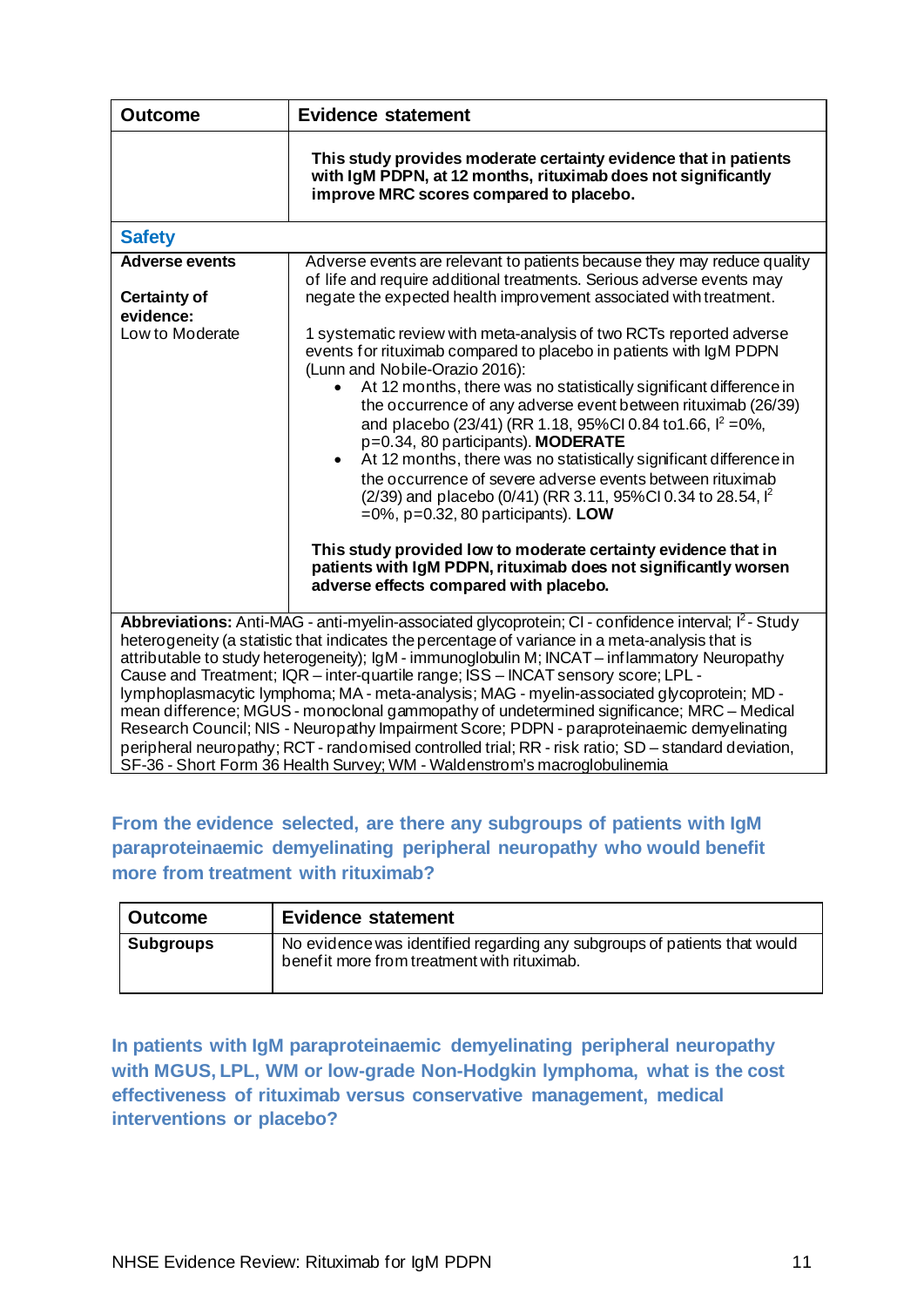| <b>Outcome</b>       | <b>Evidence statement</b>                          |
|----------------------|----------------------------------------------------|
| <b>Cost</b>          | No evidence was identified for cost effectiveness. |
| <b>Effectiveness</b> |                                                    |

## <span id="page-14-0"></span>**6. Discussion**

This rapid evidence review considered the evidence for the clinical effectiveness and safety of rituximab compared with conservative management, medical interventions or placebo in patients with IgM PDPN, with MGUS, LPL, WM or low-grade Non-Hodgkin lymphoma. The critical outcomes of interest were disability, global impression of change, and haematological response. Other important outcomes included sensory impairment, 10 metre walk test and quality of life, motor impairment and adverse events.

Evidence was available from one systematic review and meta-analysis of RCTs (Lunn and Nobile-Orazio 2016). The systematic review included eight trials (236 participants), of which two RCTs of rituximab versus placebo (80 participants) were eligible for inclusion in this rapid evidence review (Léger et al 2013, Dalakas et al 2009). Dalakas et al 2009 included 26 participants (13 rituximab vs. 13 placebo). Léger et al 2013 included 54 participants (26 rituximab vs. 28 placebo).

Lunn and Nobile-Orazio 2016 was a well carried out systematic review and meta-analysis. The search strategy was comprehensive as the authors made exhaustive attempts to source all relevant studies. No additional statistical tests (such as Egger's test or funnel plots) were used to assess the potential presence of publication bias. However, as only two of the studies included in the systematic review were relevant to this rapid evidence review, this would not have biased the results of the outcomes. The first of the two rituximab vs. placebo RCTs (Dalakas et al 2009) was deemed to have a high risk of bias in two assessed domains (attrition and reporting bias) and unclear risks in two of the six domains assessed (selection bias affecting randomisation and allocation). One of the participants was removed from the analysis who perhaps should not have been randomised. As such, this trial was assessed as very low quality across the outcomes stipulated. The second RCT (Léger et al 2013) was considered less biased and the outcome changes were comparable, in the similar direction and of comparable magnitude to those of Dalakas et al 2009 ( $I^2 = 0$  throughout). Where evidence from the systematic review supporting an advantage for rituximab was downgraded, this was generally because of imprecision, probably due to the small size of the studies, or because results were only available from the Dalakas RCT. Evidence favouring rituximab for the critical outcome of global impression of change was downgraded because this involved some degree of indirectness (patient impression of change reported whereas the PICO stated patient and clinician assessment for the definition of global impression of change). The results reported based on this systematic review should therefore be treated with caution.

## <span id="page-14-1"></span>**7. Conclusion**

The key limitation to identifying the effectiveness of rituximab compared to placebo is the small number of patients in the studies available to the systematic review. Although it should be noted that IgM PDPN is a relatively rare condition and therefore conducting large, prospective studies may be difficult. One further limitation is that rituximab was only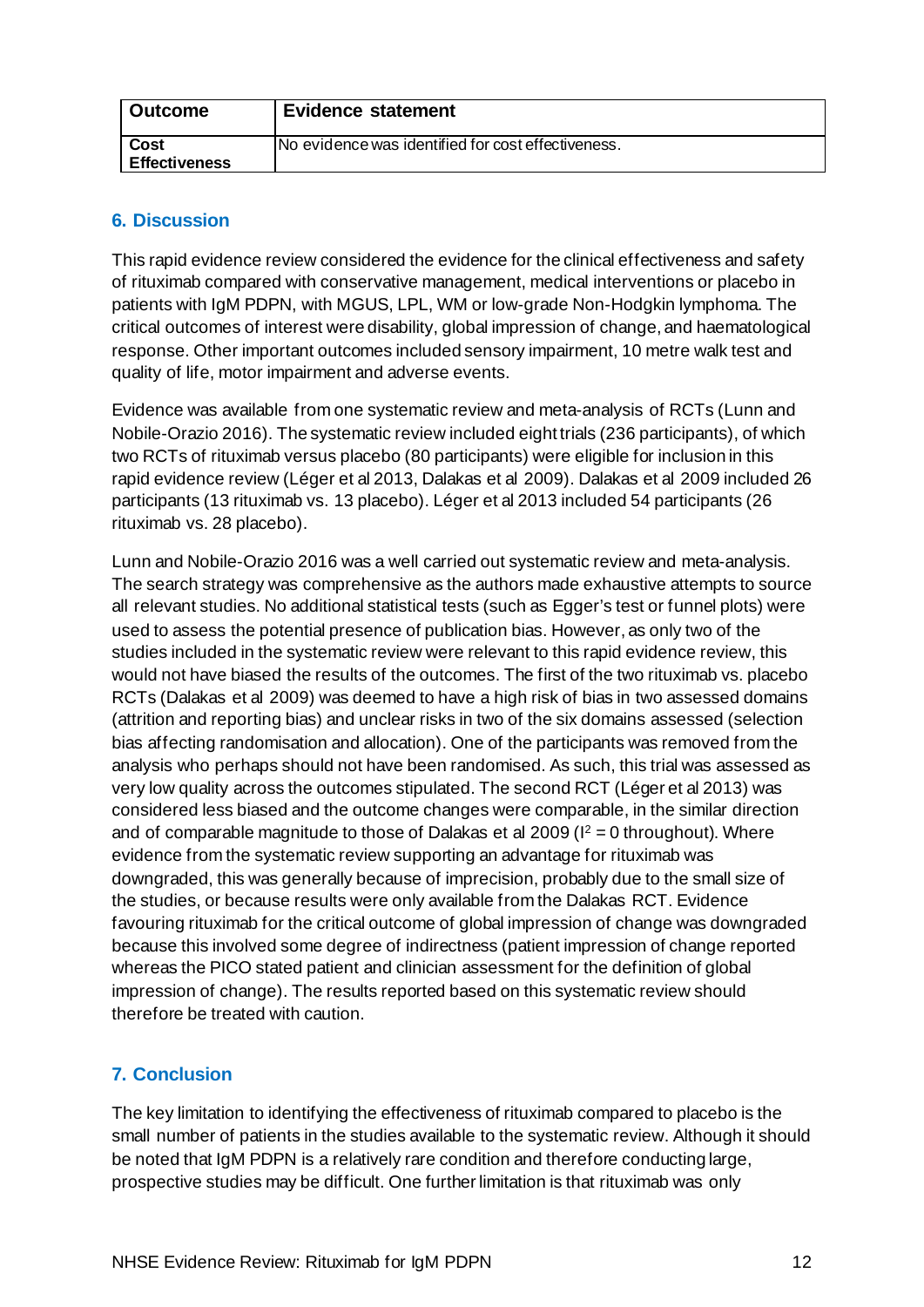compared to placebo rather than medical interventions such as IVIG.

Moderate and high certainty evidence from the systematic review by Lunn and Nobile-Orazio 2016 showed that rituximab infusions (375 mg/m2 rituximab weekly for 4 weeks) produced a statistically significant improvement in disability scores. Compared with placebo, a significantly higher number of rituximab participants improved on INCAT score at 8-12 months. There was also a significantly greater mean improvement in INCAT scores at 8-12 months, but not at 8-9 months. Moderate certainty evidence showed that, at 8-12 months, compared to placebo, rituximab produced a statistically significant improvement in participants' assessment of their condition as "stable or improved" and "improved". There is also moderate certainty evidence that rituximab treatment provides a statistically significantly improved haematological response at 8 months, as demonstrated by a decrease in serum IgM level and in IgM anti-MAG activity titre. Low certainty evidence showed that rituximab did not any impact on sensory impairment as measured by changes in NIS score at 12 months. The time to walk 10 metres and the numbers of participants with improved 10 metre walk time also did not improve significantly (moderate and low certainty respectively). The systematic review also provides high certainly evidence that rituximab statistically significantly improves quality of life as measured by physical SF-36 subscores. However, the effect on SF-36 mental subscores was not significant (moderate certainty).Although the systematic review by Lunn and Nobile-Orazio 2016 showed that there were statistically significant improvements in critical outcomes, the clinical benefit and meaningfulness of these levels of improvements is not clear.

The systematic review by Lunn and Nobile-Orazio 2016 provided low to moderate certainty evidence that there was no statistically significant difference between rituximab and placebo in terms of adverse events and severe adverse events.

No evidence on the cost effectiveness of rituximab compared to current standard treatments was identified. No evidence was identified for any subgroups of patients who might benefit more from treatment with rituximab.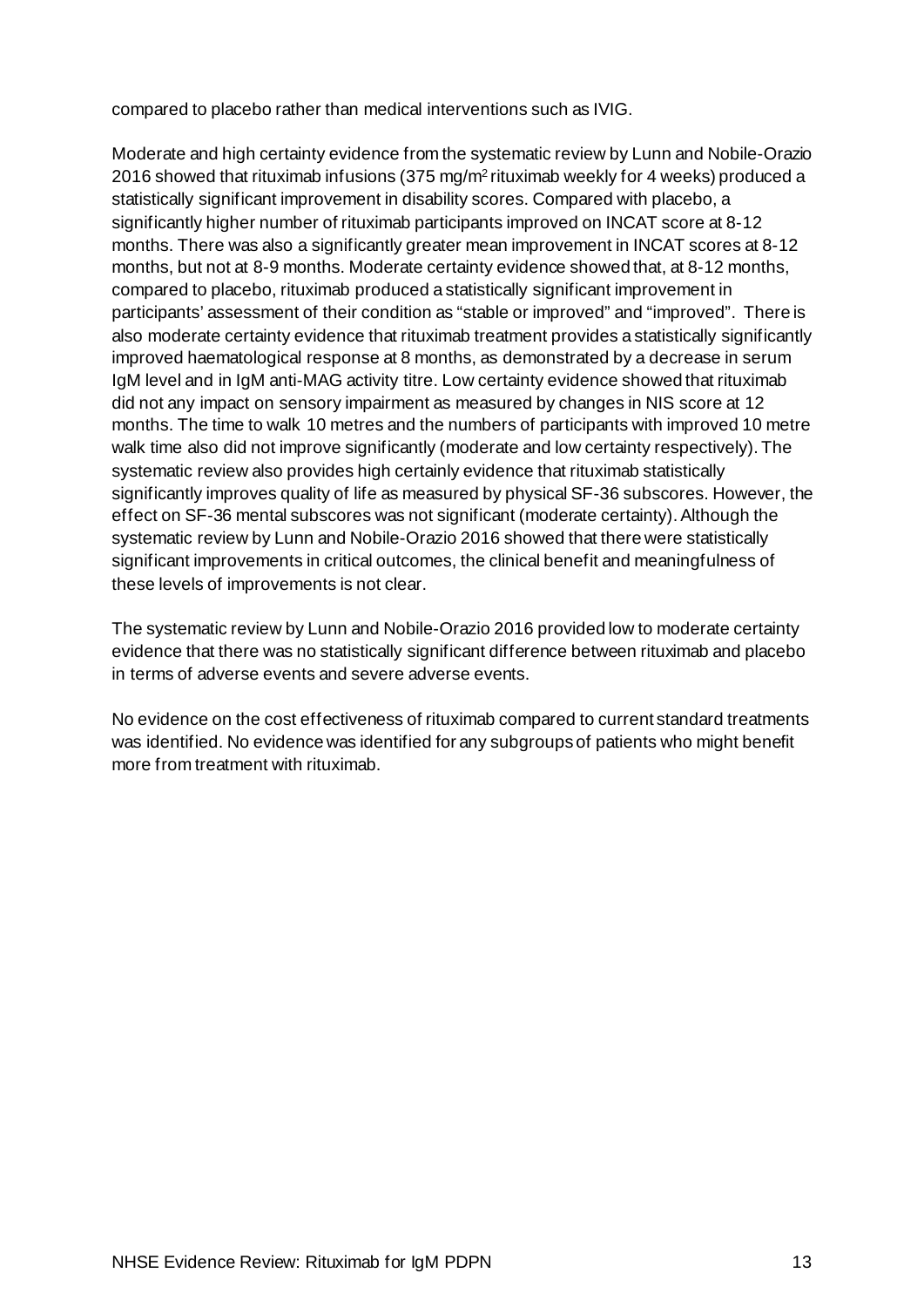## <span id="page-16-0"></span>**Appendix A PICO Document**

The review questions for this evidence review are:

- 1. In patients with IgM paraproteinaemic demyelinating peripheral neuropathy, with MGUS, LPL, WM or low-grade Non-Hodgkin lymphoma, what is the clinical effectiveness of rituximab versus conservative management, medical interventions or placebo?
- 2. In patients with IgM paraproteinaemic demyelinating peripheral neuropathy with MGUS, LPL, WM or low-grade Non-Hodgkin lymphoma, what is the safety of rituximab versus conservative management, medical interventions or placebo?
- 3. In patients with IgM paraproteinaemic demyelinating peripheral neuropathy with MGUS, LPL, WM or low-grade Non-Hodgkin lymphoma, what is the cost effectiveness of rituximab versus conservative management, medical interventions or placebo?
- 4. From the evidence selected, are there any subgroups of patients with IgM paraproteinemic demyelinating peripheral neuropathy who would benefit more from treatment with rituximab?

| P-Population and Indication | Patients of all ages with IgM paraproteinaemic demyelinating<br>peripheral neuropathy with an underlying diagnosis of MGUS,<br>WM, LPL or lymphoma with or without anti-MAG (myelin<br>association glycoprotein)                                                                                                                                                                                      |
|-----------------------------|-------------------------------------------------------------------------------------------------------------------------------------------------------------------------------------------------------------------------------------------------------------------------------------------------------------------------------------------------------------------------------------------------------|
| I – Intervention            | Intravenous rituximab with or without conservative management<br>(such as analgesia, physiotherapy, occupational therapy).<br>Rituximab can be given in any dose consistent with use in<br>haematological or rheumatological practice such as 375-<br>750mg/m2 between 2 and 4 times over a month (usual total dose<br>2000mg total) or low dose usage (e.g. 100mg monthly or<br>375mg/m2 quarterly). |
| $C$ – Comparator(s)         | 1. No treatment/placebo or conservative management alone<br>2. IVIG with or without conservative management                                                                                                                                                                                                                                                                                           |
| $O - Outcomes$              | Response to treatment for all measures of clinical effectiveness<br>would be expected at 6-12 months of treatment months unless<br>otherwise stated.<br>Critical to decision-making:                                                                                                                                                                                                                  |

## **PICO Table**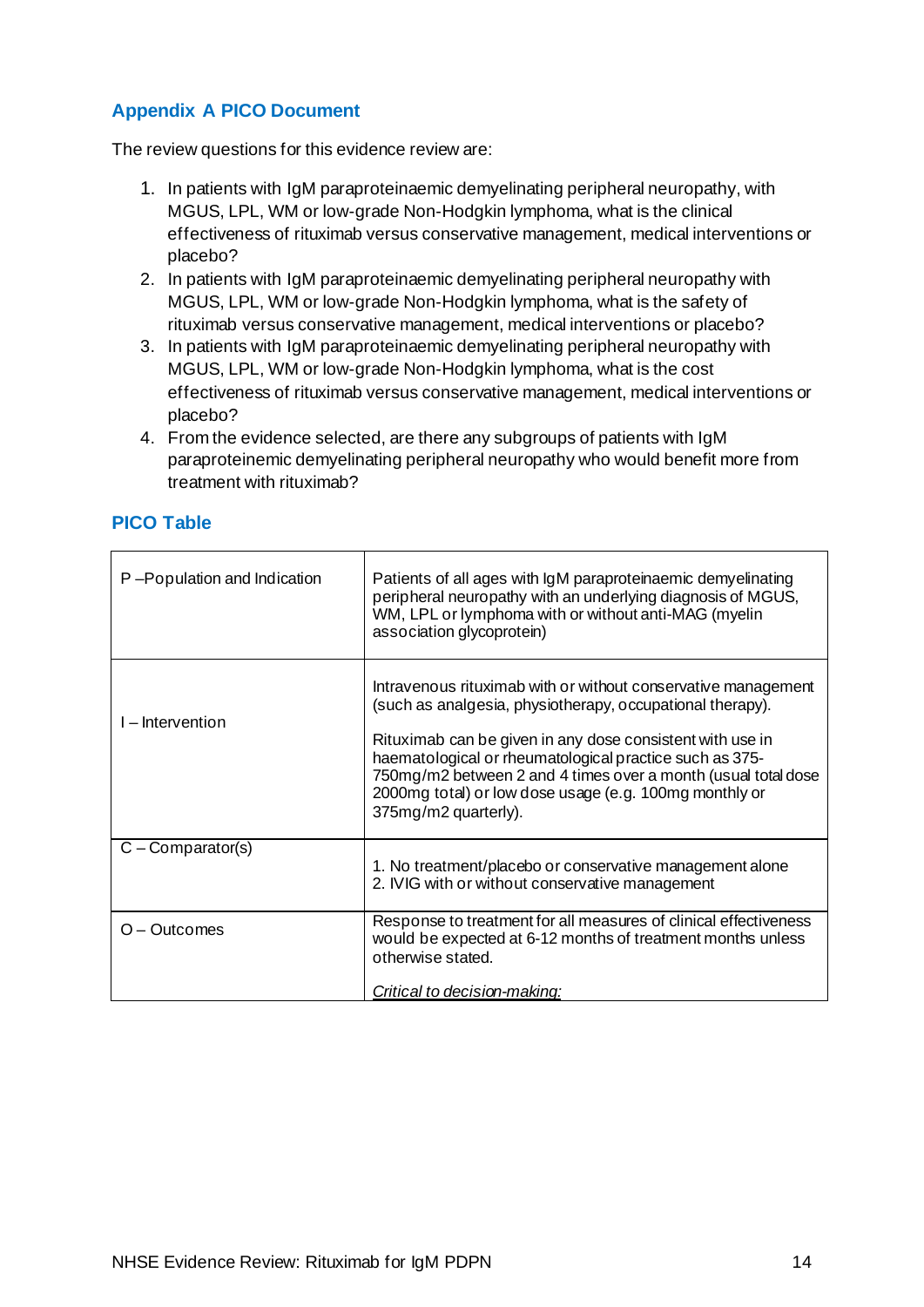| Disability (INCAT (or modified INCAT) score but other scores<br>including modified Rankin score, ONLS score, ODSS, GNDS) <sup>7</sup><br>or I-RODS score can be considered. MCIDs as below <sup>8</sup><br>Disability is a critical outcome as the symptoms and<br>signs of peripheral neuropathy result in patient disability<br>which impacts of mobility, ADLs, independence and<br>wellbeing.<br>Global impression of change (PGIC/CGIC)<br>The major disability of ataxic unsteadiness and tremor<br>are poorly 'measured' in score. This is a critical outcome/<br>treatment effect as a holistic measure of treatment,<br>subjectively assessed by the patient and clinician, that<br>will not be captured by individual measures<br>Haematological response: as measured by CD-19 count (IgM<br>level and anti-MAG titre may also be reported in studies)<br>These are direct, quantifiable measures of anti-CD20 |
|---------------------------------------------------------------------------------------------------------------------------------------------------------------------------------------------------------------------------------------------------------------------------------------------------------------------------------------------------------------------------------------------------------------------------------------------------------------------------------------------------------------------------------------------------------------------------------------------------------------------------------------------------------------------------------------------------------------------------------------------------------------------------------------------------------------------------------------------------------------------------------------------------------------------------|
| treatment response and occur prior to clinically                                                                                                                                                                                                                                                                                                                                                                                                                                                                                                                                                                                                                                                                                                                                                                                                                                                                          |
| detectable change. Sustained reduction in pathological                                                                                                                                                                                                                                                                                                                                                                                                                                                                                                                                                                                                                                                                                                                                                                                                                                                                    |
| antibodies results in improved outcomes                                                                                                                                                                                                                                                                                                                                                                                                                                                                                                                                                                                                                                                                                                                                                                                                                                                                                   |
| Important to decision-making:<br>Sensory impairment <sup>9</sup>                                                                                                                                                                                                                                                                                                                                                                                                                                                                                                                                                                                                                                                                                                                                                                                                                                                          |
| Sensory score: INCAT sensory sum score, NIS This is an<br>important outcome for patients as improvement to sensory<br>impairment can improve independence and function.<br>10 metre walk test                                                                                                                                                                                                                                                                                                                                                                                                                                                                                                                                                                                                                                                                                                                             |
| This is an important outcome which crosses between<br>impairment and disability. Imbalance, sensory dysfunction<br>and weakness all contribute to altered walking times which<br><i>improve after treatment.</i>                                                                                                                                                                                                                                                                                                                                                                                                                                                                                                                                                                                                                                                                                                          |
| Quality of life e.g. SF-36 physical functioning subscale. Other<br>measures can be used as described in studies.                                                                                                                                                                                                                                                                                                                                                                                                                                                                                                                                                                                                                                                                                                                                                                                                          |
| Quality of life is an important outcome in these patients as<br>neuropathy impacts on patient's function and activities of<br>daily living. Improvement in quality of life, especially<br>physical functioning, is a marker of successful treatment.                                                                                                                                                                                                                                                                                                                                                                                                                                                                                                                                                                                                                                                                      |
| Motor impairment<br>Motor score: MRC sum score, Neuropathy Impairment<br>Score (NIS)                                                                                                                                                                                                                                                                                                                                                                                                                                                                                                                                                                                                                                                                                                                                                                                                                                      |
| Motor impairment occurs late in PDPN probably<br>representing failure to treat early or effectively enough. It<br>contributes greatly to imbalance but is less likely to show a<br>therapeutic effect. It is an important indicator of permanent<br><i>impairment.</i><br>Safety                                                                                                                                                                                                                                                                                                                                                                                                                                                                                                                                                                                                                                          |
| Adverse events (including but not restricted to: infections,<br>allergy to infusion)                                                                                                                                                                                                                                                                                                                                                                                                                                                                                                                                                                                                                                                                                                                                                                                                                                      |
| Cost effectiveness                                                                                                                                                                                                                                                                                                                                                                                                                                                                                                                                                                                                                                                                                                                                                                                                                                                                                                        |

<span id="page-17-0"></span> $^7$  Disability is the most useful outcome to measure. Multiple scoring systems for disability have been used in the literature including mRS (modified Rankin scale), i-RODS (inflammatory-Rasch-built overall disability scale), INCAT (Inflammatory Neuropathy Cause and Treatment) disability score, ONLS (Overall Neuropathy Limitations Scale), ODSS (Overall Disability Sum Score) and GNDS (Guy's Neurological Disability Score). <sup>8</sup> MCID for INCAT, ONLS, ODSS, GNDS, mRS all 1 point. I-RODS – 4 points on 100-point logit scale

<span id="page-17-2"></span><span id="page-17-1"></span><sup>9</sup> Multiple scoring systems have been used to monitor changes in impairment including the MRC (Medical Research Council) sum score, NIS (Neuropathy Impairment Score) and INCAT sensory sum score.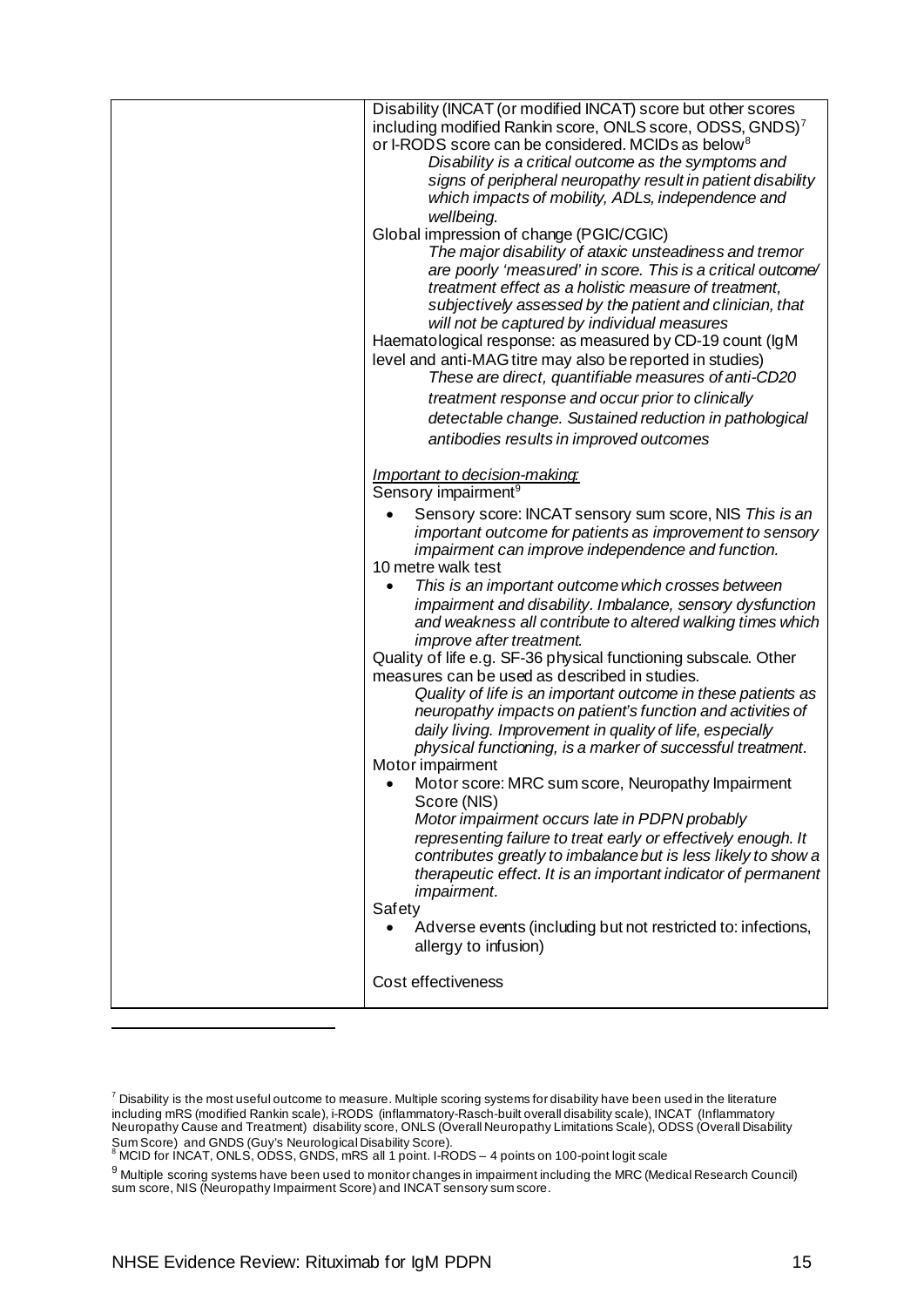| Inclusion criteria |                                                                                                                                                                                  |
|--------------------|----------------------------------------------------------------------------------------------------------------------------------------------------------------------------------|
| Study design       | Systematic reviews, randomised controlled trials, controlled<br>clinical trials, cohort studies. If no higher-level quality evidence is<br>found, case series can be considered. |
| Language           | English only                                                                                                                                                                     |
| <b>Patients</b>    | Human studies only                                                                                                                                                               |
| Age                | All ages                                                                                                                                                                         |
| Date limits        | 2005-2020                                                                                                                                                                        |
| Exclusion criteria |                                                                                                                                                                                  |
| Publication type   | Conference abstracts, non-systematic reviews, narrative<br>reviews, commentaries, letters, editorials and guidelines                                                             |
| Study design       | Case reports and resource utilisation studies                                                                                                                                    |

## <span id="page-18-0"></span>**Appendix B Search strategy**

Medline, Embase and Cochrane Library were searched limiting the search to papers published in English Language in the last 10 years. Conference abstracts, non-systematic reviews, narrative reviews, commentaries, letters, editorials and guidelines, case reports and resource utilisation studies were excluded.

Search dates: 1<sup>st</sup> January 2005 to 4<sup>th</sup> August 2020

Embase search

| 1  | peripheral neuropathy/                                                                                                      |
|----|-----------------------------------------------------------------------------------------------------------------------------|
| 2  | (neuropath* or polyneuropath* or peripheral nerv*).ti, ab, kw.                                                              |
| 3  | 1 or 2                                                                                                                      |
| 4  | Demyelinating Disease/                                                                                                      |
| 5  | Myelin-Associated Glycoprotein/                                                                                             |
| 6  | Paraprotein/ or Paraproteinemia/ or immunoglobulin M/                                                                       |
| 7  | (myelin <sup>*</sup> or demyelin <sup>*</sup> or paraprotein <sup>*</sup> or mag or igm or mgus or<br>gammopath*).ti,ab,kw. |
| 8  | 4 or 5 or 6 or 7                                                                                                            |
| 9  | 3 and 8                                                                                                                     |
| 10 | Rituximab/                                                                                                                  |
| 11 | (rituximab or mabthera).ti, ab, kw.                                                                                         |
| 12 | 10 or 11                                                                                                                    |
| 13 | 9 and 12                                                                                                                    |
| 14 | (letter or note or editorial or "review" or conference*).pt. or case<br>report.ti,ab.                                       |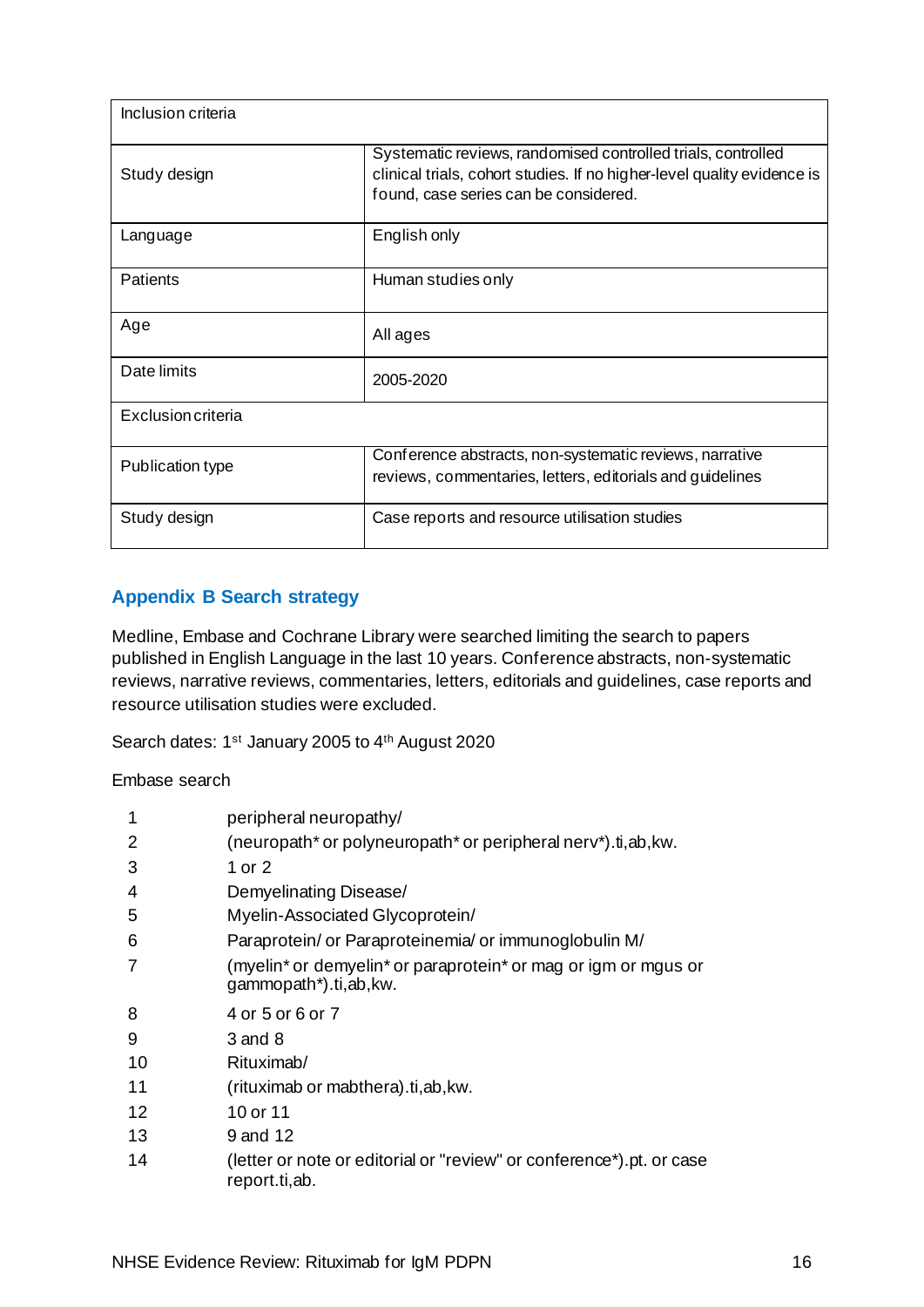| 15             | 13 not 14                                                                                                                   |
|----------------|-----------------------------------------------------------------------------------------------------------------------------|
| 16             | limit 13 to "reviews (maximizes specificity)"                                                                               |
| 17             | 15 or 16                                                                                                                    |
| 18             | limit 17 to (english language and yr="2005 - Current")                                                                      |
| 1              | peripheral neuropathy/                                                                                                      |
| $\overline{2}$ | (neuropath* or polyneuropath* or peripheral nerv*).ti,ab, kw.                                                               |
| 3              | 1 or $2$                                                                                                                    |
| 4              | Demyelinating Disease/                                                                                                      |
| 5              | Myelin-Associated Glycoprotein/                                                                                             |
| 6              | Paraprotein/ or Paraproteinemia/ or immunoglobulin M/                                                                       |
| 7              | (myelin <sup>*</sup> or demyelin <sup>*</sup> or paraprotein <sup>*</sup> or mag or igm or mgus or<br>gammopath*).ti,ab,kw. |
| 8              | 4 or 5 or 6 or 7                                                                                                            |
| 9              | $3$ and $8$                                                                                                                 |
| 10             | immunotherapy/                                                                                                              |
| 11             | (immunotherap <sup>*</sup> or therap <sup>*</sup> or treatment).ti.                                                         |
| 12             | 10 or 11                                                                                                                    |
| 13             | 9 and 12                                                                                                                    |
| 14             | limit 13 to "reviews (maximizes specificity)"                                                                               |
| 15             | limit 14 to (english language and yr="2005 - Current")                                                                      |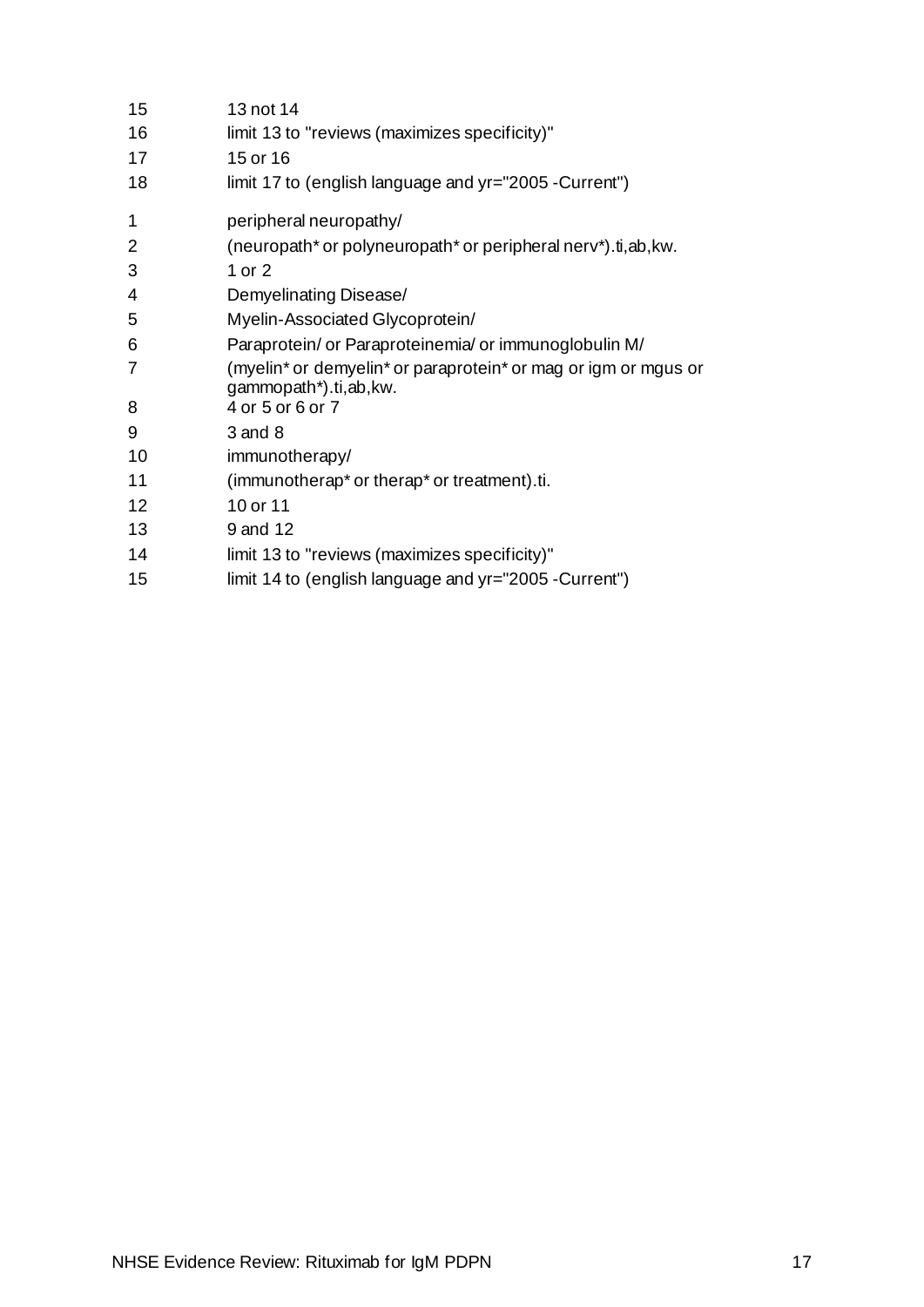## <span id="page-20-0"></span>**Appendix C Evidence selection**

## **Figure 1 – Study selection flow diagram**



## **References submitted with Preliminary Policy Proposal**

| Reference                                                                                                                                                                                                                                                            | Paper selection decision and<br>rationale if excluded                                                                                                                                                                                                                                      |
|----------------------------------------------------------------------------------------------------------------------------------------------------------------------------------------------------------------------------------------------------------------------|--------------------------------------------------------------------------------------------------------------------------------------------------------------------------------------------------------------------------------------------------------------------------------------------|
| Lunn MPT, Nobile-Orazio E. Immunotherapy for<br>IgM anti-myelin-associated glycoprotein<br>paraprotein-associated peripheral neuropathies.<br>Cochrane Database of Systematic Reviews 2016,<br>Issue 10. Art. No.: CD002827.<br>DOI: 10.1002/14651858.CD002827.pub4. | Included                                                                                                                                                                                                                                                                                   |
| Maurer MA et al. Rituximab induces sustained<br>reduction of pathogenic B cells in patients with<br>peripheral nervous system autoimmunity. Journal<br>of Clinical Investigation. 2012;122(4):1393-1402.<br>DOI: 10.1172/JCI58743.                                   | <b>Excluded</b> This was an in vitro Ig<br>gene analysis on samples obtained<br>during a placebo-controlled clinical<br>trial of rituximab in patients with anti-<br>MAG neuropathy. Outcomes of<br>interest from this RCT are already<br>reported within an included<br>systematic review |
| D'Sa S et al. Investigation and management of IgM<br>and Waldenstrom-associated peripheral<br>neuropathies: recommendations from the IWWM-8<br>consensus panel. British Journal of Haematology.<br>2017; 176:728-742.                                                | <b>Excluded</b> This is not a study of the<br>clinical effectiveness of rituximab in<br>PDPN. It is a consensus report of<br>the use of clinical outcome<br>measures and recommended<br>models of care for this group of<br>patients                                                       |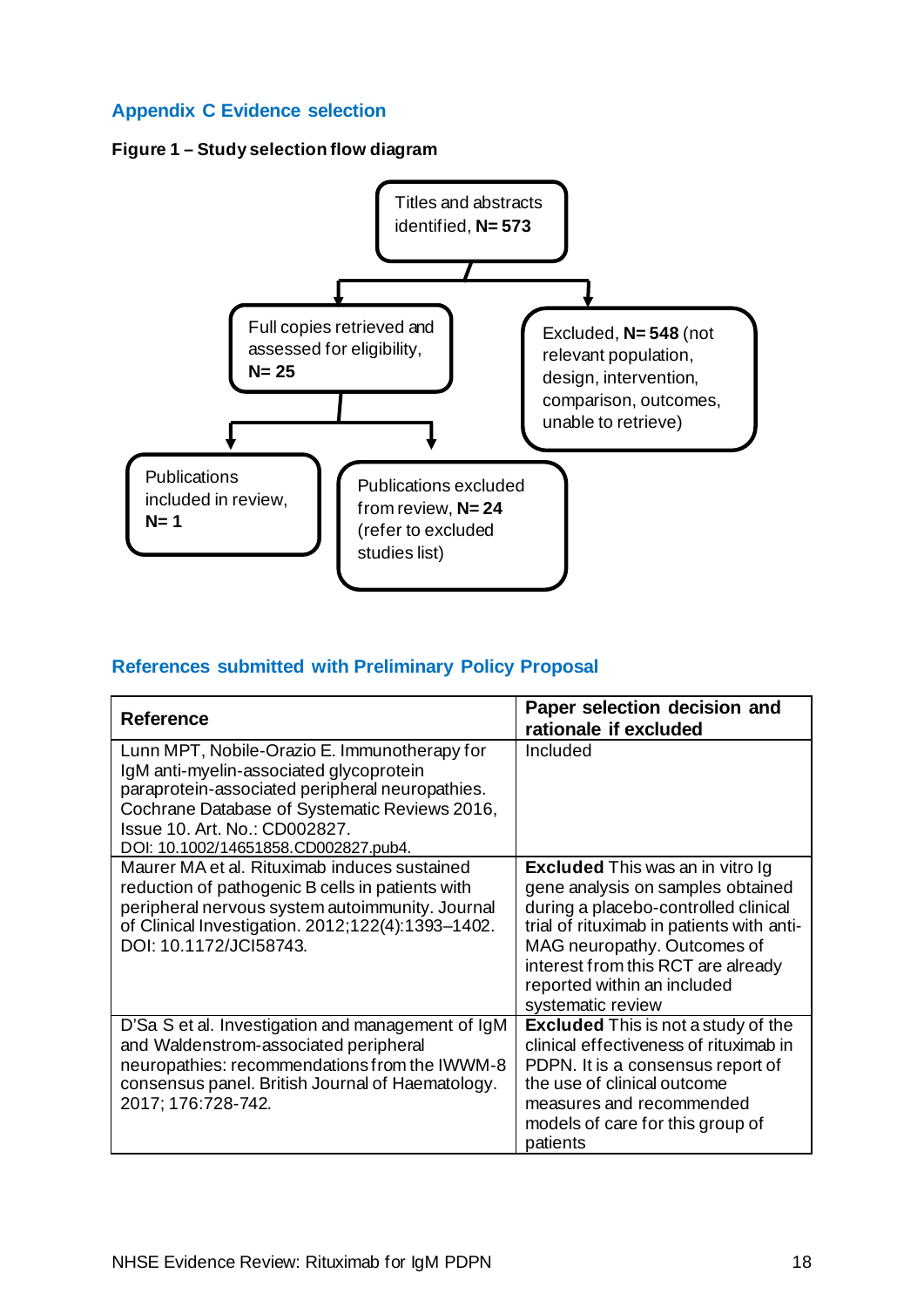## <span id="page-21-0"></span>**Appendix D Excluded studies table**

| <b>Study reference</b>                                                                                                                                                                                                                                                                                                   | <b>Reason for exclusion</b>                                                                                                                                                                                                                                                                |
|--------------------------------------------------------------------------------------------------------------------------------------------------------------------------------------------------------------------------------------------------------------------------------------------------------------------------|--------------------------------------------------------------------------------------------------------------------------------------------------------------------------------------------------------------------------------------------------------------------------------------------|
| Tang MH, Mathis S, Duffau P, Cazenave P, Sole G,<br>Duval F, et al. Prognostic factor of poor outcome in<br>anti-MAG neuropathy: clinical and electrophysiological<br>analysis of a French Cohort. Journal of Neurology.<br>2020;267(2):561-71.                                                                          | Case series and does not report<br>any outcomes which are not<br>already reported in the<br>systematic review of RCTs                                                                                                                                                                      |
| Colchester NTH, Allen D, Katifi HA, Burt T, Lown RN,<br>Pinto AA, et al. Chemoimmunotherapy with rituximab,<br>cyclophosphamide and prednisolone in IgM<br>paraproteinaemic neuropathy: evidence of sustained<br>improvement in electrophysiological, serological and<br>functional outcomes. Haematologica. 2020;30:30. | Not the intervention specified in<br>the PICO. (i.e. rituximab with<br>active chemoimmunotherapy<br>(cyclophosphamide plus<br>prednisolone), not conservative<br>treatment)                                                                                                                |
| Campagnolo M, Ruiz M, Falzone YM, Ermani M,<br>Bianco M, Martinelli D, et al. Limitations in daily<br>activities and general perception of quality of life: Long<br>term follow-up in patients with anti-myelin-glycoprotein<br>antibody polyneuropathy. Journal of the Peripheral<br>Nervous System. 2019;24(3):276-82. | Uncontrolled study and does not<br>report any outcomes which are<br>not already reported in the<br>systematic review of RCTs                                                                                                                                                               |
| Benedetti L, Garnero M, Demichelis C, Grandis M,<br>Briani C, Beltramini S, et al. Outcomes after single-<br>cycle rituximab monotherapy in patients with anti-MAG<br>polyneuropathy: A bi-center experience with an<br>average follow-up of 11years. Journal of<br>Neuroimmunology. 2019;337:577081.                    | Case series and does not report<br>any outcomes which are not<br>already reported in the<br>systematic review of RCTs.<br>Descriptive statement on CD-19<br>count made but no results data<br>reported                                                                                     |
| Svahn J, Petiot P, Antoine JC, Vial C, Delmont E, Viala<br>K, et al. Anti-MAG antibodies in 202 patients:<br>clinicopathological and therapeutic features. Journal of<br>Neurology, Neurosurgery & Psychiatry.<br>2018;89(5):499-505.                                                                                    | Not the population specified in<br>the PICO (i.e. patients recruited<br>based on anti-MAG antibodies<br>level, not based on diagnosis of<br>PDPN)                                                                                                                                          |
| MacIsaac J, Siddiqui R, Jamula E, Li N, Baker S,<br>Webert KE, et al. Systematic review of rituximab for<br>autoimmune diseases: a potential alternative to<br>intravenous immune globulin. Transfusion.<br>2018;58(11):2729-35.                                                                                         | Not the population specified in<br>the PICO (i.e. patients with<br>autoimmune diseases included<br>Chronic Idiopathic Peripheral<br>Neuropathy (CIDP), but it was<br>not clear whether other causes<br>of PN were excluded). Also,<br>Criteria for Outcome -<br>'response' was not defined |
| Gazzola S, Delmont E, Franques J, Boucraut J, Salort-<br>Campana E, Verschueren A, et al. Predictive factors of<br>efficacy of rituximab in patients with anti-MAG<br>neuropathy. Journal of the Neurological Sciences.<br>2017;377:144-8.                                                                               | Case series and does not report<br>any outcomes which are not<br>already reported in the<br>systematic review of RCTs                                                                                                                                                                      |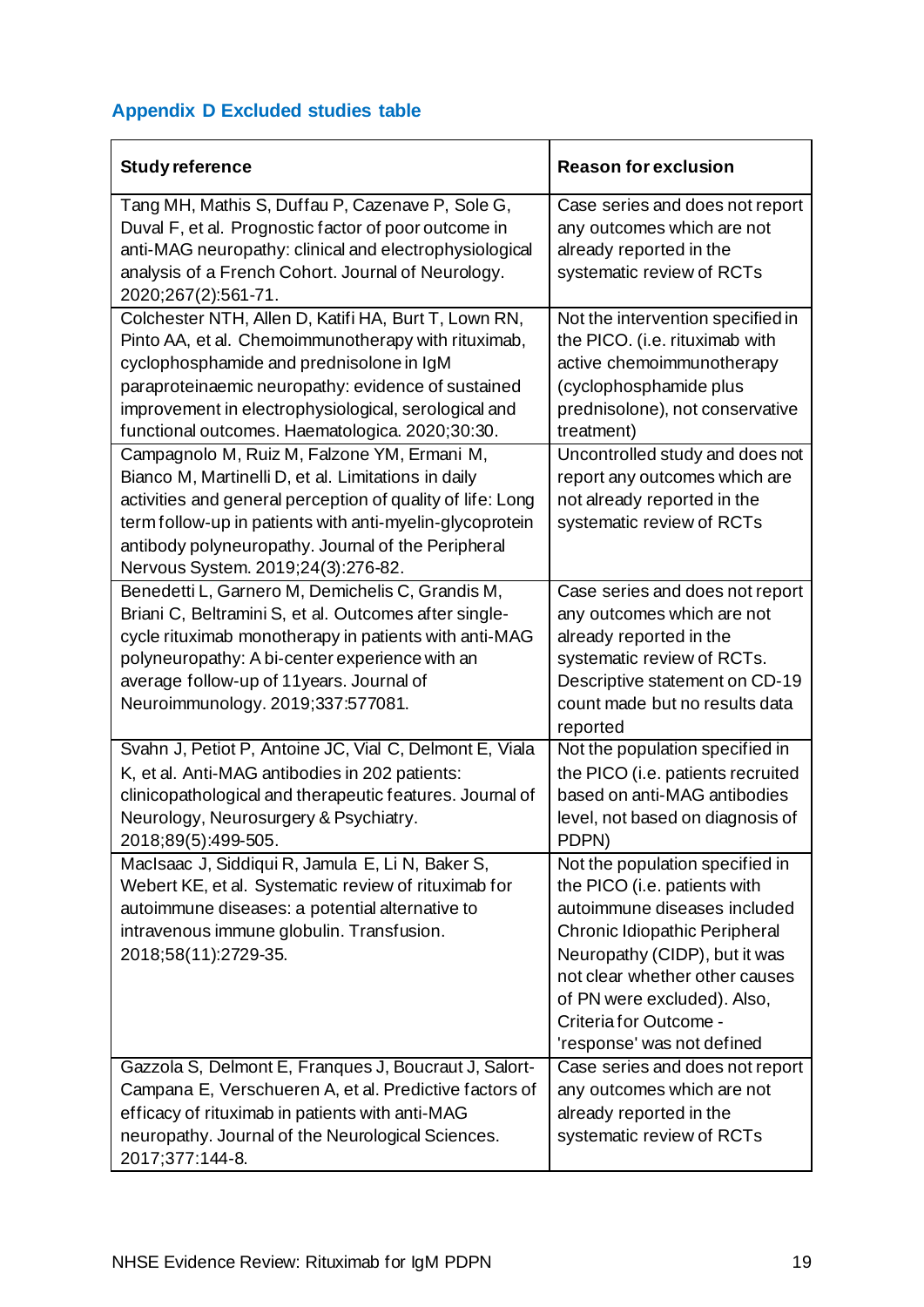| Galassi G, Tondelli M, Ariatti A, Benuzzi F, Nichelli P, | Population of patients with         |
|----------------------------------------------------------|-------------------------------------|
| Valzania F. Long-term disability and prognostic factors  | different underlying causes and     |
| in polyneuropathy associated with anti-myelin-           | intervention included some          |
| associated glycoprotein (MAG) antibodies. International  | patients who had rituximab in       |
| Journal of Neuroscience. 2017;127(5):439-47.             | combination with other              |
|                                                          | immunosuppressant agents.           |
|                                                          | Results with rituximab not          |
|                                                          | reported separately                 |
|                                                          |                                     |
| Fatehi F, Delmont E, Grapperon AM, Salort-Campana        | This is not a study of the clinical |
| E, Sevy A, Verschueren A, et al. Motor unit number       | effectiveness of rituximab in       |
| index (MUNIX) in patients with anti-MAG neuropathy.      | PDPN. It is an evaluation of        |
| Clinical Neurophysiology. 2017;128(7):1264-9.            | Motor Unit Number Index             |
|                                                          | (MUNIX) as a functional scale in    |
|                                                          | patients with anti-MAG PDPN         |
|                                                          | for evaluating the effects of       |
|                                                          | rituximab therapy                   |
| D'Sa S, Kersten MJ, Castillo JJ, Dimopoulos M,           | This is not a study of the clinical |
| Kastritis E, Laane E, et al. Investigation and           | effectiveness of rituximab in       |
| management of IgM and Waldenstrom-associated             | PDPN. It is a consensus report      |
| peripheral neuropathies: recommendations from the        | of the use of clinical outcome      |
| IWWM-8 consensus panel. British Journal of               | measures and recommended            |
| Haematology. 2017;176(5):728-42.                         | models of care for this group of    |
|                                                          | patients                            |
| Iancu Ferfoglia R, Guimaraes-Costa R, Viala K, Musset    | Long-term follow up of some         |
| L, Neil J, Marin B, Léger J. Long-term efficacy of       | RCT participants. Does not          |
| rituximab in IgM anti-myelin-associated glycoprotein     | report any outcomes which are       |
| neuropathy: RIMAG follow-up study. Journal of the        | not already reported in the         |
| Peripheral Nervous System. 2016; 21(1):10-4.             | systematic review of RCTs           |
| Talamo G, Mir MA, Pandey MK, Sivik JK, Raheja D.         | Case series and does not report     |
| IgM MGUS associated with anti-MAG neuropathy: a          | any outcomes which are not          |
| single institution experience. Annals of Hematology.     | already reported in the             |
| 2015;94(6):1011-6.                                       | systematic review of RCTs           |
| Kawagashira Y, Koike H, Ohyama K, Hashimoto R,           | Uncontrolled study and does not     |
| lijima M, Adachi H, et al. Axonal loss influences the    | report any outcomes which are       |
| response to rituximab treatment in neuropathy            | not already reported in the         |
| associated with IgM monoclonal gammopathy with anti-     | systematic review of RCTs           |
| myelin-associated glycoprotein antibody. Journal of the  |                                     |
| Neurological Sciences. 2015;348(1-2):67-73.              |                                     |
| Campagnolo M, Ferrari S, Dalla Torre C, Cabrini I,       | Uncontrolled study and does not     |
| Cacciavillani M, Lucchetta M, et al. Polyneuropathy      | report any outcomes which are       |
| with anti-sulfatide and anti-MAG antibodies: clinical,   | not already reported in the         |
| neurophysiological, pathological features and response   | systematic review of RCTs           |
| to treatment. Journal of Neuroimmunology. 2015;281:1-    |                                     |
| 4.                                                       |                                     |
| Léger JM, Viala K, Nicolas G, Creange A, Vallat JM,      | RCT included in the systematic      |
| Pouget J, Clavelou P, Vial C, Steck A, Musset L, Marin   |                                     |
| B, Group RS. Placebo-controlled trial of rituximab in    | review by Lunn et al. Not           |
|                                                          | included separately but data        |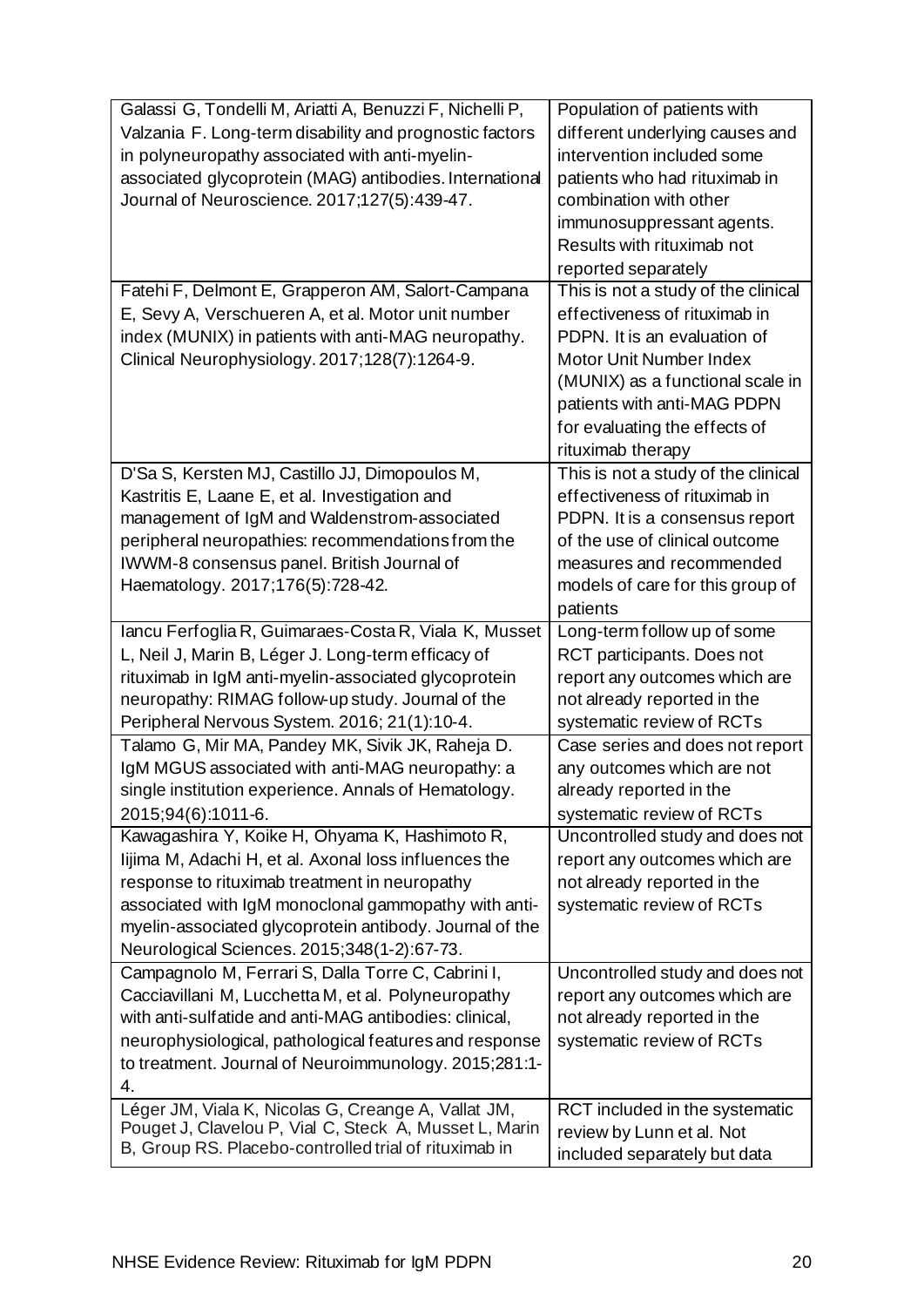| IgM anti-myelin-associated glycoprotein                  | reported as part of the          |
|----------------------------------------------------------|----------------------------------|
| neuropathy. Neurology 2013; 80: 2217-25.                 | systematic review                |
| Maurer MA, Rakocevic G, Leung CS, Quast I,               | This was an in vitro Ig gene     |
| Luka?išin M, Goebels N, et al. Rituximab induces         | analysis on samples obtained     |
| sustained reduction of pathogenic B cells in patients    | during a placebo-controlled      |
| with peripheral nervous system autoimmunity. J Clin      | clinical trial of rituximab in   |
| Invest. 2012;122(4):1393-402.                            | patients with anti-MAG           |
|                                                          | neuropathy. Outcomes of          |
|                                                          | interest are already reported    |
|                                                          | within the included systematic   |
|                                                          | review                           |
| Léger JM, Viala K, Nicolas G, Creange A, Vallat JM,      | This is an early release of an   |
| Pouget J. A randomized placebo-controlled trial of       | RCT that was later published in  |
| rituximab in IGM anti-myelin-associated glycoprotein     | full in 2013 and included in the |
| antibody demyelinating neuropathy (RIMAG Study).         | systematic review                |
| Journal of the peripheral nervous system: JPNS.          |                                  |
| 2011;16(Suppl 3):S73?4.                                  |                                  |
| Niermeijer JM, Eurelings M, Lokhorst HL, van der Pol     | Uncontrolled study and does not  |
| WL, Franssen H, Wokke JH, et al. Rituximab for           | report any outcomes which are    |
| polyneuropathy with IgM monoclonal gammopathy.           | not already reported in the      |
| Journal of Neurology, Neurosurgery & Psychiatry.         | systematic review of RCTs.       |
| 2009;80(9):1036-9.                                       | Descriptive statement on CD-19   |
|                                                          | made but no results data were    |
|                                                          | reported                         |
| Dalakas MG, Rakocevic G, Salajegheh M, Dambrosia         | This is an early release of an   |
| JM, Hahn AF, Raju R. A placebo-controlled trial of       | RCT that was later published in  |
| rituximab in IgM anti-MAG antibody demyelinating         | full and included in the         |
| neuropathy. Journal of the peripheral nervous system:    | systematic review                |
| JPNS. 2009;14(Suppl 2):38?9.                             |                                  |
| Dalakas MC, Rakocevic G, Salajegheh M, Dambrosia         | RCT included in systematic       |
| JM, Hahn AF, Raju R, Mcelroy B. Placebo-controlled       | review by Lunn et al. Not        |
| trial of rituximab in IgM anti-myelin-associated         | included separately but data     |
| glycoprotein antibody demyelinating neuropathy. Ann      | reported as part of the          |
| Neurol. 2009; 65: 286-93.                                | systematic review                |
| Benedetti L, Briani C, Franciotta D, Carpo M, Padua L,   | Uncontrolled study (10 patients) |
| Zara G, et al. Long-term effect of rituximab in anti-mag | and does not report any          |
| polyneuropathy. Neurology. 2008;71(21):1742-4.           | outcomes which are not already   |
|                                                          | reported in the systematic       |
|                                                          | review of RCTs                   |
| Benedetti L, Briani C, Grandis M, Vigo T, Gobbi M,       | Uncontrolled study and does not  |
| Ghiglione E, et al. Predictors of response to rituximab  | report any outcomes which are    |
| in patients with neuropathy and anti-myelin associated   | not already reported in the      |
| glycoprotein immunoglobulin M. Journal of the            | systematic review of RCTs.       |
| Peripheral Nervous System. 2007;12(2):102-7.             | Descriptive statement on CD-19   |
|                                                          | count made but no results data   |
|                                                          | were reported                    |
| Renaud S, Fuhr P, Gregor M, Schweikert K, Lorenz D,      | Uncontrolled study and does not  |
| Daniels C, et al. High-dose rituximab and anti-MAG-      | report any outcomes which are    |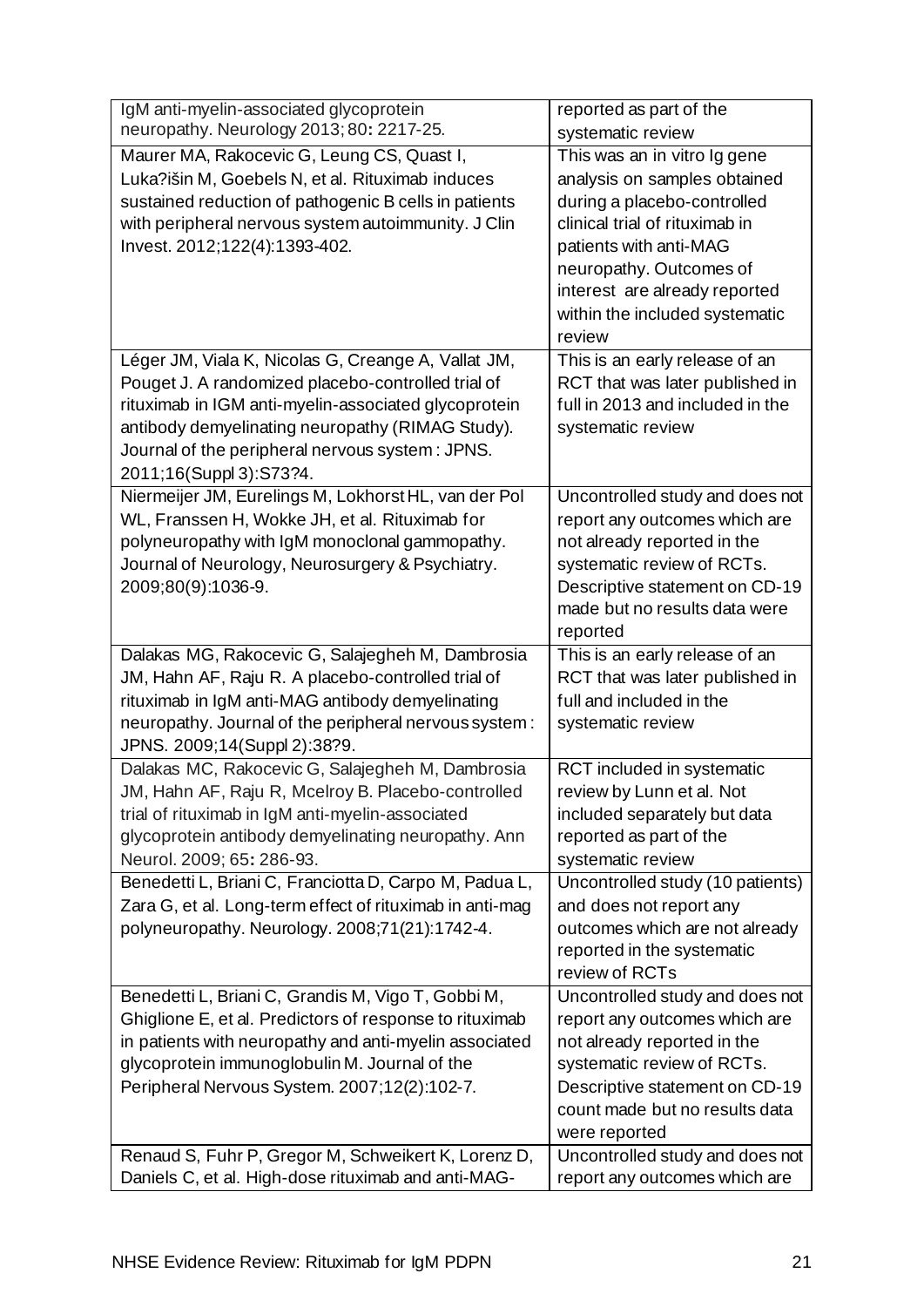| associated polyneuropathy. Neurology.            | not already reported in the     |
|--------------------------------------------------|---------------------------------|
| 2006;66(5):742-4.                                | systematic review of RCTs       |
| Kilidireas C, Anagnostopoulos A, Karandreas N,   | Uncontrolled study (4 patients) |
| Mouselimi L, Dimopoulos MA. Rituximab therapy in | and does not report any         |
| monoclonal IgM-related neuropathies. Leukemia &  | outcomes of interest            |
| Lymphoma. 2006;47(5):859-64.                     |                                 |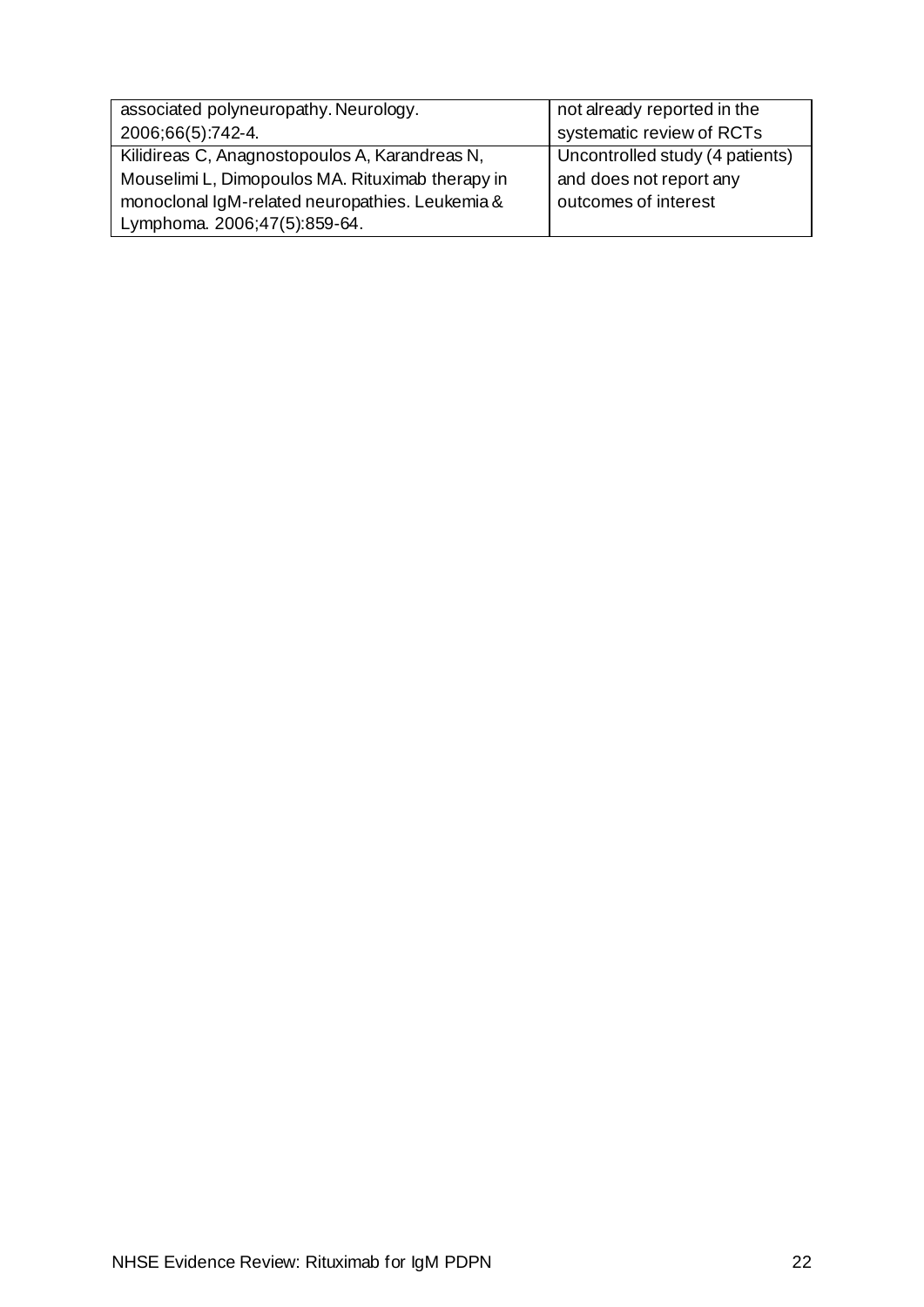## **Appendix E Evidence Table**

<span id="page-25-0"></span>

| <b>Study details</b>                                                                                                                                                                                                                                                                                                                                                                                                                                                                                                                                                | <b>Population</b>                               | <b>Interventions</b>                            | <b>Study outcomes</b>                                                                                                                                                                                                                                                                                                                                                                                                                                                                                                                                                                                                    | <b>Appraisal and Funding</b>                                                                                   |
|---------------------------------------------------------------------------------------------------------------------------------------------------------------------------------------------------------------------------------------------------------------------------------------------------------------------------------------------------------------------------------------------------------------------------------------------------------------------------------------------------------------------------------------------------------------------|-------------------------------------------------|-------------------------------------------------|--------------------------------------------------------------------------------------------------------------------------------------------------------------------------------------------------------------------------------------------------------------------------------------------------------------------------------------------------------------------------------------------------------------------------------------------------------------------------------------------------------------------------------------------------------------------------------------------------------------------------|----------------------------------------------------------------------------------------------------------------|
| Dalakas MC,<br>Rakocevic G,<br>Salajegheh M,<br>Dambrosia JM, Hahn<br>AF, Raju R, Mcelroy<br>B. Placebo-controlled<br>trial of rituximab in<br>IgM anti-myelin-<br>associated<br>glycoprotein antibody<br>demyelinating<br>neuropathy. Ann<br>Neurol. 2009;<br>65: 286-93.<br><b>Study location</b><br><b>USA</b><br><b>Study type</b><br><b>RCT</b><br>Study aim<br>To report the results<br>of a double-blind,<br>placebo-controlled<br>study of rituximab in<br>patients with anti-<br>MAG demyelinating<br>polyneuropathy<br><b>Study dates</b><br>Not reported | See Lunn and Nobile-<br>Orazio 2016 for details | See Lunn and Nobile-<br>Orazio 2016 for details | The results for one important outcome<br>were extracted from the RCT paper as the<br>details were not reported in the<br>systematic review<br><b>Important outcomes</b><br><b>Motor impairment</b><br>The RCTs authors reported that "no<br>significant changes were noted in the<br>MRC scores in the rituximab group".<br>However, no measure of statistical<br>significance was recorded<br>Mean $\pm$ SD MRC scores were<br>Baseline, 26 participants<br>Placebo: $131.6 \pm 11.2$<br>Rituximab: $134.6 \pm 11.9$<br>8 months follow up, 26 participants<br>Placebo: $133.8 \pm 11.5$<br>Rituximab: $137.6 \pm 12.9$ | See Lunn and Nobile-Orazio 2016 for details of<br>the limitations identified for the Dalakas et al<br>2009 RCT |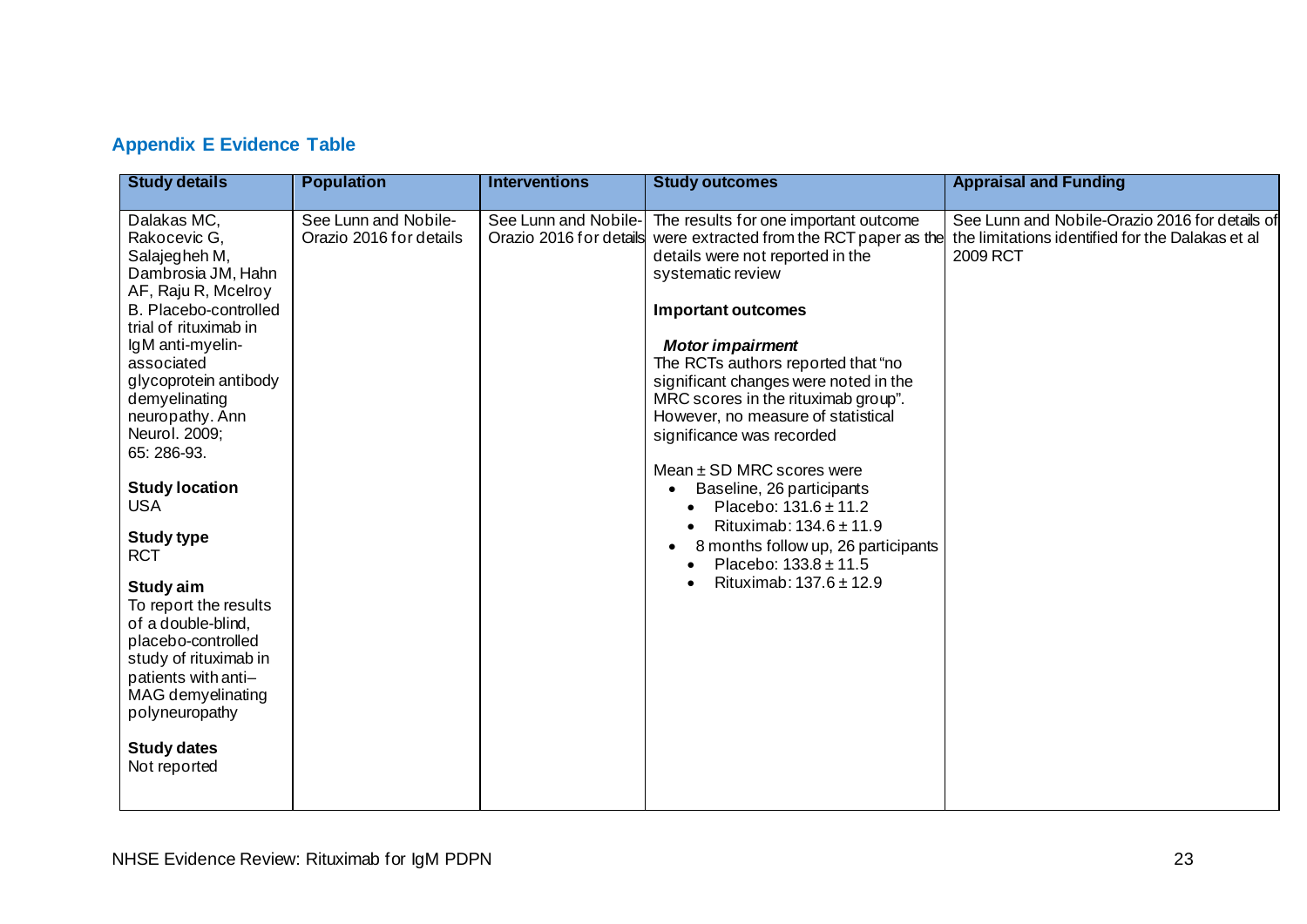| <b>Study details</b>                                                                                                                                                                                                                                                                                                                    | <b>Population</b>                               | <b>Interventions</b>                                      | <b>Study outcomes</b>                                                                                                                                                                                                                                                                                                                                                                          | <b>Appraisal and Funding</b>                                                                                 |
|-----------------------------------------------------------------------------------------------------------------------------------------------------------------------------------------------------------------------------------------------------------------------------------------------------------------------------------------|-------------------------------------------------|-----------------------------------------------------------|------------------------------------------------------------------------------------------------------------------------------------------------------------------------------------------------------------------------------------------------------------------------------------------------------------------------------------------------------------------------------------------------|--------------------------------------------------------------------------------------------------------------|
| Léger JM, Viala K,<br>Nicolas G, Creange<br>A, Vallat JM, Pouget<br>J, Clavelou P, Vial C,<br>Steck A, Musset L,<br>Marin B, Group RS.<br>Placebo-controlled<br>trial of rituximab in<br>IgM anti-myelin-<br>associated<br>glycoprotein<br>neuropathy. Neurolog<br>y 2013; 80: 2217-25.<br><b>Study location</b><br>France, Switzerland | See Lunn and Nobile-<br>Orazio 2016 for details | See Lunn and Nobile-<br>Orazio 2016 for details           | The results for one important outcome<br>were extracted from the RCT paper as the<br>details were not reported in the<br>systematic review<br><b>Important outcomes</b><br><b>Motor impairment</b><br>There was no significant difference in<br>the median change in MRC score at 12<br>months between rituximab 0.0 (95%CI -<br>3 to 0.0) and placebo 0.0 (95%Cl-1.5 to<br>$(1.5)$ , $p=0.17$ | See Lunn and Nobile-Orazio 2016 for details of<br>the limitations identified for the Léger et al<br>2013 RCT |
| <b>Study type</b><br><b>RCT</b><br>Study aim<br>To determine whether<br>rituximab 375 mg/m <sup>2</sup><br>was efficacious in<br>patients with IgM anti-<br>MAG antibody<br>demyelinating<br>neuropathy<br><b>Study dates</b><br><b>Patients recruited</b><br>between March 2006<br>and November 2008                                   |                                                 |                                                           |                                                                                                                                                                                                                                                                                                                                                                                                |                                                                                                              |
| Lunn MP, Nobile-                                                                                                                                                                                                                                                                                                                        | <b>Study inclusion</b>                          | <b>Intervention details</b>                               | <b>Critical outcomes</b>                                                                                                                                                                                                                                                                                                                                                                       | This study was appraised using the Joanna                                                                    |
| Orazio E.<br>Immunotherapy for                                                                                                                                                                                                                                                                                                          | criteria                                        | Rituximab infusions of<br>375 mg/m <sup>2</sup> rituximab | <b>Disability</b>                                                                                                                                                                                                                                                                                                                                                                              | Briggs Institute 2017 Critical Appraisal<br>Checklist for systematic review.                                 |
| IgM anti-myelin-                                                                                                                                                                                                                                                                                                                        | <b>Type of studies: RCTs</b>                    | weekly for 4 weeks                                        | A significantly higher number of                                                                                                                                                                                                                                                                                                                                                               |                                                                                                              |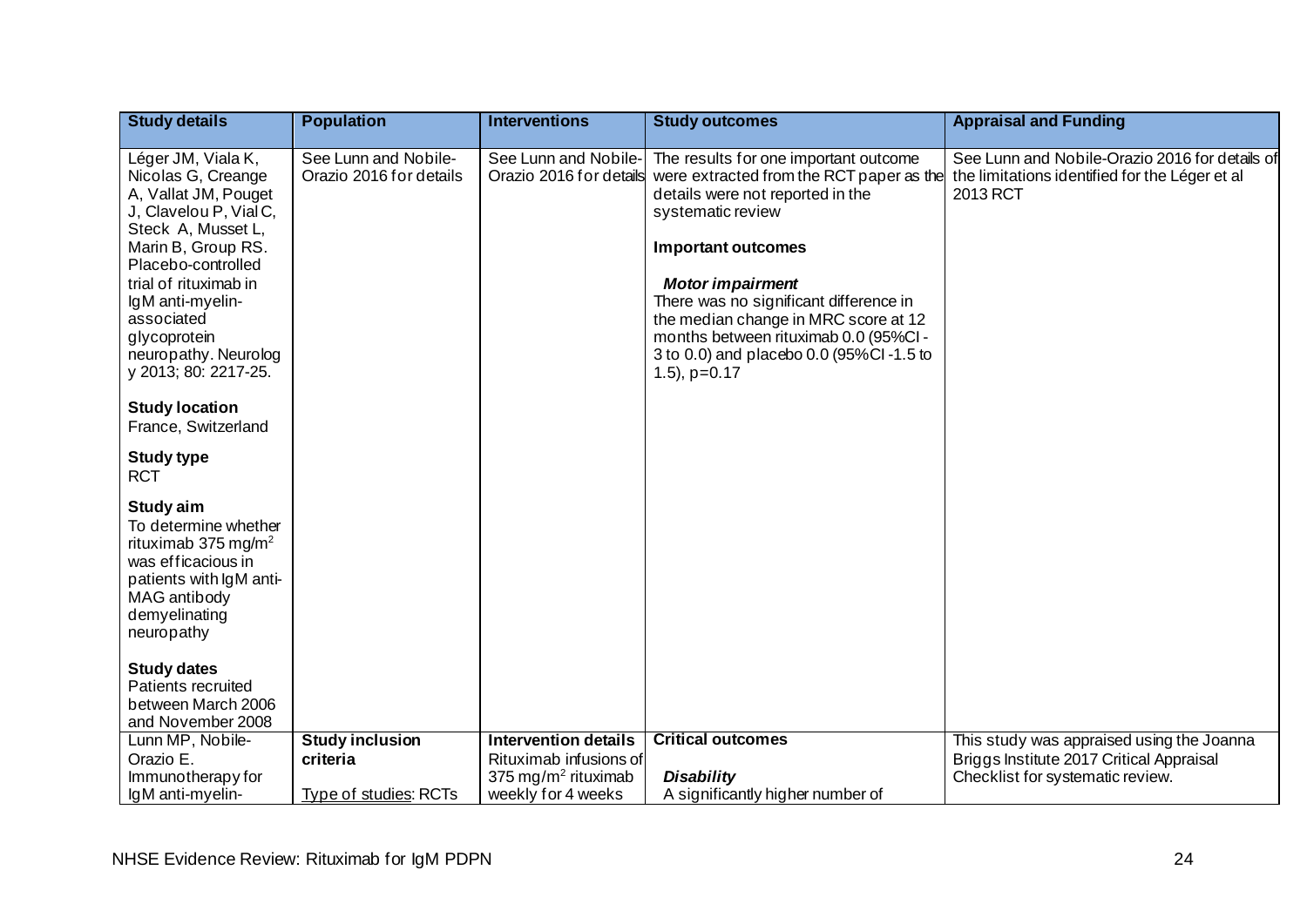| <b>Study details</b>                                                                                                                                                     | <b>Population</b>                                                                                                                                                                                                                  | <b>Interventions</b>                                                                                     | <b>Study outcomes</b>                                                                                                                                                                                                                                                                                                                                                                        | <b>Appraisal and Funding</b>                                                                                                                                                                                                                                                                                                                                                                                                         |
|--------------------------------------------------------------------------------------------------------------------------------------------------------------------------|------------------------------------------------------------------------------------------------------------------------------------------------------------------------------------------------------------------------------------|----------------------------------------------------------------------------------------------------------|----------------------------------------------------------------------------------------------------------------------------------------------------------------------------------------------------------------------------------------------------------------------------------------------------------------------------------------------------------------------------------------------|--------------------------------------------------------------------------------------------------------------------------------------------------------------------------------------------------------------------------------------------------------------------------------------------------------------------------------------------------------------------------------------------------------------------------------------|
| associated<br>glycoprotein<br>paraprotein-<br>associated peripheral<br>neuropathies.<br><b>Cochrane Database</b><br>of Systematic<br>Reviews.<br>2016;10:CD002827        | and quasi-RCTs using<br>any immunotherapy in<br>anti-MAG PDPN.<br>Neuropathy of typical<br>distal symmetrical<br>sensory or sensorimotor<br>and fitting published<br>criteria for slowing of<br>motor nerve conduction<br>in CIDPN | <b>Comparator details</b><br>Identical infusions of<br>placebo<br>Information relating to<br>concomitant | rituximab participants improved on<br>INCAT score at 8-12 months; rituximab<br>$(12/33)$ compared to placebo $(4/40)$ . RR $\overline{\phantom{a}}$ 3.<br>3.51, 95%Cl 1.30 to 9.45, $I^2 = 0\%$ , 73<br>participants.<br>There was a significantly greater mean<br>improvement in INCAT scores at 8-12<br>months. MD -0.45, 95%CI -0.85 to -0.05,<br>$I^2 = 0\%$ , p=0.029, 73 participants. | 1. Yes<br>2. Yes<br>Yes<br>$\overline{4}$ .<br>Yes<br>5.<br>Yes<br>6.<br>Yes<br>7.<br>Yes<br>8.<br>Yes<br>9.<br><b>No</b><br>10. Yes                                                                                                                                                                                                                                                                                                 |
| <b>Study location</b><br><b>RCTs of interest:</b><br>• France; Switzerland<br>$\bullet$ USA<br><b>Study type</b><br>Systematic review with<br>meta-analysis<br>Study aim | The two rituximab RCTs<br>included in this review<br>were double-blind<br>controlled studies<br>Type of participants: any<br>age and diagnosis of<br>MGUS.<br>demyelinating neuropathy                                             | treatments was not<br>reported                                                                           | Mean improvement in INCAT score at 8-<br>9 months was not significant. MD-0.33,<br>95%Cl -0.73 to 0.07, $I^2 = 0\%$ , p=0.11, 70<br>participants<br>Global impression of change<br>The RR for participant subjective<br>impression of change as "stable or<br>improved" at 8-12 months was 1.86                                                                                              | <b>11. Yes</b><br><b>Other comments</b><br>This was a well carried out systematic review<br>and meta-analysis. The search strategy was<br>comprehensive as the authors made<br>exhaustive attempts to source all relevant<br>studies. No additional statistical tests (such as<br>Egger's test or funnel plots) were used to<br>assess the potential presence of publication                                                         |
| To assess the effects<br>of immunotherapy for<br>IgM anti-MAG<br>paraprotein-<br>associated<br>demyelinating<br>peripheral neuropathy<br><b>Search dates</b>             | and anti-MAG antibodies<br><b>Study exclusion</b><br>criteria<br>Other possible causes of<br>peripheral neuropathy<br><b>Total sample size</b><br>Eight trials (236                                                                |                                                                                                          | $(95\%$ Cl 1.27 to 2.71, $I^2 = 0\%$ , 70<br>participants) in favour of rituximab<br>For participants subjective impression of<br>change as "improved" only at 8-12<br>months, the RR was 9.67 (95%Cl 1.84<br>to 50.85, $I^2 = 0\%$ , 70 participants)<br>Haematological response                                                                                                            | bias. However, as only two of the studies<br>included in the systematic review were relevant<br>to this rapid evidence review, this would not<br>have biased the results of the outcomes. This<br>report was an update of a previous systematic<br>review and included two RCTs of rituximab<br>versus placebo. The first RCT from the<br>previous 2012 update (Dalakas et al 2009) was<br>deemed to have a high risk of bias in two |
| January 1966 to<br>January 2016                                                                                                                                          | participants) included in<br>the systematic review.<br>Two trials of rituximab<br>(80 participants) eligible<br>for this review (Dalakas<br>et al 2009, Léger et al<br>2013)                                                       |                                                                                                          | There was a significant decrease in the<br>level of serum IgM at 8 months after<br>rituximab treatment. MD-286mg/dL,<br>95%Cl-329 to -244, 26 participants<br>There was a significant decrease in the<br>titre of IgM anti-MAG activity at 8-12<br>months MD-17.79 units/mL (95%CI-                                                                                                          | assessed domains (attrition and reporting bias)<br>and unclear risks in two (selection bias<br>affecting randomisation and allocation) of the<br>six domains assessed. One of the participants<br>was removed from the analysis who should<br>perhaps not have been randomised. As such,<br>this trial was assessed as very low quality<br>across the outcomes stipulated. The second                                                |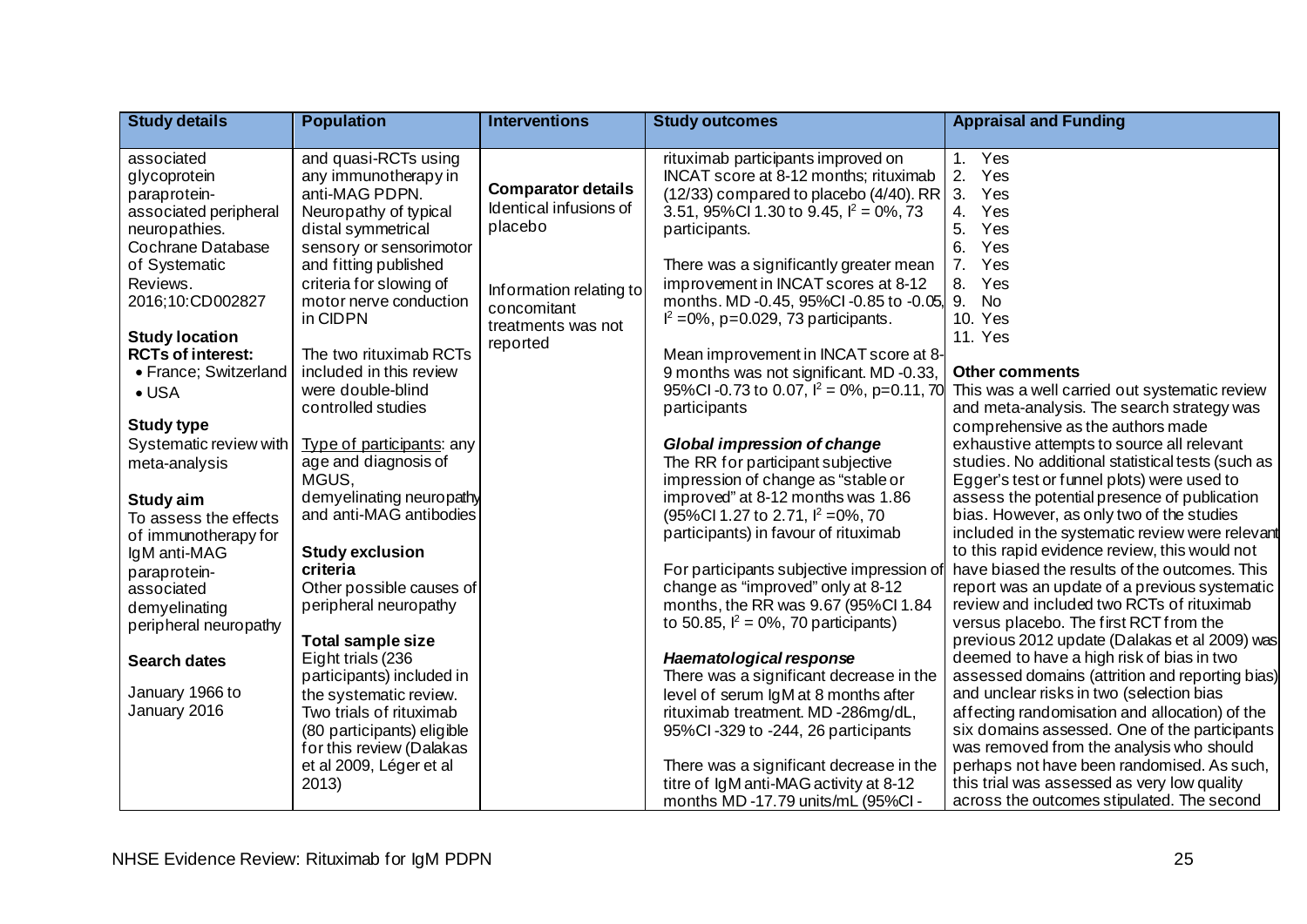| <b>Study details</b> | <b>Population</b>                                                                                                                                                                                                                                                                                                                                                                                                                                                                                                                                                                                               | <b>Interventions</b> | <b>Study outcomes</b>                                                                                                                                                                                                                                                                                                                                                                                                                                                                                                                                                                                                                                                                                                                                                                                                                                                                                                                                                                                                                                                                                                      | <b>Appraisal and Funding</b>                                                                                                                                                                                                                                                                                                                                                                                                                                                                                                                                                                                                                                                                                                                                                                                            |
|----------------------|-----------------------------------------------------------------------------------------------------------------------------------------------------------------------------------------------------------------------------------------------------------------------------------------------------------------------------------------------------------------------------------------------------------------------------------------------------------------------------------------------------------------------------------------------------------------------------------------------------------------|----------------------|----------------------------------------------------------------------------------------------------------------------------------------------------------------------------------------------------------------------------------------------------------------------------------------------------------------------------------------------------------------------------------------------------------------------------------------------------------------------------------------------------------------------------------------------------------------------------------------------------------------------------------------------------------------------------------------------------------------------------------------------------------------------------------------------------------------------------------------------------------------------------------------------------------------------------------------------------------------------------------------------------------------------------------------------------------------------------------------------------------------------------|-------------------------------------------------------------------------------------------------------------------------------------------------------------------------------------------------------------------------------------------------------------------------------------------------------------------------------------------------------------------------------------------------------------------------------------------------------------------------------------------------------------------------------------------------------------------------------------------------------------------------------------------------------------------------------------------------------------------------------------------------------------------------------------------------------------------------|
|                      | Dalakas et al 2009<br>included 26 participants<br>(13 rituximab vs. 13<br>placebo). Léger et al<br>2013 included 54<br>participants (26<br>rituximab vs. 28<br>placebo)<br><b>Baseline</b><br>characteristics<br><b>Baseline characteristics</b><br>were not significantly<br>different between study<br>groups in Léger 2013.<br>In Dalakas 2009, the<br>groups were very<br>unbalanced with very<br>few men in the<br>rituximab-treated group<br>at randomisation, but<br>the implication of this<br>on the results is not<br>clear. No other<br>differences in baseline<br>characteristics were<br>reported. |                      | 33.33 to -2.25, $I^2 = 0\%$ , 71 participants)<br><b>Important outcomes</b><br><b>Sensory impairment</b><br>The mean difference in NIS score at 12<br>months was not significant. Mean (SD)<br>rituximab 1.1 (6) compared to placebo<br>1.8 [5.1] (MD -0.70, 95%Cl -4.03 to 2.63,<br>45 participants no p value was reported.<br>10 metre walk test<br>The time to walk 10m did not improve<br>significantly. MD -0.35 seconds, 95%Cl -<br>1.89 to 1.19, $I^2 = 0\%$ , 68 participants<br>The number of participants with<br>improved 10m walk time was not<br>significant (RR 1.80, 95%Cl 0.83 to 3.92,<br>26 participants)<br><b>Quality of life</b><br>There was a significant improvement in<br>physical subscores for the Short Form<br>36 Health Survey (SF-36). MD 15.50,<br>95%Cl 5.24 to 25.76, 37 participants<br>The change in SF-36 mental subscores<br>was not significant. MD 6.60, 95%CI<br>0.35 to 13.55, 41 participants<br><b>Safety</b><br>There were not significantly more<br>adverse events of any severity in the<br>rituximab group. RR 1.18, 95%Cl 0.84 to<br>1.66, $I^2 = 0\%$ , 80 participants | RCT (Léger et al 2013) was considered less<br>biased and the outcome changes were<br>comparable, in the similar direction and of<br>comparable magnitude to those of Dalakas et<br>al 2019 ( $I^2 = 0$ throughout). However, the<br>results should be treated with caution because,<br>even though the results demonstrated no<br>heterogeneity the numbers of participants in<br>individual studies was too small to draw<br>confident conclusions about the efficacy of<br>rituximab in stabilising or improving IgM anti-<br>MAG PDPN.<br>Source of funding:<br>This project was supported by the National<br>Institute for Health Research (NIHR) via<br>Cochrane Infrastructure funding to Cochrane<br>Neuromuscular. Cochrane Neuromuscular is<br>also supported by the MRC Centre for<br>Neuromuscular Diseases. |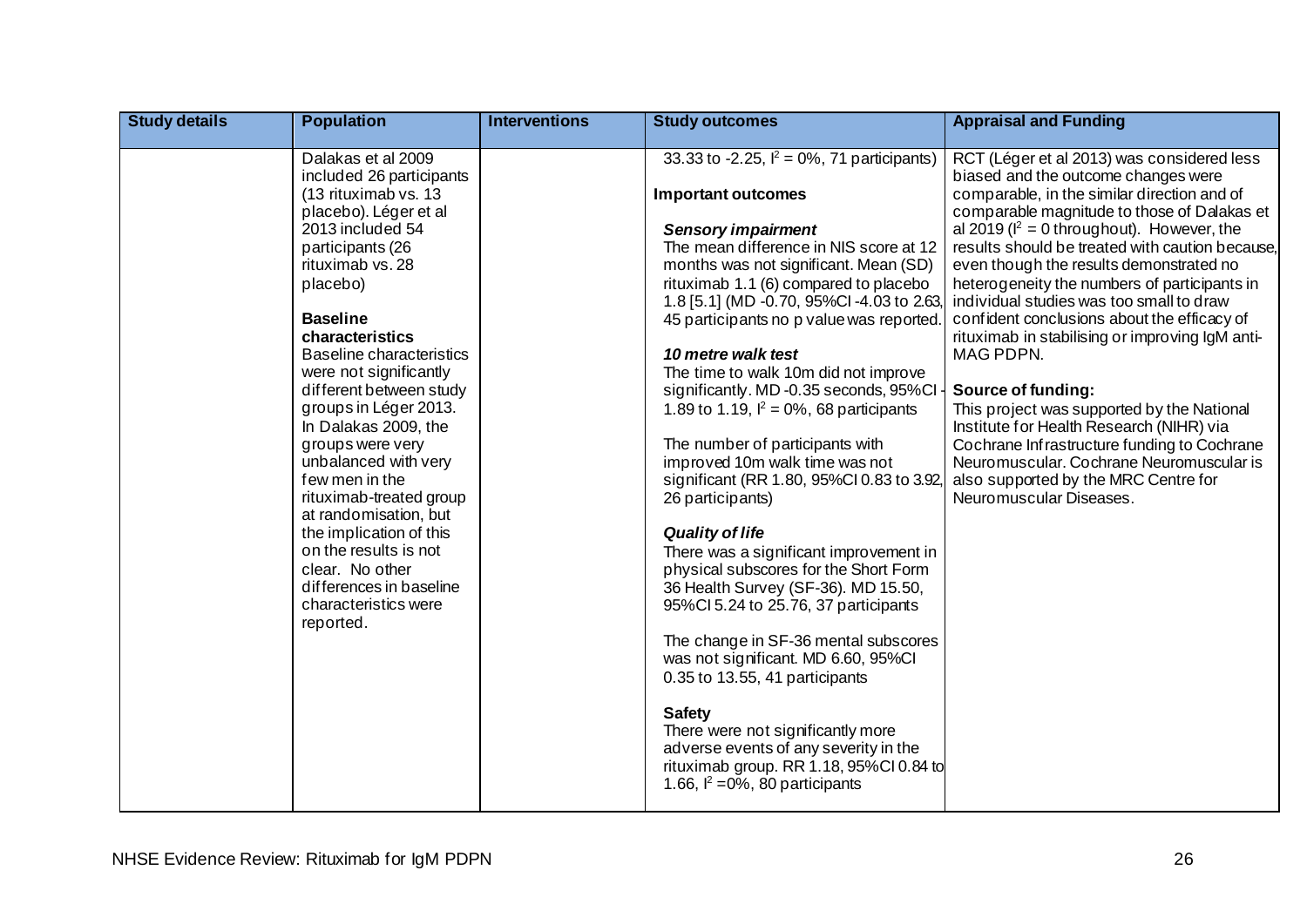| <b>Study details</b> | <b>Population</b> | <b>Interventions</b> | <b>Study outcomes</b>                                                                                                          | <b>Appraisal and Funding</b> |
|----------------------|-------------------|----------------------|--------------------------------------------------------------------------------------------------------------------------------|------------------------------|
|                      |                   |                      | Severe adverse events were also not<br>significantly different. RR 3.11, 95%CI<br>0.34 to 28.54, $I^2 = 0\%$ , 80 participants |                              |

Anti-MAG - anti-myelin-associated glycoprotein; CI - confidence interval; CIDP – chronic inflammatory demyelinating polyneuropathy; I<sup>2</sup> - Study heterogeneity (a statistic that indicates the percentage of variance in a meta-analysis that is attributable to study heterogeneity); IgM - immunoglobulin M; INCAT – inflammatory Neuropathy Cause and Treatment; IQR – inter-quartile range; ISS – INCAT sensory score; JBI - The Joanna Briggs Institute Critical Appraisal tools for use in Systematic Reviews; MA - meta-analysis; MAG - myelin-associated glycoprotein; MD - mean difference; MGUS - monoclonal gammopathy of undetermined significance; MRC – Medical Research Council; NIS - Neuropathy Impairment Score; PDPN - paraproteinaemic demyelinating peripheral neuropathy; RCT - randomised controlled trial; RR - risk ratio; SD – standard deviation; SF-36 - Short Form 36 Health Survey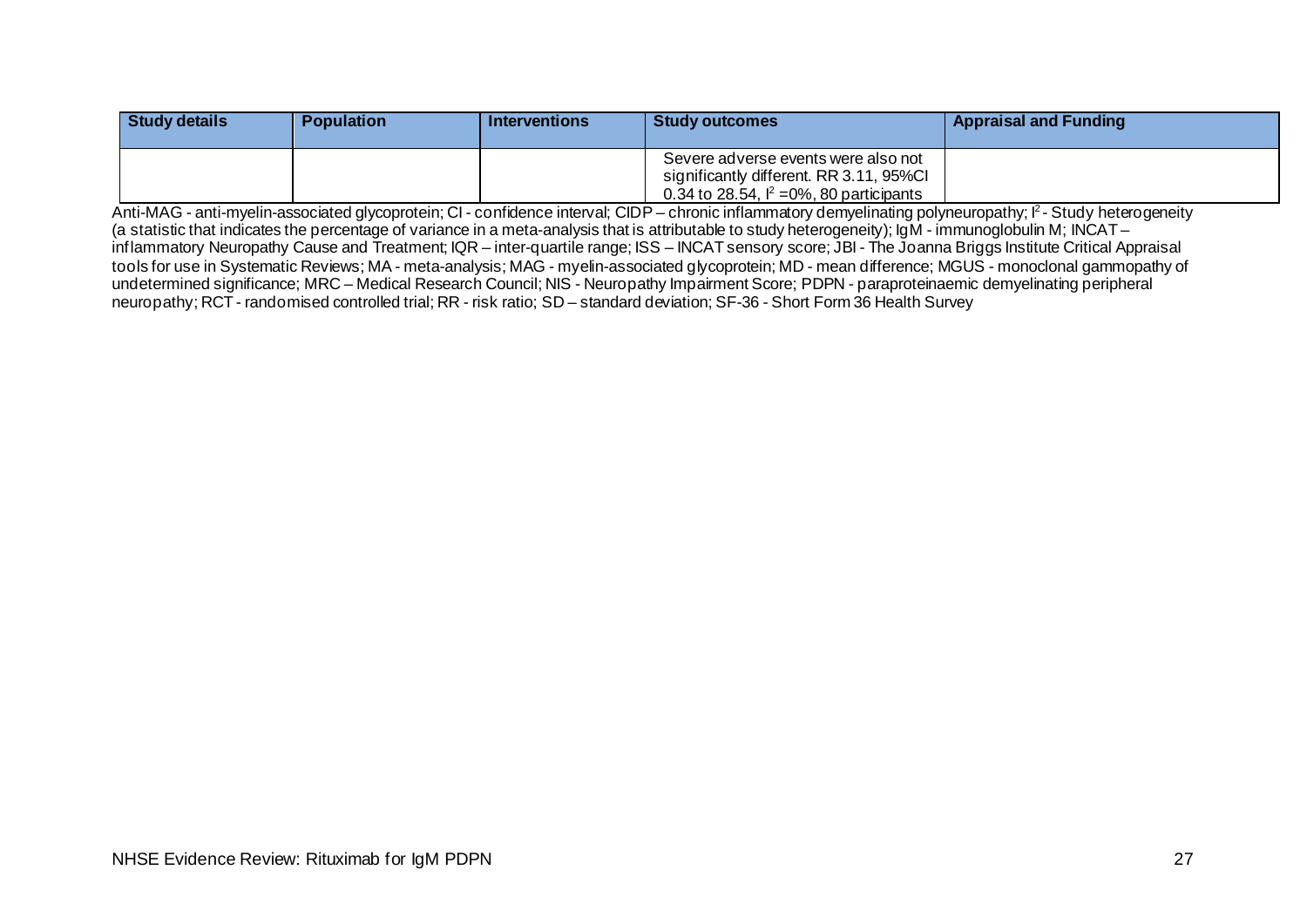## <span id="page-30-0"></span>**Appendix F Quality appraisal checklists**

#### **JBI Critical Appraisal Checklist for Systematic Reviews**

- 1. Is the review question clearly and explicitly stated?
- 2. Were the inclusion criteria appropriate for the review question?
- 3. Was the search strategy appropriate?
- 4. Were the sources and resources used to search for studies adequate?
- 5. Were the criteria for appraising studies appropriate?
- 6. Was critical appraisal conducted by two or more reviewers independently?
- 7. Were there methods to minimize errors in data extraction?
- 8. Were the methods used to combine studies appropriate?
- 9. Was the likelihood of publication bias assessed?
- 10.Were recommendations for policy and/or practice supported by the reported data?
- 11.Were the specific directives for new research appropriate?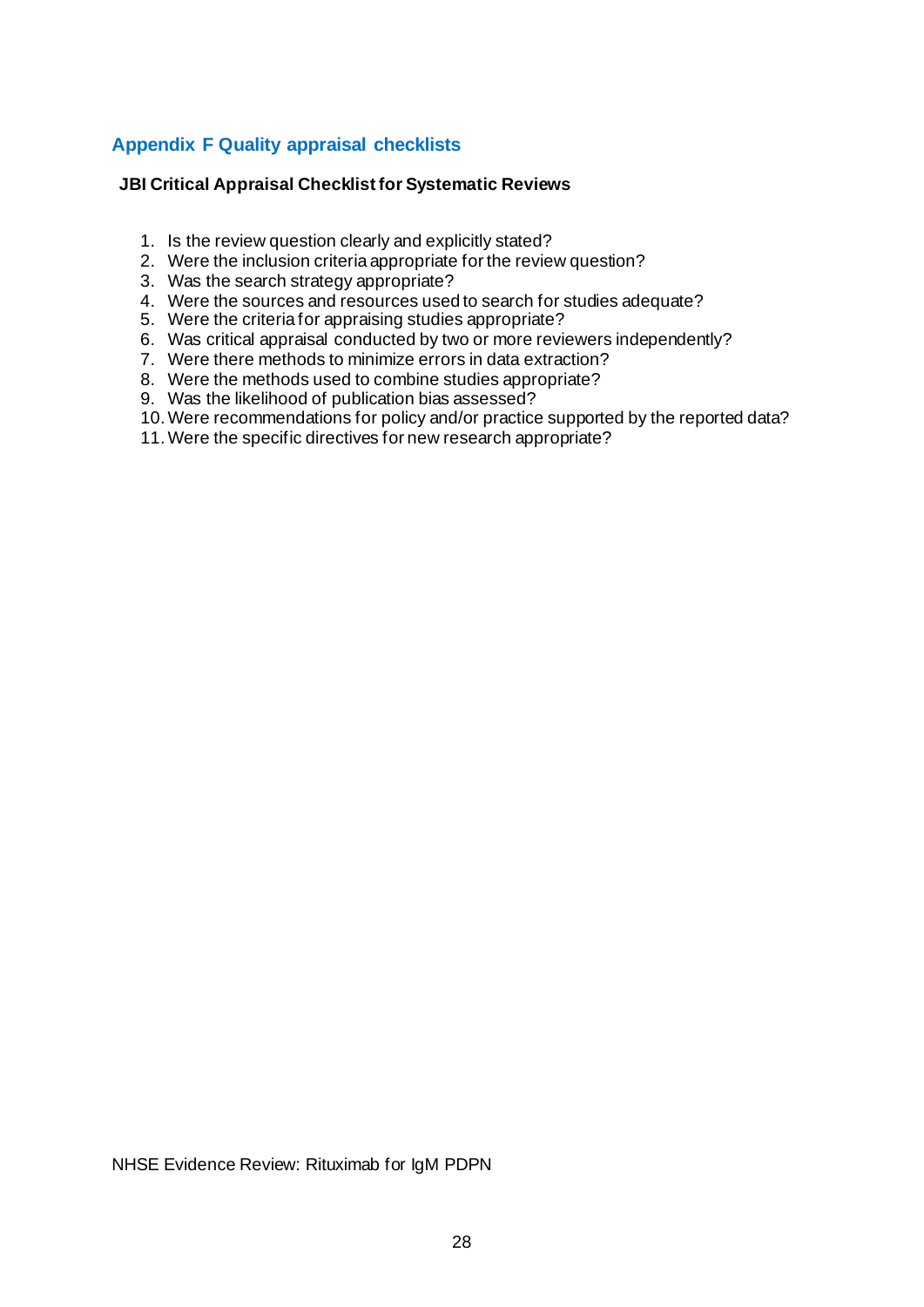## **Appendix G GRADE Profiles**

**Table 1: In patients with IgM paraproteinaemic demyelinating peripheral neuropathy, with MGUS, LPL, WM or low-grade Non-Hodgkin lymphoma, what is the clinical effectiveness and safety of rituximab versus conservative management, medical interventions or placebo?**

<span id="page-31-0"></span>

|                                                                                        |                               |                           |                                                                                       |                                     | <b>Summary of findings</b> |                                        |                                                                             | <b>IMPORTANCE</b> | <b>CERTAINTY</b> |  |
|----------------------------------------------------------------------------------------|-------------------------------|---------------------------|---------------------------------------------------------------------------------------|-------------------------------------|----------------------------|----------------------------------------|-----------------------------------------------------------------------------|-------------------|------------------|--|
| <b>QUALITY</b>                                                                         |                               |                           |                                                                                       |                                     |                            | No of events/No of<br>patients% (n/N%) | <b>Effect</b>                                                               |                   |                  |  |
| <b>Study type</b><br>and number<br>of studies<br>Author year                           | <b>Risk of</b><br><b>bias</b> | <b>Indirectness</b>       | Inconsistency                                                                         | Imprecision Rituximab               |                            | Placebo                                | <b>Result</b>                                                               |                   |                  |  |
| <b>Disability</b>                                                                      |                               |                           |                                                                                       |                                     |                            |                                        |                                                                             |                   |                  |  |
|                                                                                        |                               |                           | Number of participants improved on INCAT score at 8 - 12 months                       |                                     |                            |                                        |                                                                             |                   |                  |  |
| 1 MA of 2 RCTs No serious No serious<br>Lunn and<br>Nobile-Orazio<br>2016              |                               | limitations lindirectness | No serious<br>inconsistency                                                           | No serious<br>imprecision           | 12/33<br>$(36.4\%)$        | 4/40<br>$(10.0\%)$                     | RR 3.51 (95%Cl 1.30 to 9.45, $I^2 =$<br>0%) p=0.013                         | Critical          | High             |  |
|                                                                                        |                               |                           | Mean improvement in INCAT score at 8-12 months (benefit is indicated by lower result) |                                     |                            |                                        |                                                                             |                   |                  |  |
| 1 MA of 2 RCTs No serious No serious<br>Lunn and<br>Nobile-Orazio<br>2016              |                               | limitations indirectness  | No serious<br>inconsistency                                                           | No serious<br>imprecision           | 33                         | 40                                     | MD -0.45 (95%CI -0.85 to -0.05, l <sup>2</sup> Critical<br>$=0\%$ ) p=0.029 |                   | High             |  |
| Mean improvement in INCAT score at 8 - 9 months (benefit is indicated by lower result) |                               |                           |                                                                                       |                                     |                            |                                        |                                                                             |                   |                  |  |
| 1 MA of 2 RCTs No serious No serious<br>Lunn and<br>Nobile-Orazio<br>2016              |                               | limitations lindirectness | No serious<br>inconsistency                                                           | Serious<br>imprecision <sup>1</sup> | 31                         | 39                                     | MD -0.33 (95%CI -0.73 to 0.07, $I^2 =$ Critical<br>0%) p=0.11               |                   | Moderate         |  |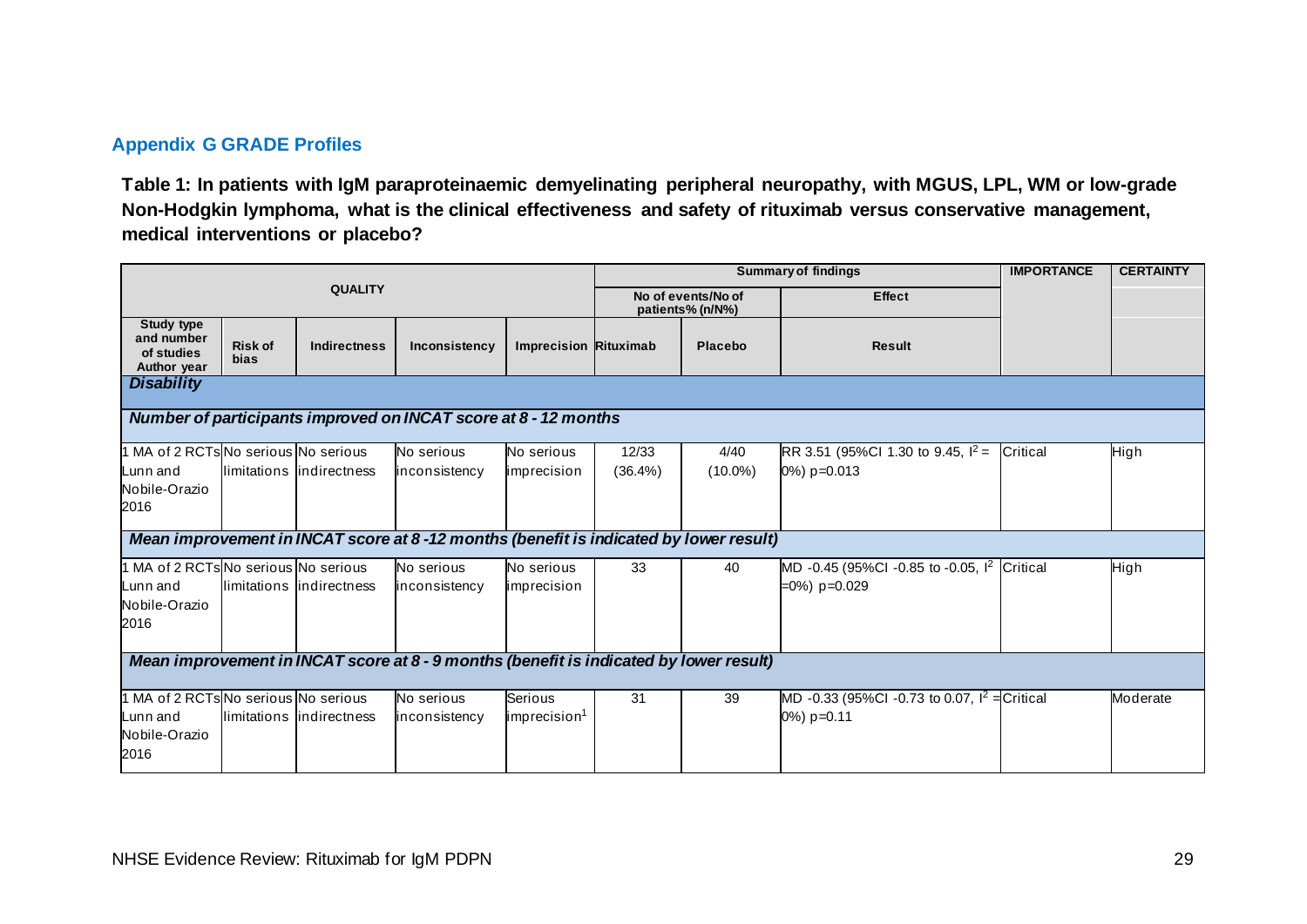| <b>Global impression of change</b>   |                          |                                       |                                                                                      |                          |            |           |                                                |          |          |
|--------------------------------------|--------------------------|---------------------------------------|--------------------------------------------------------------------------------------|--------------------------|------------|-----------|------------------------------------------------|----------|----------|
|                                      |                          |                                       |                                                                                      |                          |            |           |                                                |          |          |
|                                      |                          |                                       | Participant subjective impression of change "stable or improved" at 8-12 months      |                          |            |           |                                                |          |          |
| 1 MA of 2 RCTs No serious Serious    |                          |                                       | No serious                                                                           | No serious               | 27/32      | 17/38     | RR 1.86 (95%CI 1.27 to 2.71, $I^2$             | Critical | Moderate |
| Lunn and                             |                          | limitations indirectness <sup>2</sup> | inconsistency                                                                        | imprecision              | $(84.4\%)$ | (44.5%)   | $=0\%$ ) p=0.0014                              |          |          |
| Nobile-Orazio<br>2016                |                          |                                       |                                                                                      |                          |            |           |                                                |          |          |
|                                      |                          |                                       | Participant subjective impression of change "improved" at 8-12 months                |                          |            |           |                                                |          |          |
| 1 MA of 2 RCTs No serious Serious    |                          |                                       | No serious                                                                           | No serious               | 12/32      | 1/38      | RR 9.67 (95%Cl 1.84 to 50.85, $I^2 =$ Critical |          | Moderate |
| Lunn and                             |                          | limitations indirectness <sup>2</sup> | inconsistency                                                                        | imprecision              | (37.5%)    | $(2.6\%)$ | 0%) p=0.0074                                   |          |          |
| Nobile-Orazio<br>2016                |                          |                                       |                                                                                      |                          |            |           |                                                |          |          |
| <b>Haematological response</b>       |                          |                                       |                                                                                      |                          |            |           |                                                |          |          |
|                                      |                          |                                       | Change in IgM level 8 months after treatment (benefit is indicated by lower result)  |                          |            |           |                                                |          |          |
| 1 RCT in                             | Very                     | No serious                            | Not applicable                                                                       | No serious               | 13         | 13        | MD -286mg/dL (95%Cl -329 to -                  | Critical | Moderate |
| Lunn and                             | serious                  | indirectness                          |                                                                                      | imprecision              |            |           | 244), p value not reported                     |          |          |
| Nobile-Orazio<br>2016                | limitations <sup>3</sup> |                                       |                                                                                      |                          |            |           |                                                |          |          |
|                                      |                          |                                       | Change in IgM anti-MAG titre at 8 - 12 months (benefit is indicated by lower result) |                          |            |           |                                                |          |          |
| 1 MA of 2 RCTs No serious No serious |                          |                                       | No serious                                                                           | Serious                  | 32         | 39        | MD -17.79 units/mL (95%CI -33.33 Critical      |          | Moderate |
| Lunn and                             |                          | llimitations lindirectness            | inconsistency                                                                        | imprecision <sup>1</sup> |            |           | to -2.25, $I^2 = 0\%$ ) p=0.025, 71            |          |          |
| Nobile-Orazio                        |                          |                                       |                                                                                      |                          |            |           | participants                                   |          |          |
| 2016                                 |                          |                                       |                                                                                      |                          |            |           |                                                |          |          |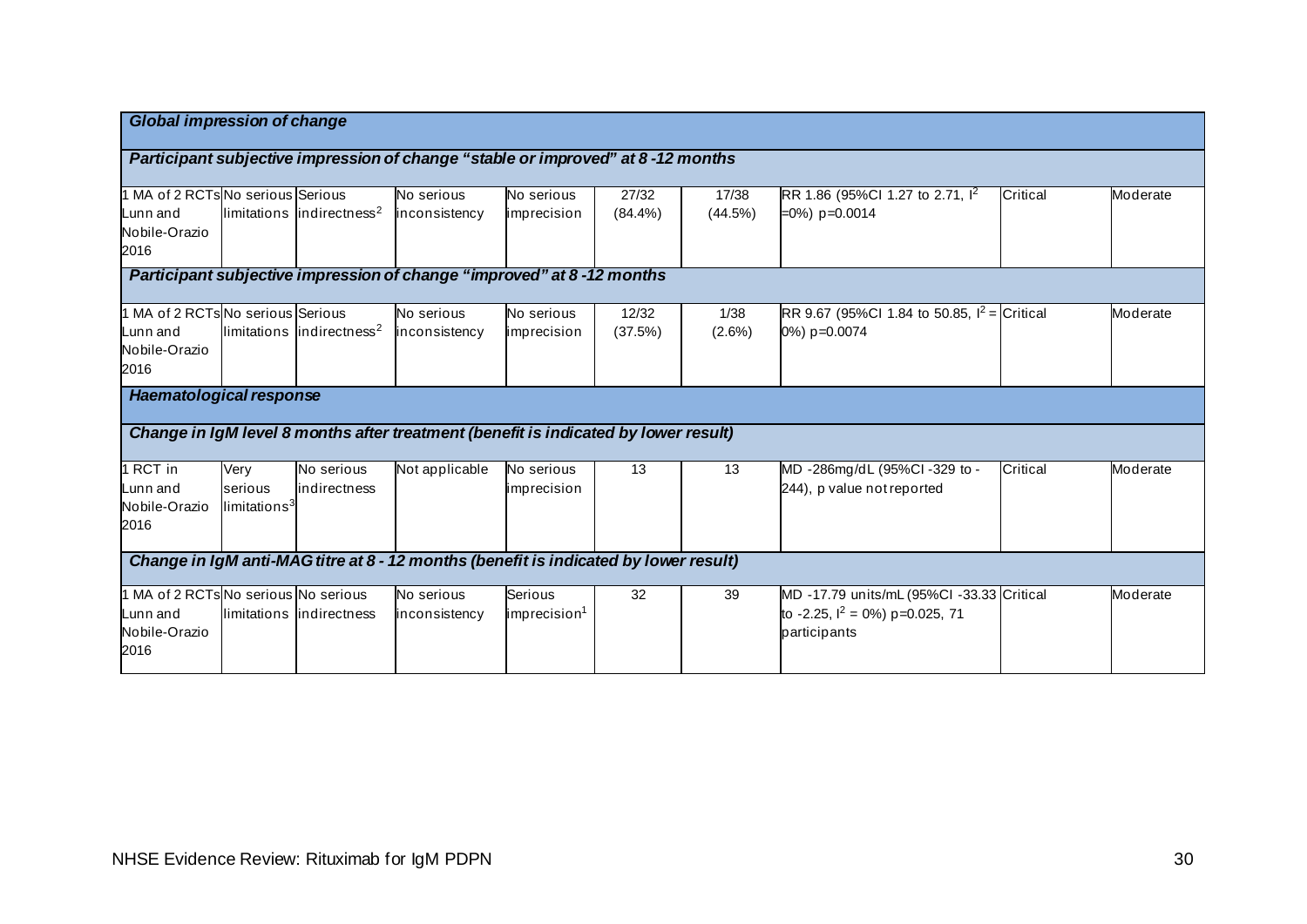| <b>Sensory impairment</b>                                                    |                                             |                                                   |                                                                                                   |                                          |                    |                 |                                                                                                                                  |           |          |  |
|------------------------------------------------------------------------------|---------------------------------------------|---------------------------------------------------|---------------------------------------------------------------------------------------------------|------------------------------------------|--------------------|-----------------|----------------------------------------------------------------------------------------------------------------------------------|-----------|----------|--|
| Mean improvement in NIS at 12 months (benefit is indicated by higher result) |                                             |                                                   |                                                                                                   |                                          |                    |                 |                                                                                                                                  |           |          |  |
| RCT in<br>Lunn and<br>Nobile-Orazio<br>2016                                  |                                             | No serious No serious<br>limitations indirectness | Not applicable                                                                                    | Very serious<br>imprecision <sup>4</sup> | 19                 | 26              | Mean [SD] rituximab 1.1 [6] vs.<br>placebo 1.8 [5.1] MD -0.70 (95%Cl<br>$-4.03$ to 2.63) 45 participants; no p<br>value reported | Important | Low      |  |
| 10 metre walk test                                                           |                                             |                                                   |                                                                                                   |                                          |                    |                 |                                                                                                                                  |           |          |  |
|                                                                              |                                             |                                                   | Mean improvement in 10m walk time at 8-12 months (benefit is indicated by lower result)           |                                          |                    |                 |                                                                                                                                  |           |          |  |
| 1 MA of 2 RCTs No serious No serious<br>Lunn and<br>Nobile-Orazio<br>2016    |                                             | llimitations lindirectness                        | No serious<br>inconsistency                                                                       | Serious<br>imprecision <sup>1</sup>      | 31                 | 37              | MD-0.35 seconds (95%CI-1.89 to Important<br>1.19, $I^2 = 0\%$                                                                    |           | Moderate |  |
|                                                                              |                                             |                                                   | Number or participants improved in 10m walk at 6 months                                           |                                          |                    |                 |                                                                                                                                  |           |          |  |
| 1 RCT in<br>Lunn and<br>Nobile-Orazio<br>2016                                | Very<br>serious<br>limitations <sup>3</sup> | No serious<br>indirectness                        | Not applicable                                                                                    | Serious<br>imprecision <sup>1</sup>      | 9/13<br>$(69.2\%)$ | 5/13<br>(38.5%) | RR 1.80 (95%CI 0.83 to 3.92)                                                                                                     | Important | Low      |  |
| <b>Quality of life</b>                                                       |                                             |                                                   |                                                                                                   |                                          |                    |                 |                                                                                                                                  |           |          |  |
|                                                                              |                                             |                                                   | Mean change in SF-36 physical subscores at 12 months (benefit is indicated by higher result)      |                                          |                    |                 |                                                                                                                                  |           |          |  |
| 1 RCT in<br>Lunn and<br>Nobile-Orazio<br>2016                                |                                             | No serious No serious<br>limitations indirectness | Not applicable                                                                                    | No serious<br>imprecision                | 17                 | 20              | MD 15.50 (95%Cl 5.24 to 25.76)                                                                                                   | Important | High     |  |
|                                                                              |                                             |                                                   | Mean change in SF-36 mental health subscores at 12 months (benefit is indicated by higher result) |                                          |                    |                 |                                                                                                                                  |           |          |  |
| 1 RCT in<br>Lunn and<br>Nobile-Orazio<br>2016                                |                                             | No serious No serious<br>limitations indirectness | Not applicable                                                                                    | Serious<br>imprecision <sup>1</sup>      | 17                 | 24              | MD 6.60 (95%CI 0.35 to 13.55)                                                                                                    | Important | Moderate |  |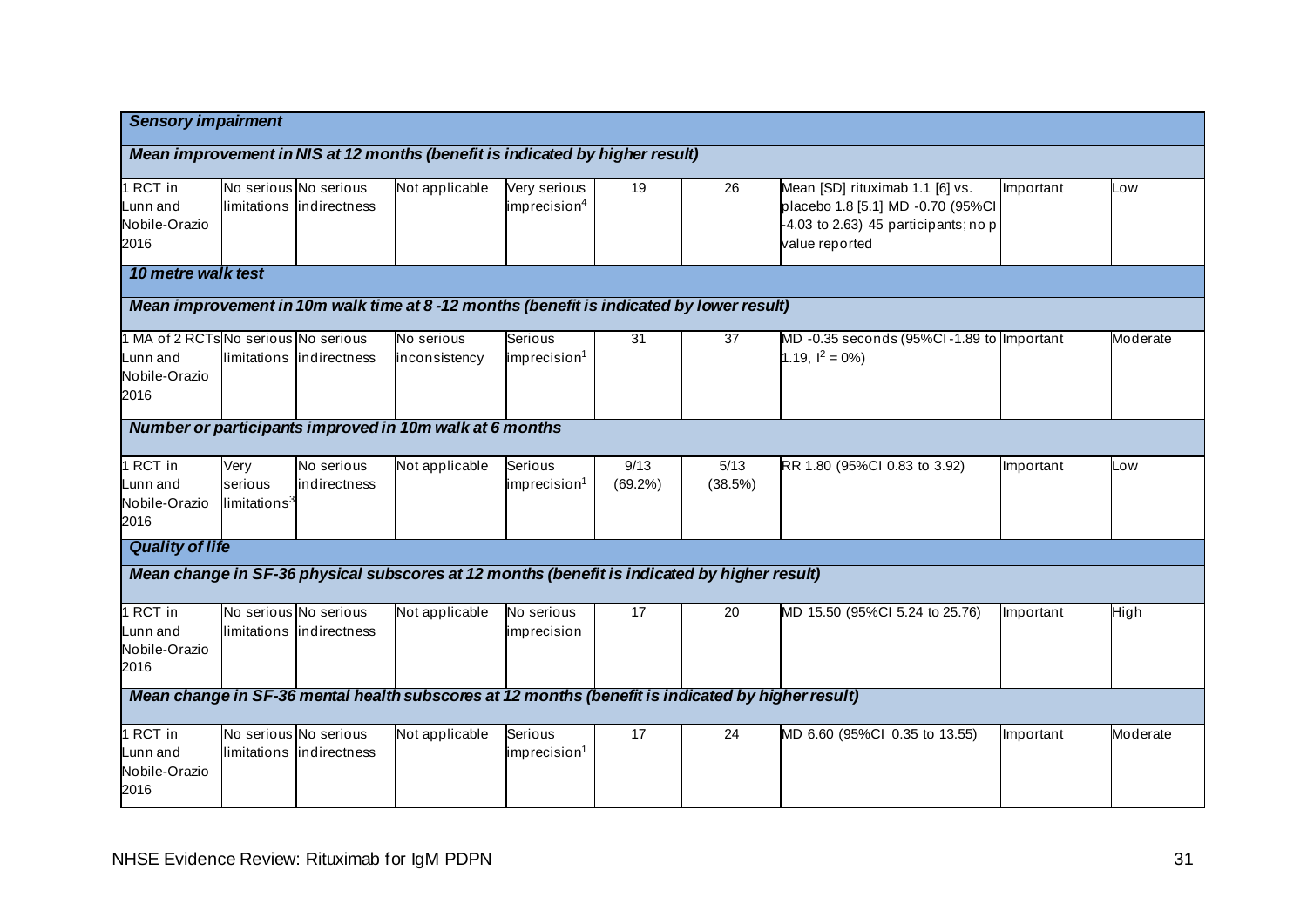| <b>Motor impairment</b>                                                   |                                     |                                                    |                                                                                 |                                          |                   |                                                |                                                                                                                                                                                                                                                                                                                                                                                                                                                                                                                                                                                                                                                                                                                                                                                                                                                                 |           |          |
|---------------------------------------------------------------------------|-------------------------------------|----------------------------------------------------|---------------------------------------------------------------------------------|------------------------------------------|-------------------|------------------------------------------------|-----------------------------------------------------------------------------------------------------------------------------------------------------------------------------------------------------------------------------------------------------------------------------------------------------------------------------------------------------------------------------------------------------------------------------------------------------------------------------------------------------------------------------------------------------------------------------------------------------------------------------------------------------------------------------------------------------------------------------------------------------------------------------------------------------------------------------------------------------------------|-----------|----------|
|                                                                           |                                     |                                                    | Median change in MRC score at 12 months (benefit is indicated by higher result) |                                          |                   |                                                |                                                                                                                                                                                                                                                                                                                                                                                                                                                                                                                                                                                                                                                                                                                                                                                                                                                                 |           |          |
| 1 RCT<br>Léger et al<br>2013                                              |                                     | No serious No serious<br>limitations lindirectness | Not applicable                                                                  | Not<br>calculable                        | 20<br>to $0.0$ )  | 27<br>0.0 (95%Cl-30.0 (95%Cl-1.5<br>to $1.5$ ) | No significant difference between Important<br>groups $p=0.17$                                                                                                                                                                                                                                                                                                                                                                                                                                                                                                                                                                                                                                                                                                                                                                                                  |           | Moderate |
|                                                                           |                                     |                                                    | Median change in MRC score at 8 months (benefit is indicated by higher result)  |                                          |                   |                                                |                                                                                                                                                                                                                                                                                                                                                                                                                                                                                                                                                                                                                                                                                                                                                                                                                                                                 |           |          |
| 1 RCT Dalakas Very<br>et al 2009                                          | serious<br>limitations <sup>3</sup> | No serious<br>indirectness                         | Not applicable                                                                  | Not<br>calculable                        | 13                | 13                                             | No significant changes in the<br>MRC scores in the rituximab<br>group. No measure of statistical<br>significance was recorded                                                                                                                                                                                                                                                                                                                                                                                                                                                                                                                                                                                                                                                                                                                                   | Important | Low      |
| <b>Adverse events</b>                                                     |                                     |                                                    |                                                                                 |                                          |                   |                                                |                                                                                                                                                                                                                                                                                                                                                                                                                                                                                                                                                                                                                                                                                                                                                                                                                                                                 |           |          |
|                                                                           |                                     |                                                    | Any adverse event (no timeframes were reported)                                 |                                          |                   |                                                |                                                                                                                                                                                                                                                                                                                                                                                                                                                                                                                                                                                                                                                                                                                                                                                                                                                                 |           |          |
| 1 MA of 2 RCTs No serious No serious<br>Lunn and<br>Nobile-Orazio<br>2016 |                                     | llimitations lindirectness                         | No serious<br>inconsistency                                                     | Serious<br>imprecision <sup>1</sup>      | 26/39<br>(66.7%)  | 23/41<br>$(56.1\%)$                            | RR 1.18 (95%CI 0.84 to 1.66, 1 <sup>2</sup><br>$=0\%$ )                                                                                                                                                                                                                                                                                                                                                                                                                                                                                                                                                                                                                                                                                                                                                                                                         | Important | Moderate |
|                                                                           |                                     |                                                    | Severe adverse event (no timeframes were reported)                              |                                          |                   |                                                |                                                                                                                                                                                                                                                                                                                                                                                                                                                                                                                                                                                                                                                                                                                                                                                                                                                                 |           |          |
| 1 MA of 2 RCTs No serious No serious<br>Lunn and<br>Nobile-Orazio<br>2016 |                                     | llimitations lindirectness                         | No serious<br>inconsistency                                                     | Very serious<br>imprecision <sup>4</sup> | 2/39<br>$(5.1\%)$ | 0/41<br>(0%)                                   | RR 3.11 (95%CI 0.34 to 28.54, 1 <sup>2</sup><br>$=0\%$                                                                                                                                                                                                                                                                                                                                                                                                                                                                                                                                                                                                                                                                                                                                                                                                          | Important | LOW      |
|                                                                           |                                     |                                                    |                                                                                 |                                          |                   |                                                | Abbreviations: anti-MAG - anti-myelin-associated glycoprotein; CI - confidence interval; $l^2$ - Study heterogeneity (a statistic that indicates the percentage of variance in a meta-<br>analysis that is attributable to study heterogeneity); IgM-immunoglobulin M; INCAT - inflammatory Neuropathy Cause and Treatment; ISS - INCAT sensory score; IQR-<br>inter-quartile range; LPL - lymphoplasmacytic lymphoma; MA - meta-analysis; MAG - myelin-associated glycoprotein; MD - mean difference; MGUS - monoclonal gammopathy<br>of undetermined significance; MRC – Medical Research Council; NIS – neuropathy impairment scores; PDPN - paraproteinaemic demyelinating peripheral neuropathy; RCT -<br>randomised controlled trial; RR - risk ratio; SD - standard deviation; SF-36 - Short Form 36 Health Survey; WM - Waldenstrom's macroglobulinemia |           |          |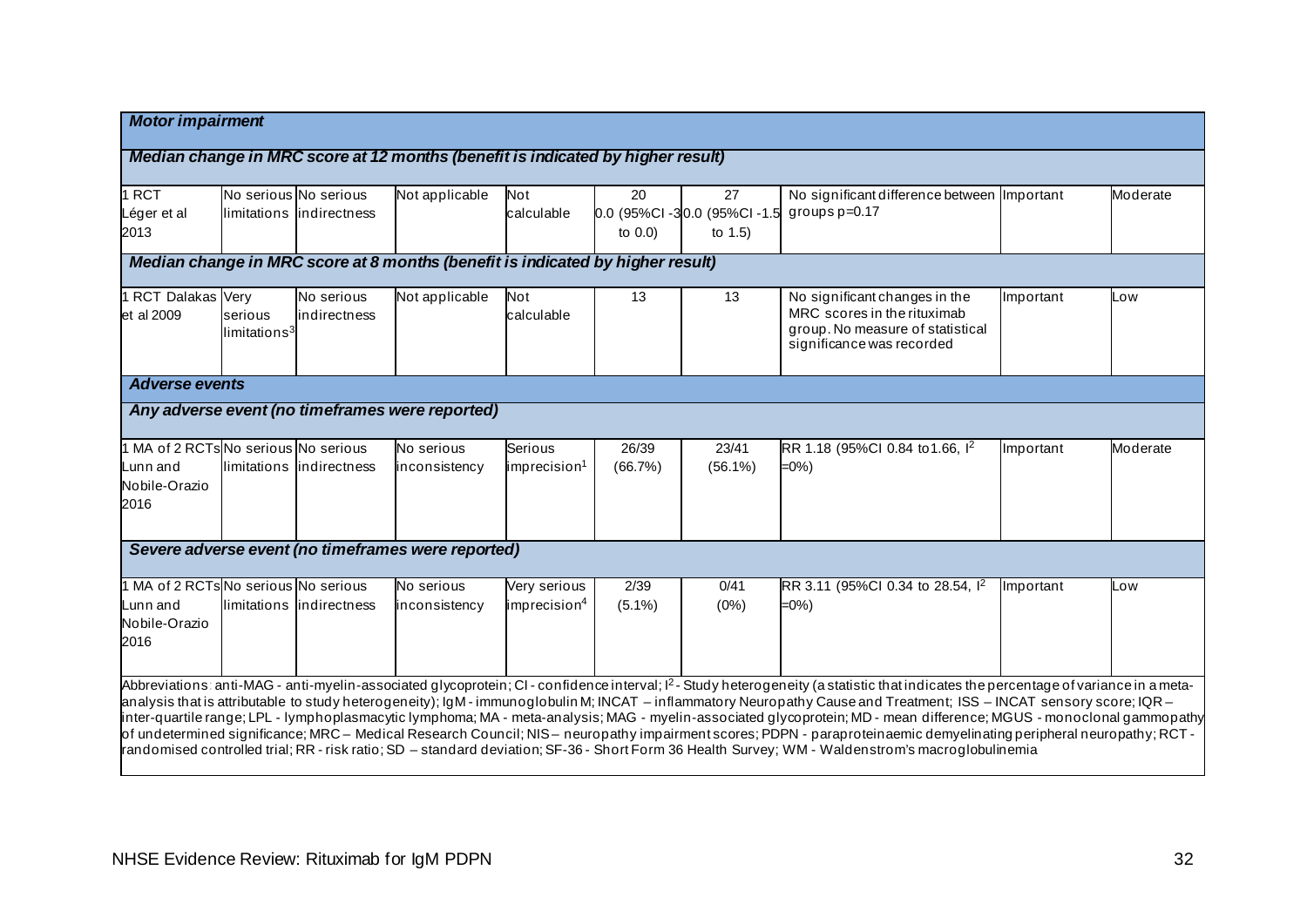#### Footnotes

- 1. Imprecision: Serious imprecision due to wide confidence interval that crosses lower or upper default imprecision threshold
- 2. Indirectness: Serious indirectness as this outcome reports participant impression of change (the PICO states global impression of change (patient global impression of change (PGIC)/ clinical global impression of change (CGIC) in the definition of this outcome)
- 3. Risk of bias: Very serious limitations for this outcome only reported by the Dalakas et al 2009 RCT due to selection bias (randomisation and allocation), attrition bias and reporting bias
- 4. Imprecision: Very serious imprecision due to very wide confidence interval that crosses both lower and upper default imprecision thresholds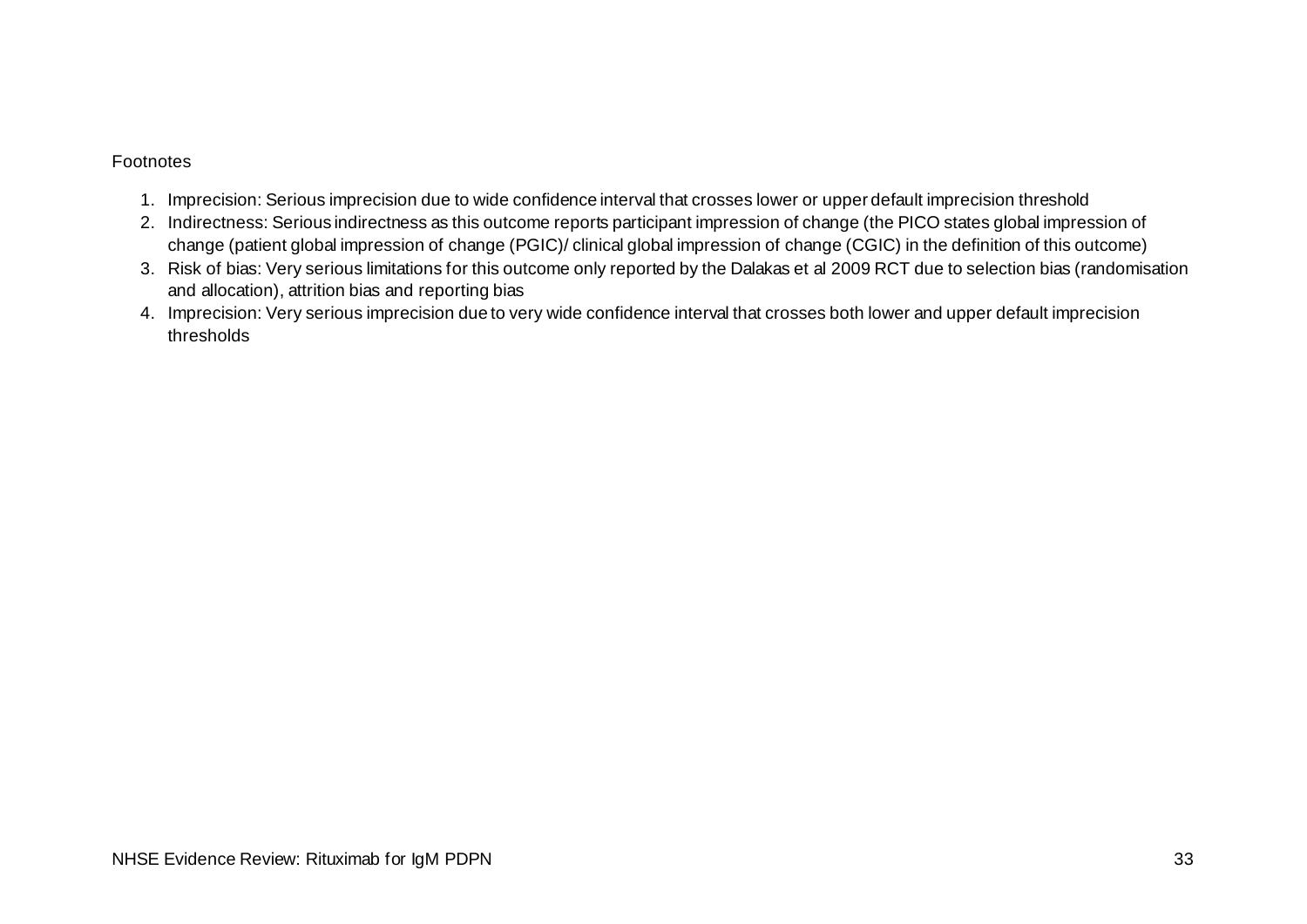### <span id="page-36-0"></span>**Glossary (adapted from the NICE Glossary)**

**Adverse event.** Any undesirable event experienced by a person while they are having a drug or any other treatment or intervention, regardless of whether or not the event is suspected to be related to or caused by the drug, treatment or intervention.

**Baseline.** The set of measurements at the beginning of a study (after any initial 'run-in' period with no intervention), with which subsequent results are compared.

**Bias.** Systematic (as opposed to random) deviation of the results of a study from the 'true' results, which is caused by the way the study is designed or conducted.

**Blinding.** A way to prevent researchers, doctors and patients in a clinical trial from knowing which study group each patient is in so they cannot influence the results. The best way to do this is by sorting patients into study groups randomly. The purpose of 'blinding' or 'masking' is to protect against bias.

**Case series.** Reports of several patients with a given condition, usually covering the course of the condition and the response to treatment. There is no comparison (control) group of patients.

**Clinical importance.** A benefit from treatment that relates to an important outcome such as length of life and is large enough to be important to patients and health professionals.

**Confidence interval (CI).** A way of expressing how certain we are about the findings from a study, using statistics. It gives a range of results that is likely to include the 'true' value for the population. A wide confidence interval indicates a lack of certainty about the true effect of the test or treatment - often because a small group of patients has been studied. A narrow confidence interval indicates a more precise estimate (for example, if a large number of patients have been studied).

**Control group.**A group of people in a study who do not have the intervention or test being studied. Instead, they may have the standard intervention. The results for the control group are compared with those for a group having the intervention being tested. The aim is to check for any differences. Ideally, the people in the control group should be as similar as possible to those in the intervention group, to make it as easy as possible to detect any effects due to the intervention.

**GRADE (Grading of recommendations assessment, development and evaluation).** A systematic and explicit approach to grading the quality of evidence and the strength of recommendations.

**Meta-analysis.** A method often used in systematic reviews to combine results from several studies of the same test, treatment or other intervention to estimate the overall effect of the treatment.

**Per-protocol analysis.** A comparison of treatment groups in a trial that includes only those patients who completed the treatment they were originally allocated to. If done alone, this analysis leads to bias.

**PICO (population, intervention, comparison and outcome) framework.**A structured approach for developing review questions that divides each question into 4 components: the population (the population being studied); the interventions (what is being done); the